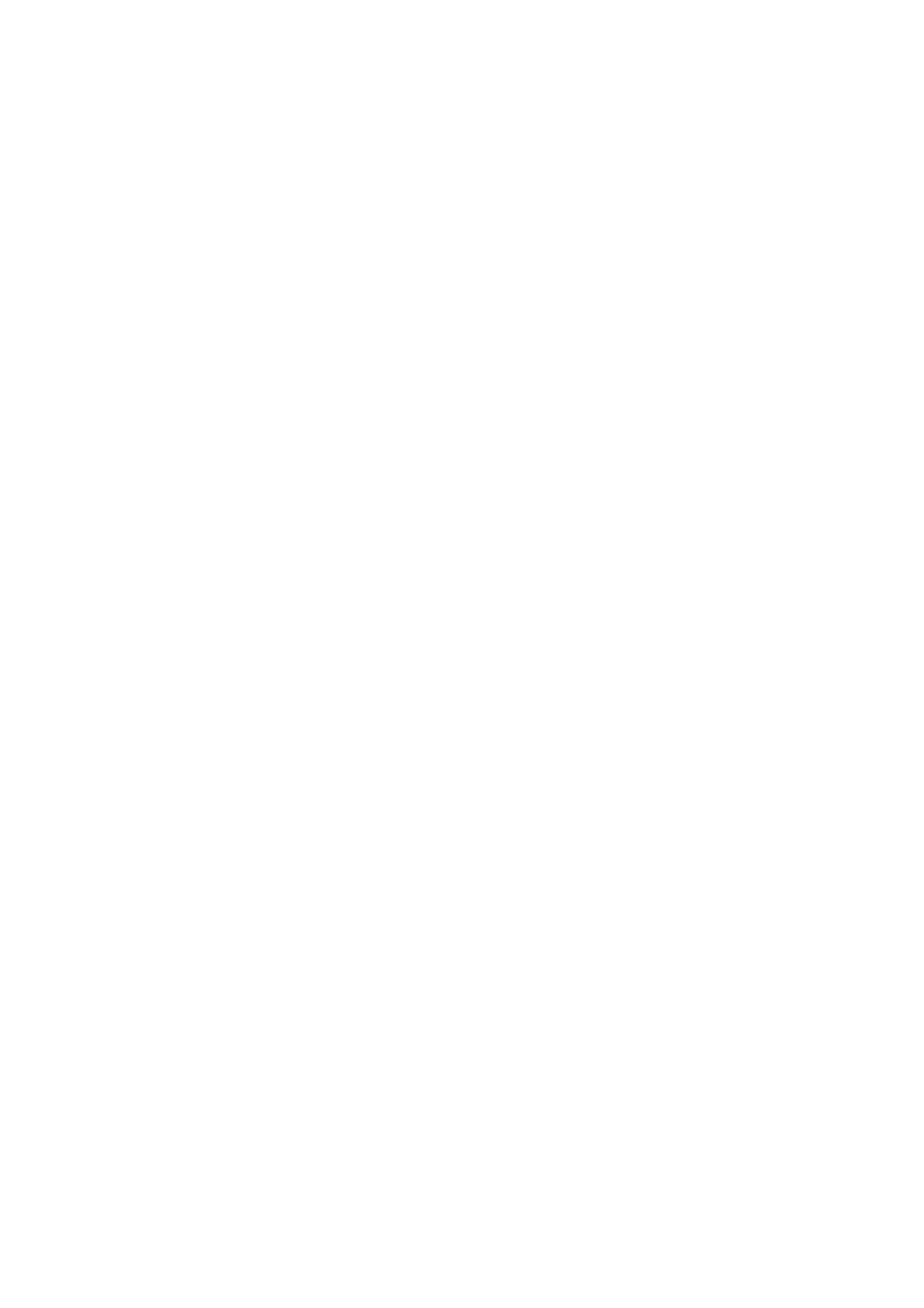## **Warnings**

This manual contains important information regarding safety. Before you start installing the components, it is important that you read all the information contained herein. Store this manual safely for future use.

Due to the dangers which may arise during both the installation and use of the METRO, installation must be carried out in full respect of the laws, provisions and rules currently in force in order to ensure maximum safety. This chapter provides details of general warnings. Other, more specific warnings are detailed in Chapters "2.1 Preliminary Checks" and "5 Testing and Commissioning".

**According to the most recent European legislation, the production of automatic doors or gates is governed by the provisions listed in Directive 98/37/CE (Machine Directive) and, more specifically, to provisions: EN 12445, EN 12453 and EN 12635, which enable manufacturers to declare the presumed conformity of the product.**

Please access "www.niceforyou.com" for further information, and guidelines for risk analysis and how to draw up the Technical Documentation.

- This manual has been especially written for use by qualified fitters. Except for the enclosed specification "Instructions and Warnings for Users of the METRO gearmotor" which is to be removed by the installer, none of the information provided in this manual can be considered as being of interest to end users!
- Any use or operation of METRO which is not explicitly provided for in these instructions is not permitted. Improper use may cause damage and personal injury.
- Risk analysis must be carried out before starting installation, to include the list of essential safety requisites provided for in Enclosure I of the Machine Directive, indicating the relative solutions employed.

N.B. Risk analysis is one of the documents included in the "Technical Documentation" for this automation.

**GB**

- Check whether additional devices are needed to complete the automation with METRO based on the specific application requirements and dangers present. The following risks must be considered: impact, crushing, shearing, dragging, etc. as well as other general dangers.
- Do not modify any components unless such action is specified in this manual. Operations of this type are likely to lead to malfunctions. NICE disclaims any liability for damage resulting from modified products.
- During installation and use, ensure that solid objects or liquids do not penetrate inside the control unit or other open devices. If necessary, please contact the NICE customer service department; the use of METRO in these conditions can be dangerous.
- The automation system must not be used until it has been commissioned as described in chapter 5: " Testing and commissioning".
- The packing materials of METRO must be disposed of in compliance with local regulations.
- If a fault occurs that cannot be solved using the information provided in this manual, refer to the NICE customer service department.
- In the event that any automatic switches are tripped or fuses blown, you must identify the fault and eliminate it before resetting the switches or replacing fuses.
- **Before accessing the METRO connection terminals, disconnect all power circuits.** If the disconnection device is not identifiable, post the following sign on it: "WARNING: MAINTENANCE WORK IN PROGRESS".

## **1) Product Description**

METRO is a gearmotor designed for the automation of single-leaf or double-leaf gates.

**Any applications other than those described above or ! under different conditions from those specified in this manual are forbidden.**

## **2) Installation**

#### **2.1) Preliminary Checks**

Before proceeding with the installation, make sure that the structure is suitable and that it complies with the regulations in force. In particular, you need to make sure that:

- there are no points of friction in the opening and closing travel of the gate:
- the gate is well balanced, i.e., once it is stopped in any position it should not show a tendency to start moving again;
- the gate opens and closes smoothly and noiselessly:
- the area selected for gearmotor installation enables easy and safe manual manoeuvring;
- check the integrity of the package
- make sure that the mounting area is compatible with the dimensions of the box **(fig.1)**
- provide a closing strike and, if possible, also an opening strike.

**Please keep in mind that METRO is designed to drive an ! efficient, safe gate (with one or two leaves), and is not intended to make up for defects resulting from improper installation or poor maintenance.**

#### **2.2) Operating Limits**

The shape and height of the gate (e.g. blind) and the weather conditions (e.g. strong winds) may significantly reduce the values shown in the chart.

\* If any of the gate leaves is wider than 2.5 metres, we recommend the installation of an electric lock (PLA10 or PLA11).



METRO operates with electric power. In the event of a power failure, the gearmotor can be released using suitable keys in order to move the leaves manually.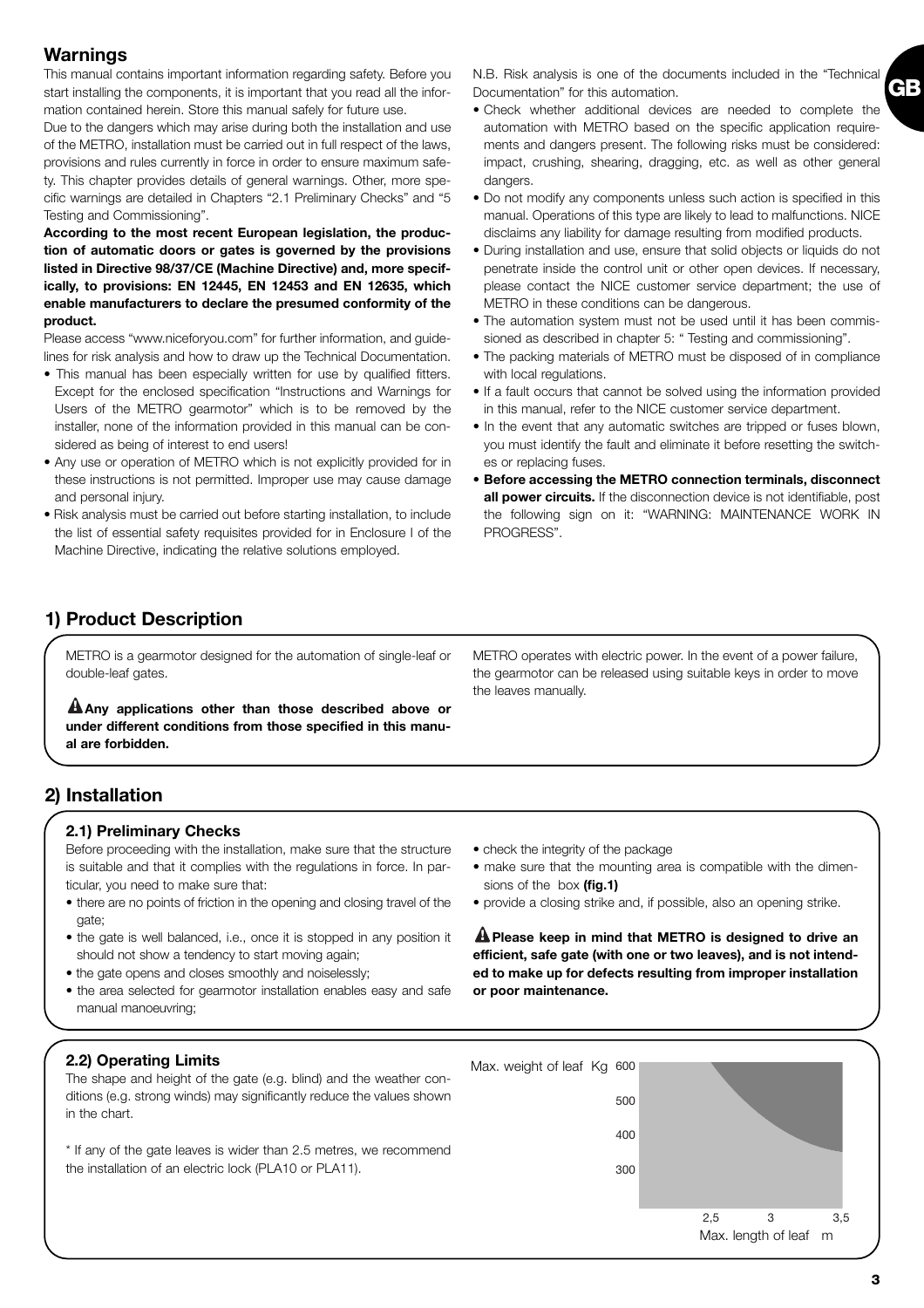## **3) Mounting**

#### **3.1) Overall Dimensions and Positioning of Foundation Box**



- 1. Excavate the foundation hole based on the overall dimensions; provide good drainage in order to prevent water stagnation.
- 2. Fasten the accessory for the opening limit switch to the box (see paragraph 4), carefully observing the directions and measurements shown in the figure to avoid incorrect installation
- 3. Place the box inside the foundation hole; the stud must be aligned with the axis of the hinge **(fig. 2**)
- 4. Provide a duct for the electrical cables and a drainage pipe.
- 5. Bury the foundation box in concrete, making sure it is set level.
- 6. Mount the control bracket on the box's stud along with the ball.
- 7. Set the gate leaf on the release lever and weld them securely.
- 8. Grease using a suitable grease nozzle. 1- Hinge and the state of the state of the state of the Hinge



#### **3.2) Installation of METRO Gearmotor**

- 1. Remove the nuts and washers shown in the figure on the right (**fig. 4**).
- 2. Place the gearmotor inside the foundation box making sure it faces the correct direction.
- 3. Slide the bracket for the closing limit switch into the appropriate hole (paragraph 4).
- 4. Secure the gearmotor using the grower washers and the 4 self-locking nuts found in the accessories box.
- 5. Connect the gearmotor to the gate by means of the connecting lever (2) (**fig. 3**).





- 1 Release lever
- 2 Connecting lever
- 3 Ball
- 4 Control bracket
- 5 Pin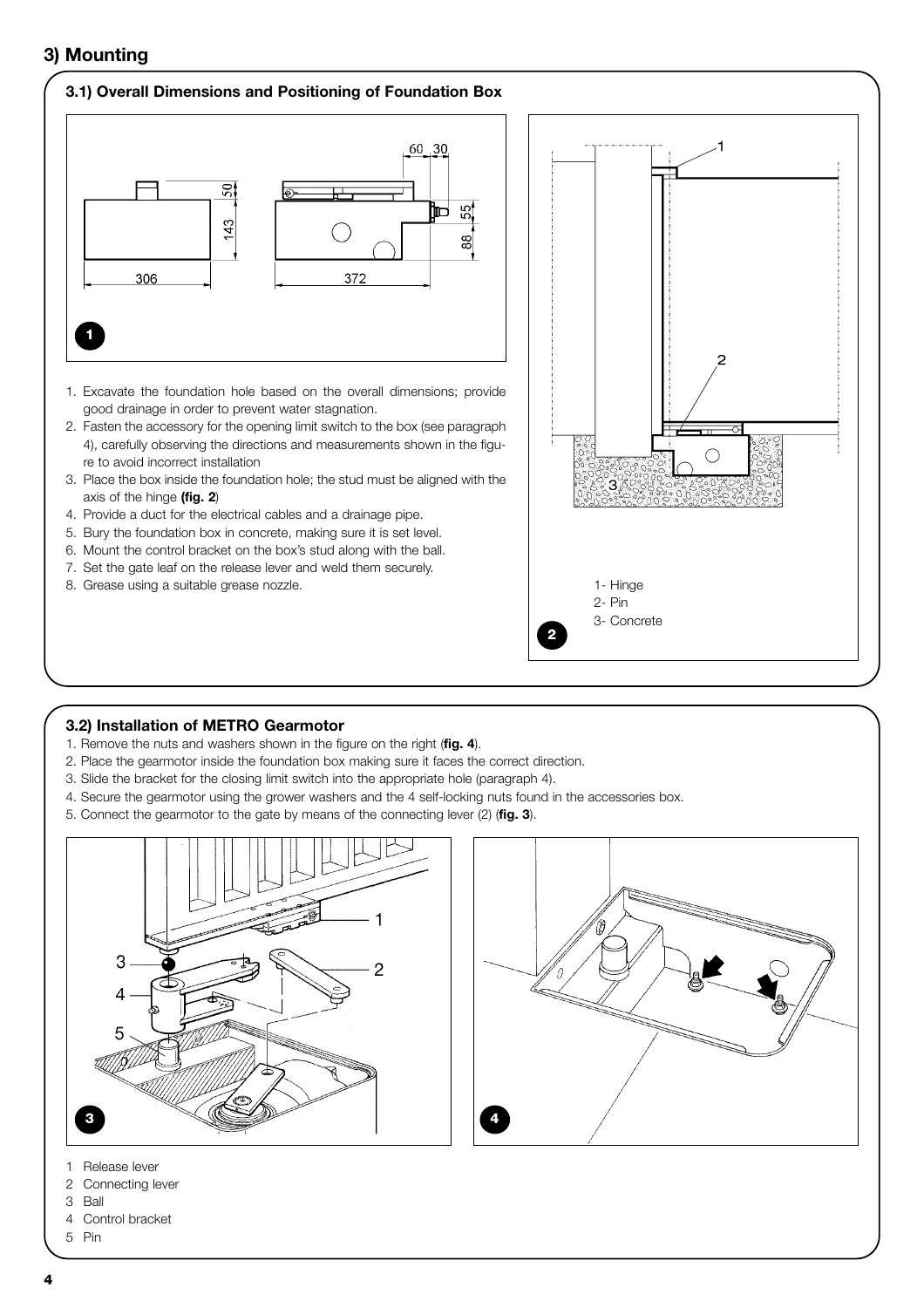

**For ME3000 and ME3010 connect the cables as follows: For ME3024 connect the cables as follows:**

Blue = Common Black = Encoder  $Yellow/Green =  $\bigoplus$  \n $\bigoplus$  \n $\bigoplus$  \n $\bigoplus$  \n $\bigoplus$  \n $\bigoplus$  \n $\bigoplus$  \n $\bigoplus$  \n $\bigoplus$  \n $\bigoplus$  \n $\bigoplus$  \n $\bigoplus$  \n $\bigoplus$  \n $\bigoplus$  \n $\bigoplus$  \n $\bigoplus$  \n $\bigoplus$  \n $\bigoplus$$ 

Black = "open" phase Blue = Motor power supply Brown = "close" phase Brown = Motor power supply Yellow/Green =  $\oplus$ 

**The motors are equipped with a 2-meter cable. ! Making junctions inside the box IS FORBIDDEN. For any connections use only the appropriate connector block (not included) in order to ensure the safety of the system.**



## **4) Position of Limit Switches**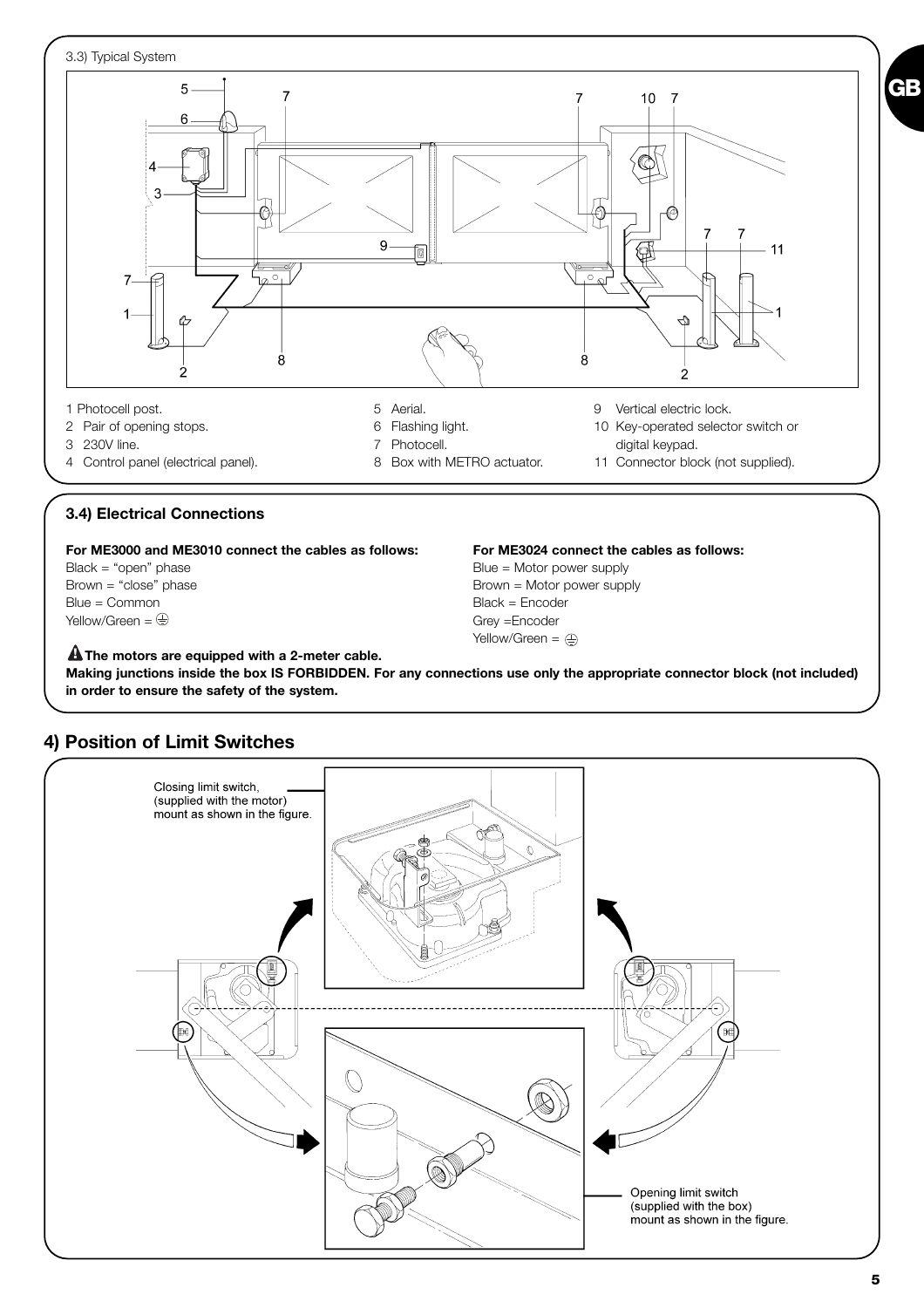## **5) Testing and commissioning**

Testing of the entire system must be conducted by experienced and qualified personnel, who must establish what tests are necessary depending on the risks involved. To test METRO proceed as follows:

- close the gate;
- disconnect the power supply to the control unit;
- release the gearmotor from the gate leaf as shown in paragraph "Manual release device (Key and Lever-Operated Release)" in Chapter "Instructions and Warnings for Users of the METRO Gearmotor".
- open the gate manually all the way;
- make sure the gate opens and closes smoothly without any points of friction;
- make sure that the gate, when stopped in any position and

released, does not display a tendency to start moving again;

- make sure that the safety systems and mechanical stops are in good working order;
- make sure that the screw connections are properly tightened;
- clean the inside of the box and make sure that the drain operates properly;
- when all the checks have been completed, re-connect the gearmotor and power the control unit;
- METRO is not equipped with any torque adjustment device, therefore this operation is performed by the control unit;
- measure the impact force as provided by the EN12453 and EN12445 standards.

## **6) Maintenance**

METRO does not require any special maintenance; however, routine checks conducted every six months at least will ensure the long life of the gearmotor as well as the correct and safe operation of the system.

**Maintenance consists simply in repeating the testing procedure.**

#### **6.1) Disposal**

METRO is made out of various types of materials, which must be disposed of in compliance with the regulations locally in force. The system can be dismantled and scrapped without any risks arising out of the automation itself.

If sorted waste disposal is required, the materials should be separated according to their type (electrical, aluminium, plastic parts, etc.).

## **7) Accessories On Request**



## **8) Technical Characteristics**

Nice S.p.a., in order to improve its products, reserves the right to modify their technical characteristics at any time without prior notice. Inany case, the manufacturer guarantees their functionality and fitness for the intended purposes. All the technical characteristics refer to a room temperature of 20°C (±5°C).

#### **Models and Characteristics**

| Unit of measurement | ME3000                         | ME3010                         | ME3000L                        | ME3000/110                     | ME3024                         |
|---------------------|--------------------------------|--------------------------------|--------------------------------|--------------------------------|--------------------------------|
| (Vac-Hz)            | 230V-50Hz                      | 230V-50Hz                      | 230V-50Hz                      | 110V-60Hz                      |                                |
| (Vdc)               |                                |                                |                                |                                | 24                             |
| (A)                 | 1.2                            | 1.2                            | 1.3                            | 2.4                            | 5                              |
| (W)                 | 250                            | 250                            | 300                            | 250                            | 120                            |
| (uF)                | 10                             | 10                             | 10                             | 30                             |                                |
| $(\mathsf{IP})$     | 67                             | 67                             | 67                             | 67                             | 67                             |
| (Rpm)               | 1.14                           | 1.14                           | 0.8                            | 1.4                            | 1.4                            |
| (Nm)                | 300                            | 300                            | 250                            | 300                            | 250                            |
| (°C Min/Max)        | $-20^{\circ} \div +50^{\circ}$ | $-20^{\circ} \div +50^{\circ}$ | $-20^{\circ} \div 150^{\circ}$ | $-20^{\circ} \div 150^{\circ}$ | $-20^{\circ} \div 150^{\circ}$ |
| ′°C)                | $140^\circ$                    | $140^\circ$                    | $140^\circ$                    | $140^\circ$                    |                                |
| $(\% )$             | 30                             | 40                             | 30                             | 30                             | 80                             |
| (Kg)                | 11                             | 11.5                           | -11                            |                                | 11                             |
|                     |                                |                                |                                |                                |                                |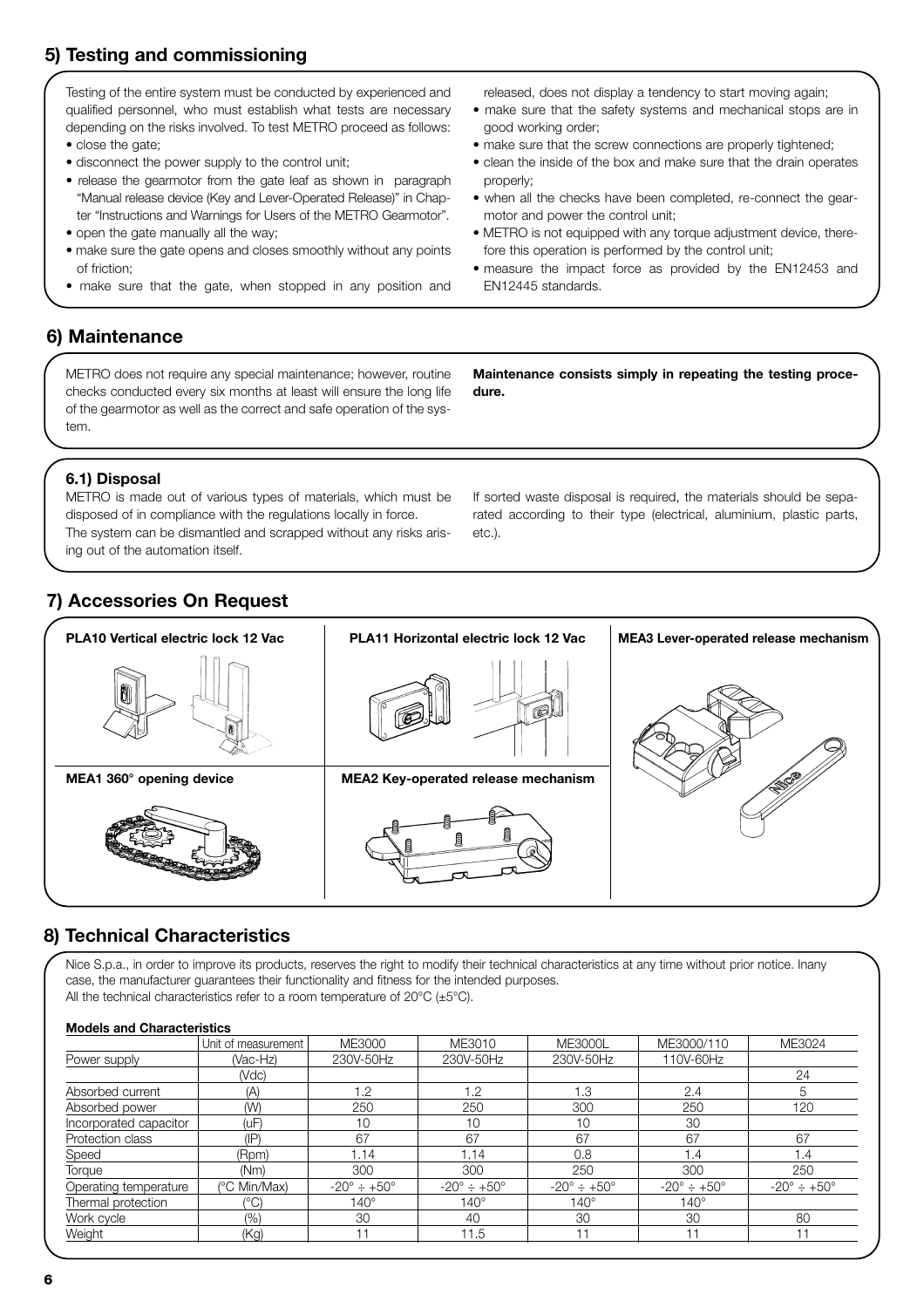

**Congratulations** on choosing a Nice product for your automation system!

Nice S.p.A. produces components for automating gates, doors, shutters and awnings: gear motors, control units, radio control units, flashing lights, photocells and accessories.

Nice only uses first rate materials and production processes and constantly develops innovative technical, aesthetic and ergonomic solutions in order to make its products as simple to use as possible: your fitter will certainly have chosen the most suitable article for your requirements from the large range of Nice products. Nice however, is not the producer of your automated system as this is the result of a process of analysis, evaluation, choice of materials and installation performed by your fitter.

Each automated system is unique and only your fitter has the experience and professionalism required to create a system that is tailor-made to your requirements, featuring long-term safety and reliability, and, above all, professionally installed and compliant with current regulations.

An automated system is handy to have as well as being a valid security system. Just a few, simple operations are required to ensure it lasts for years.

Even if your automated system satisfies regulatory safety levels, this does not eliminate "residue risks", that is, the possibility of dangerous situations being generated, usually due to irresponsible or incorrect use. For this reason we would like to give you some suggestions on how to avoid these risks:

- **Before using your automated system** for the first time, ask your fitter to explain how residue risks can arise and spend a few minutes reading the **instructions and warnings for the user** handbook that the fitter will have given you. Keep this manual for future use and, if you should ever sell your automated system, hand it over to the new owner.
- •**Your automated system is a machine which carries out your commands to the letter;** irresponsible or incorrect use may cause it to become dangerous: do not move the automated system if animals or objects are in its working radius.
- •**Children:** an automated system ensures a high level of safety as it always offers reliable and safe operation and its detection systems stop it from moving in the presence of people or objects. However, children should not be allowed to play near it. Do not let them accidentally use the system by leaving the remote control unit within their reach: **it is not a toy!**
- •**Faults.** If you notice any abnormal behaviour, disconnect the system from the electricity supply immediately and perform the manual release operation. Do not attempt to make repairs yourself but call in your fitter: in the meantime the system can work as a non-automated gate once the gear motor has been released as described further on.
- **Maintenance.** Just like all machines, your automated system requires periodic maintenance to ensure it works as long as possible and in total safety. Agree on a routine maintenance plan with your fitter; Nice recommends a visit once every six months for normal residential use but this period can vary depending on how often the system is used. All controls, maintenance work or repairs may only be carried out by qualified personnel.
- Do not modify the system or its programming and adjustment parameters even if you think you can do it: your fitter is responsible for this.
- Final testing, routine maintenance and any repairs must be documented by the fitter and such documents kept by the owner of the system.
- **Disposal.** At the end of the life of the automatic system, make sure that it is demolished by qualified personnel and that the materials are recycled or disposed of according to local regulations.
- **In case of breakage** or during a power failure. While waiting for your fitter to call (or power to come on again if the system does not have buffer batteries), the system can be used just like any other manual opening system. To do this, perform the manual release operation: this can be done by the user and Nice has made it as easy as possible, without the need for tools or physical effort.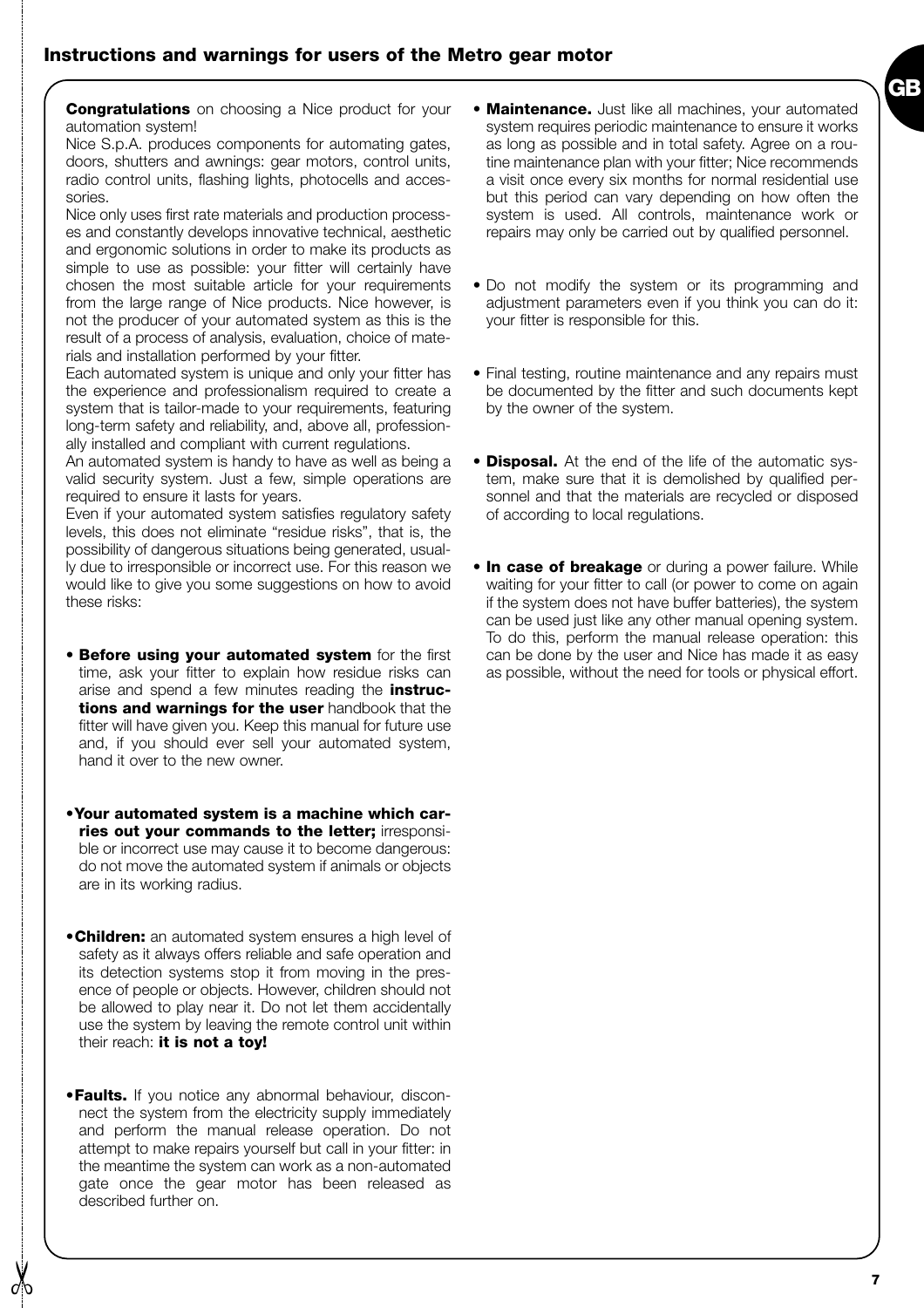

Are you satisfied? If you wish to add a new automated system to your house, contact your fitter and we at Nice will provide the advice ofa specialist, the most developed products on the market, leading-edge operativeness and maximum compatibility.

Thank you for reading these suggestions and we trust you are fullysatisfied with your new system: please contact your fitter for all yourcurrent or future requirements.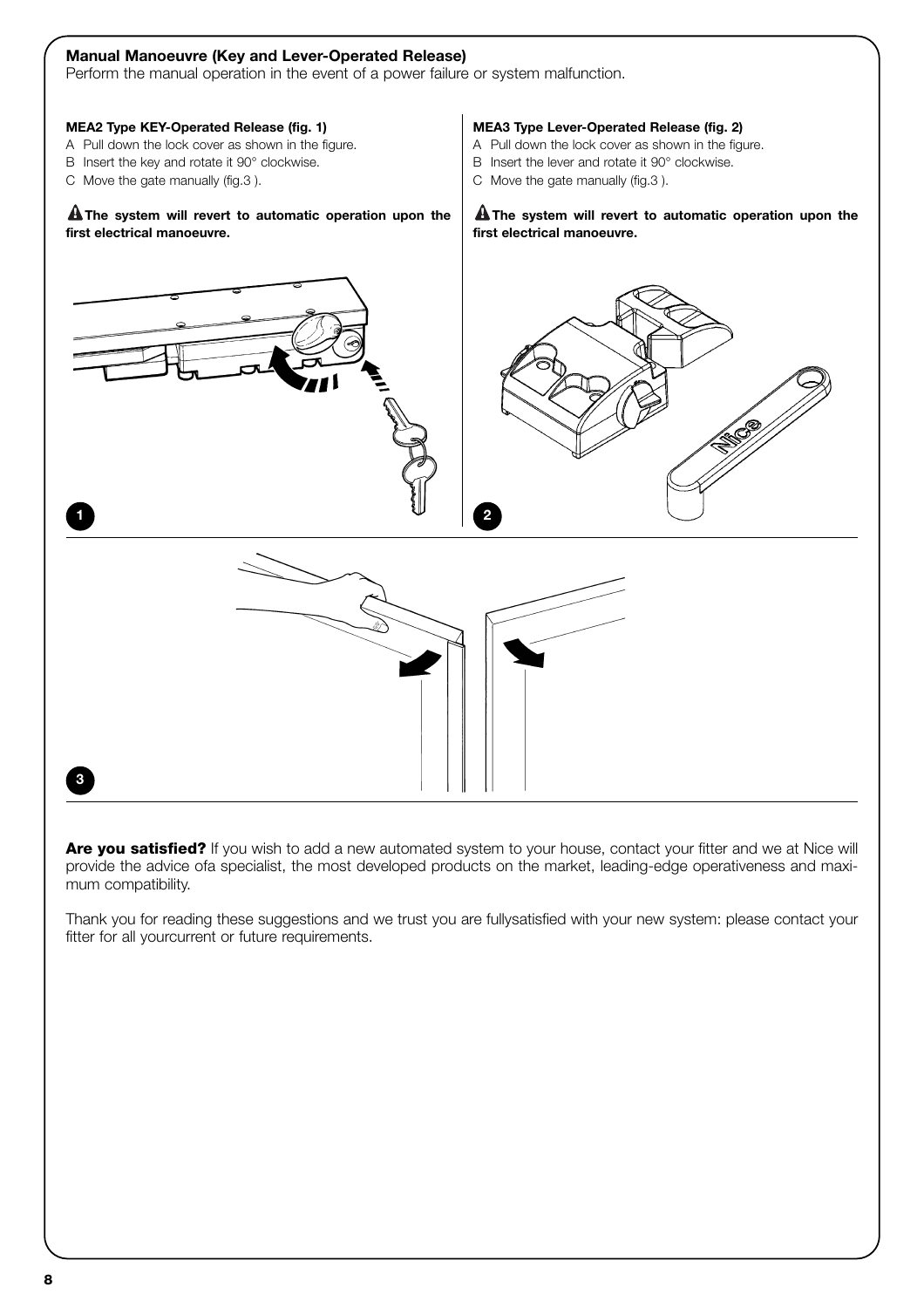## **Avvertenze**

Questo manuale di istruzioni contiene importanti informazioni riguardanti la sicurezza per l'installazione, è necessario leggere tutte le istruzioni prima di procedere all'installazione. Conservare con cura questo manuale anche per utilizzi futuri.

Considerando i pericoli che si possono verificare durante l'installazione e l'uso di METRO, per la massima sicurezza è necessario che l'installazione avvenga nel pieno rispetto di leggi, norme e regolamenti. In questo capitolo verranno riportate avvertenze di tipo generico; altre importanti avvertenze sono presenti nei capitoli "2.1 Verifiche preliminari"; "5 Collaudo e messa in servizio".

#### **Secondo la più recente legislazione europea, la realizzazione di una porta o cancello automatico ricade in quanto previsto dalla Direttiva 98/37/CE (Direttiva Macchine) e nel particolare, alle norme: EN 12445; EN 12453 ed EN 12635, che consentono di dichiarare la presunzione di conformità.**

Ulteriori informazioni, linee guida all'analisi dei rischi ed alla realizzazione del Fascicolo Tecnico, sono disponibili su:"www.niceforyou.com".

- Il presente manuale è destinato solamente al personale tecnico qualificato per l'installazione. Salvo lo specifico allegato da staccare a cura dell'installatore "Istruzioni ed avvertenze destinate all'utilizzatore del motoriduttore METRO" nessuna altra informazione contenuta nel presente fascicolo può essere considerata d'interesse per l'utilizzatore finale!
- L'uso di METRO diverso da quanto previsto in queste istruzioni è vietato; usi impropri possono essere causa pericoli o danni a persone e cose.
- Prima di iniziare l'installazione è necessario eseguire l'analisi dei rischi che comprende l'elenco dei requisiti essenziali di sicurezza previsti nell'allegato I della Direttiva Macchine, indicando le relative soluzioni adottate.
- **1) Descrizione prodotto**

METRO è un motoriduttore destinato all'automazione di un cancello ad una o due ante battenti.

**Ogni uso, diverso da quanto sopra descritto, e in condi-! zioni diverse da quanto previsto nel presente manuale è vietato.**

- Si ricorda che l'analisi dei rischi è uno dei documenti che costituiscono
- il "fascicolo tecnico" dell'automazione.
- Verificare la necessità di ulteriori dispositivi per completare l'automazione con METRO in base alla specifica situazione d'impiego ed ai pericoli presenti; devono essere considerati ad esempio i rischi di impatto, schiacciamento, cesoiamento, convogliamento, ecc., ed altri pericoli in genere.
- **Non eseguire modifiche su nessuna parte se non previste nelle presenti** istruzioni; operazioni di questo tipo possono solo causare malfunzionamenti; NICE declina ogni responsabilità per danni derivati da prodotti modificati.
- Durante l'installazione e l'uso evitare che parti solide o liquidi possano penetrare all'interno della centrale e di altri dispositivi aperti; eventualmente rivolgersi al servizio di assistenza NICE; l'uso di METRO in queste situazioni può causare situazioni di pericolo
- L'automatismo non può essere utilizzato prima di aver effettuato la messa in servizio come specificato nel capitolo: "5 Collaudo e messa in servizio".
- Il materiale dell'imballaggio di METRO deve essere smaltito nel pieno rispetto della normativa locale.
- Nel caso di guasto non risolvibile facendo uso delle informazioni riportate nel presente manuale, interpellare il servizio di assistenza NICE.
- Qualora si verifichino interventi di interruttori automatici o di fusibili, prima di ripristinarli è necessario individuare ed eliminare il guasto.
- **Prima di accedere ai morsetti delle connessioni di METRO scollegare tutti i circuiti di alimentazione;** se il dispositivo di sconnessione non è a vista apporvi un cartello: "ATTENZIONE MANUTENZIO-NE IN CORSO".

METRO funziona mediante energia elettrica, in caso di mancanza di alimentazione elettrica, è possibile sbloccare il cancello con apposite chiavi e muovere manualmente le ante.

## **2) Installazione**

#### **2.1) Verifiche preliminari**

Prima di procedere all'installazione è necessario verificare che la struttura sia idonea, in altre parole, conforme alle norme vigenti ed in particolare verificare che:

- il cancello non presenti punti d'attrito sia in chiusura sia in apertura;
- il cancello sia ben bilanciato, ossia, una volta fermato in una qualsiasi posizione non accenni a riprendere il moto;
- il cancello, nella sua corsa, sia silenzioso e regolare;
- la zona individuata per il fissaggio del motoriduttore consenta una manovra manuale facile e sicura;
- la confezione sia integra

#### **2.2) Limiti d'impiego**

La forma, l'altezza del cancello (es. cieco) e le condizioni climatiche (es. vento forte) possono ridurre anche notevolmente i valori riportati nel grafico a lato.

\* Qualora il cancello superi i 2,5 m di lunghezza per ogni singola anta, si consiglia di installare una serratura elettrica (PLA10 oppure PLA11).

- verificare che la zona di fissaggio sia compatibile con l'ingombro della cassa **(fig.1)**.
- prevedere una battuta di arresto in chiusura e possibilmente anche in apertura.

**Si ricorda che METRO motorizza un cancello (ad una o due ! ante) di per sé efficiente e sicuro e non sopperisce a difetti causati da una sbagliata installazione, o da una cattiva manutenzione.**

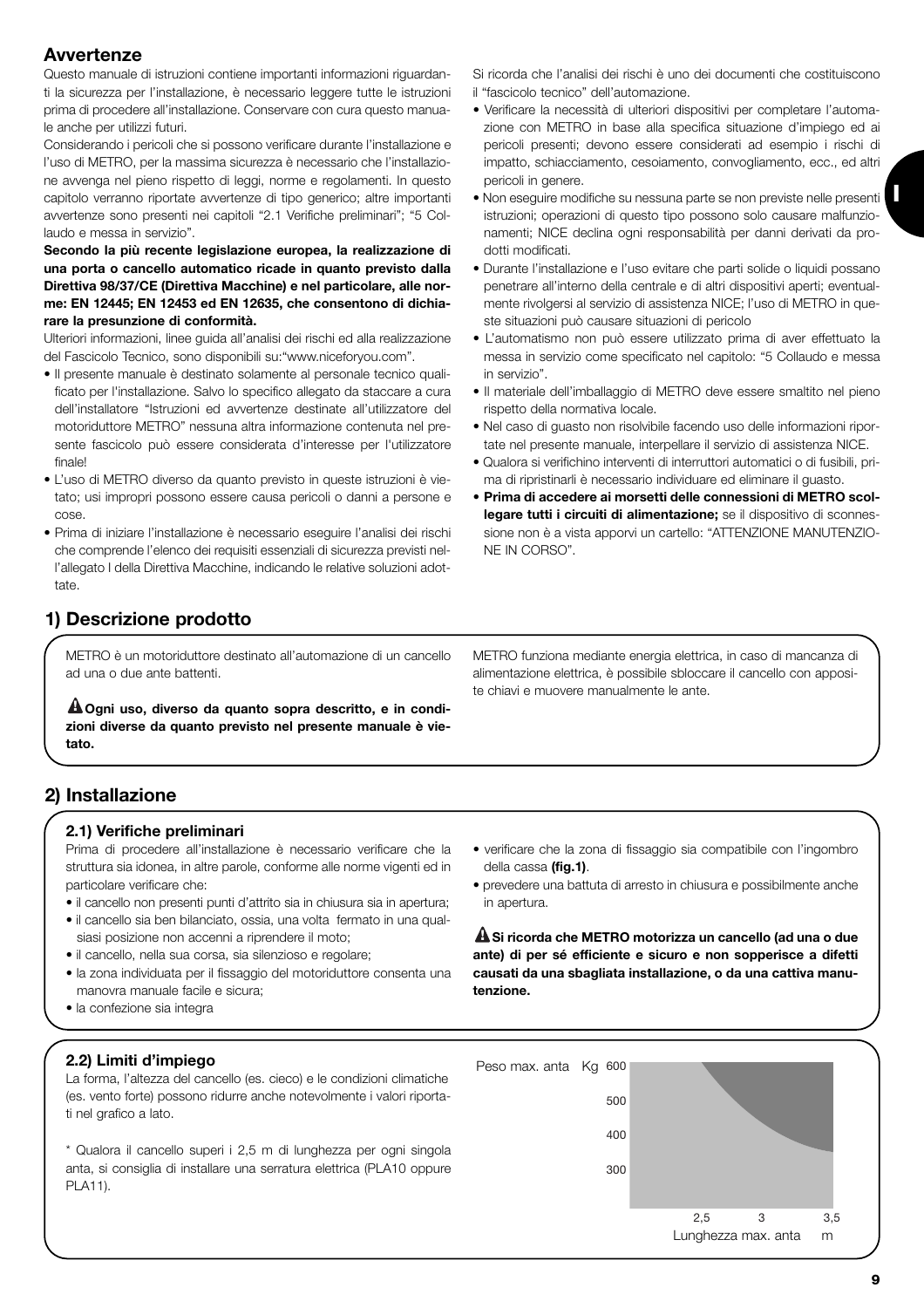## **3) Fissaggio**

#### **3.1) Dimensioni d'ingombro e posizionamento della cassa di fondazione**



- 1. Eseguire in base alle dimensioni d'ingombro, uno scavo di fondazione, si consiglia di prevedere un buon drenaggio, in modo da evitare il ristagno dell'acqua.
- 2. Fissare alla cassa l'accessorio per il finecorsa di apertura (vedi paragrafo 4) seguendo attentamente le istruzioni da figura al fine di evitare un fissaggio errato
- 3. Collocare la cassa all'interno dello scavo, con il perno allineato all'asse della cerniera (es. **fig.2**)
- 4. Prevedere un condotto per i cavi elettrici ed uno per il drenaggio.
- 5. Annegare nel calcestruzzo la cassa di fondazione, curandone la messa in bolla ed il livello.
- 6. Inserire sul perno della cassa la staffa di comando, avendo cura di interporre la sfera in dotazione.
- 7. Appoggiare l'anta del cancello sulla leva di sblocco, e fissare con saldatura robusta.
- 8. Ingrassare mediante apposito ugello ingrassatore.



## **3.2) Installazione del motoriduttore METRO**

- 1. Togliere i dadi e le rondelle indicati nella figura a destra (**fig.4**).
- 2. Collocare il motoriduttore all' interno della cassa di fondazione assicurandosi che sia inserito nel verso giusto.
- 3. Fissare la staffa per il finecorsa di chiusura nell'apposito foro (**paragrafo 4**)
- 4. Bloccare il motoriduttore con le rondelle grower e i 4 dadi autobloccanti presenti nella scatola accessori.
- 5. Collegare con la leva di collegamento (2) il motoriduttore al cancello (**fig.3**).





- 1 Leva di sblocco
- 2 Leva di collegamento
- 3 Sfera
- 4 Staffa di comando
- 5 Perno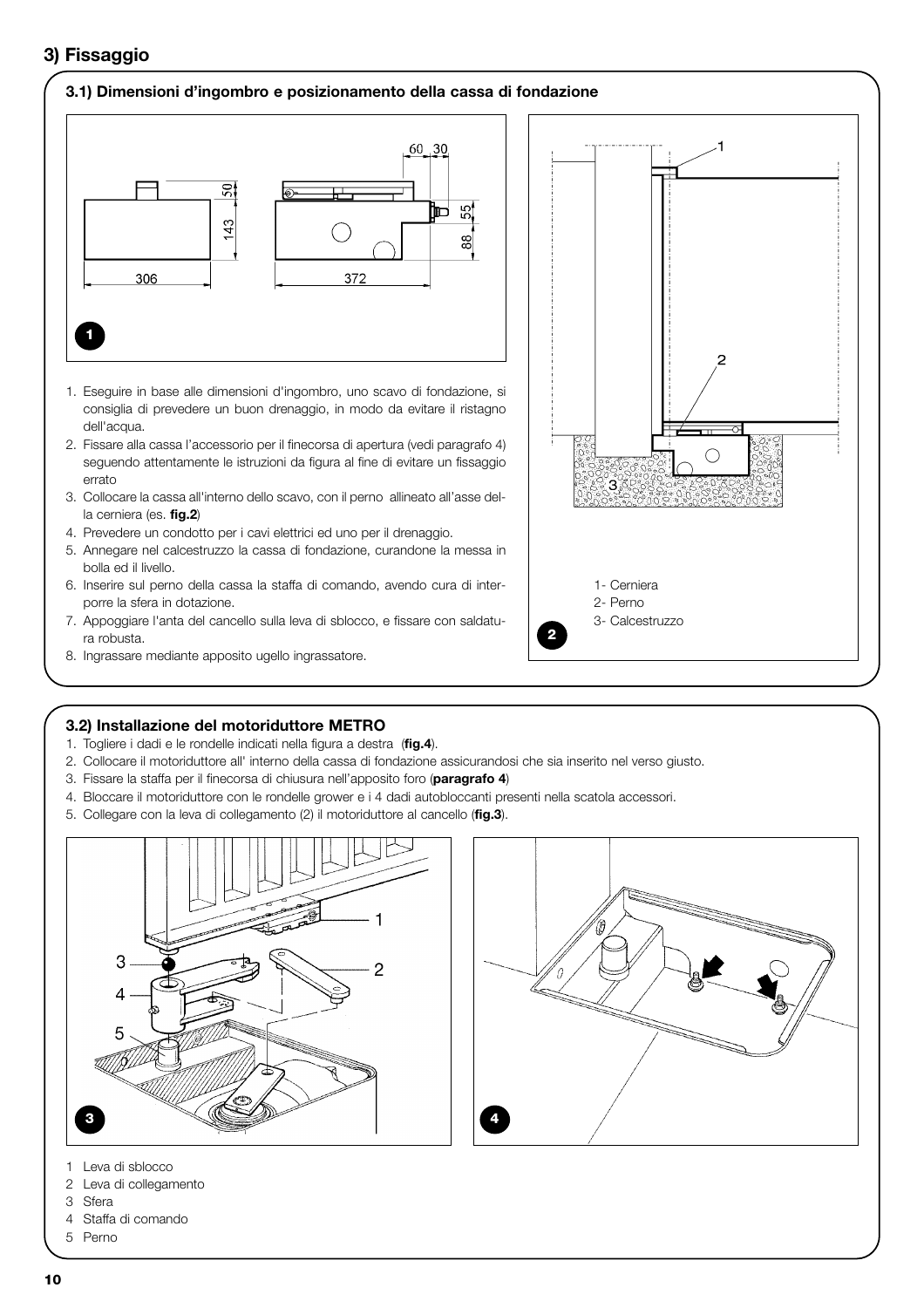

## **3.4) Collegamenti elettrici**

**Per il ME3000 e ME3010 collegare i cavi nel seguente modo: Per il ME3024 collegare i cavi nel seguente modo:**

 $Blu = Comune$   $Nero = Encoder$ <br>
Giallo/Verde =  $\bigoplus$ 

**I motori dispongono di un cavo lungo 2 metri. !**

Nero = Fase "apre" entity in the settlement of the Blu = Alimentazione motore Marrone = Fase "chiude" Marrone = Alimentazione motore Grigio = Encoder Giallo/Verde =  $\oplus$ 

**E' VIETATO eseguire giunte all'interno della cassa, per eventuali collegamenti usare solamente l'apposita scatola di derivazione (non fornita), al fine di preservare la sicurezza dell'impianto.**



## **4) Posizionamento dei finecorsa**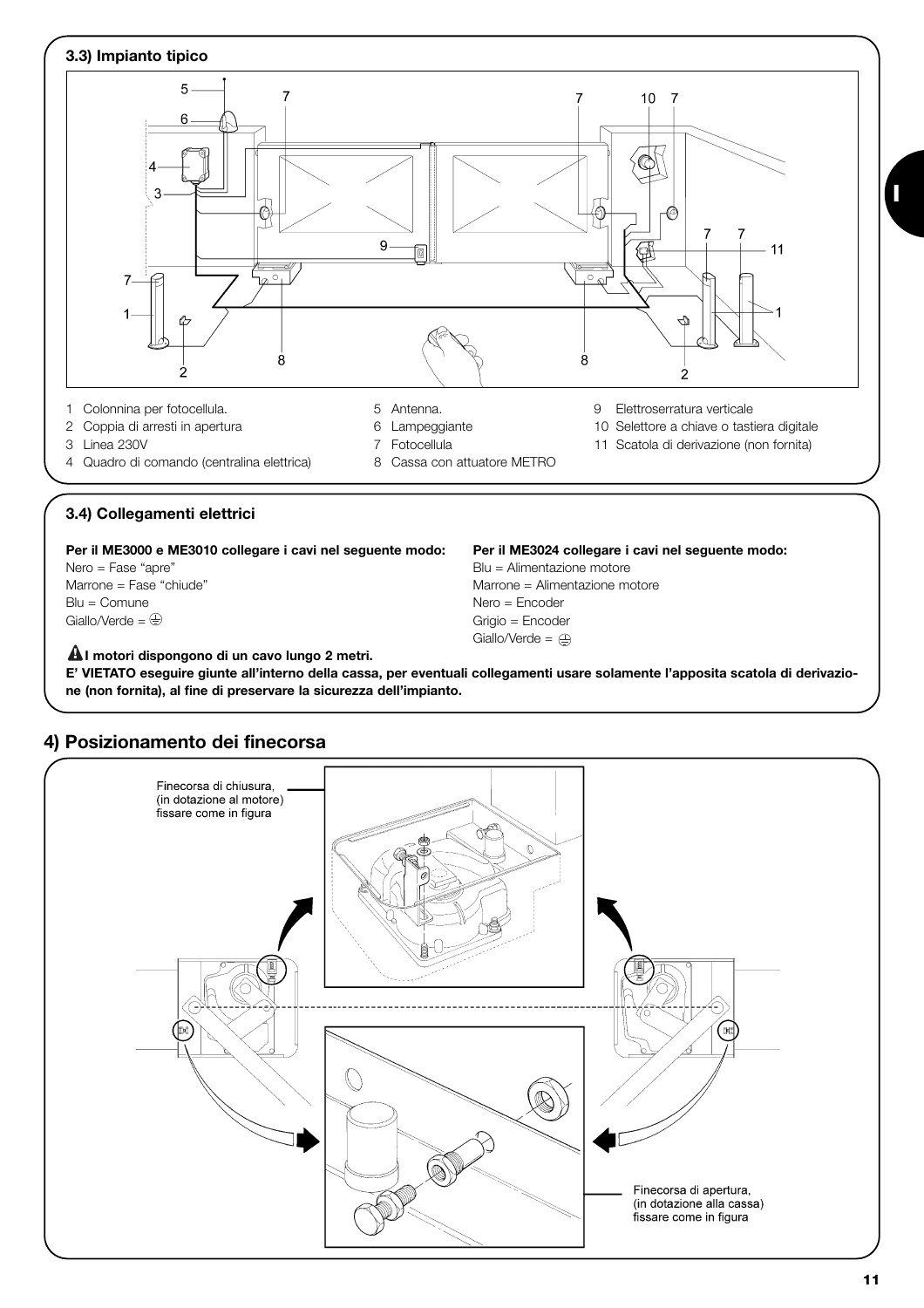## **5) Collaudo e messa in servizio**

Il collaudo dell'intero impianto deve essere eseguito da personale esperto e qualificato che deve farsi carico delle prove richieste, in funzione del rischio presente.

Per il collaudo di METRO seguire questa procedura:

- chiudere il cancello;
- togliere alimentazione alla centrale;
- sbloccare il motoriduttore dall'anta come indicato nel paragrafo "Sblocco manuale (sblocco a chiave e a leva) sul capitolo "Istruzioni ed avvertenze destinate all'utilizzatore del motoriduttore METRO;
- aprire manualmente il cancello per tutta la sua corsa;
- verificare che il cancello durante il moto non abbia punti d'attrito;
- verificare che il cancello fermato in qualsiasi punto e sbloccato,non

accenni a muoversi;

- verificare che i sistemi di sicurezza e gli arresti meccanici siano in buono stato;
- verificare che i collegamenti a vite siano ben stretti;
- ripulire l'interno della cassa e verificare che lo scarico dell'acqua funzioni correttemente;
- terminate le verifiche ribloccare il motoriduttore e rialimentare la centrale;
- METRO è sprovvisto di dispositivo di regolazione di coppia, pertanto tale regolazione è affidata alla centrale di comando;
- misurare la forza d'impatto come previsto dalla normativa EN12453 ed EN12445.

## **6) Manutenzione**

La manutenzione di METRO non necessita di accorgimenti particolari, ma un controllo programmato almeno ogni sei mesi permette di ottenere una maggiore vita del motoriduttore ed un corretto e sicuro funzionamento del sistema.

**La manutenzione consiste semplicemente nel ripetere la procedura di collaudo.**

## **6.1) Smaltimento**

METRO è costituito da varie tipologie di materiali e l'eliminazione di questi va effettuata rispettando le norme vigenti nei singoli Paesi. Nel caso di demolizione dell'automatismo non esistono particolari pericoli o rischi derivati dall'automazione stessa.

È opportuno, in caso si debba effettuare una raccolta differenziata, che i materiali vengano separati per tipologia (parti elettriche, alluminio, plastica, ecc.).

## **7) Accessori a richiesta**



## **8) Caratteristiche tecniche**

Allo scopo di migliorare i prodotti, NICE S.p.a. si riserva il diritto di modificare le caratteristiche tecniche in qualsiasi momento e senza preavviso pur mantenendo funzionalità e destinazione d'uso.

Nota: tutte le caratteristiche tecniche si riferiscono alla temperatura ambiente di 20°C (±5%)

#### **Modelli e caratteristiche**

|                          | Unità di misura | ME3000                         | ME3010                         | <b>ME3000L</b>                 | ME3000/110                     | ME3024                         |
|--------------------------|-----------------|--------------------------------|--------------------------------|--------------------------------|--------------------------------|--------------------------------|
| Alimentazione            | (Vac-Hz)        | 230V-50Hz                      | 230V-50Hz                      | 230V-50Hz                      | 110V-60Hz                      |                                |
|                          | (Vdc)           |                                |                                |                                |                                | 24                             |
| Corrente assorbita       | (A)             | 1.2                            | 1.2                            | 1.3                            | 2.4                            | 5                              |
| Potenza assorbita        | (W)             | 250                            | 250                            | 300                            | 250                            | 120                            |
| Condensatore incorporato | (uF)            | 10                             | 10                             | 10                             | 30                             |                                |
| Grado di protezione      | $(\mathsf{IP})$ | 67                             | 67                             | 67                             | 67                             | 67                             |
| Velocità                 | (Rpm)           | 1.14                           | 1.14                           | 0.8                            | 1.4                            | 1.4                            |
| Coppia                   | (Nm)            | 300                            | 300                            | 250                            | 300                            | 250                            |
| Temperatura di esercizio | (°C Min/Max)    | $-20^{\circ} \div +50^{\circ}$ | $-20^{\circ} \div 150^{\circ}$ | $-20^{\circ} \div 150^{\circ}$ | $-20^{\circ} \div 150^{\circ}$ | $-20^{\circ} \div +50^{\circ}$ |
| Termoprotezione          | $(^{\circ}C)$   | $140^\circ$                    | $140^\circ$                    | $140^\circ$                    | $140^\circ$                    |                                |
| Ciclo di lavoro          | (%)             | 30                             | 40                             | 30                             | 30                             | 80                             |
| Peso                     | (Kq)            | 11                             | 11.5                           | 11                             |                                |                                |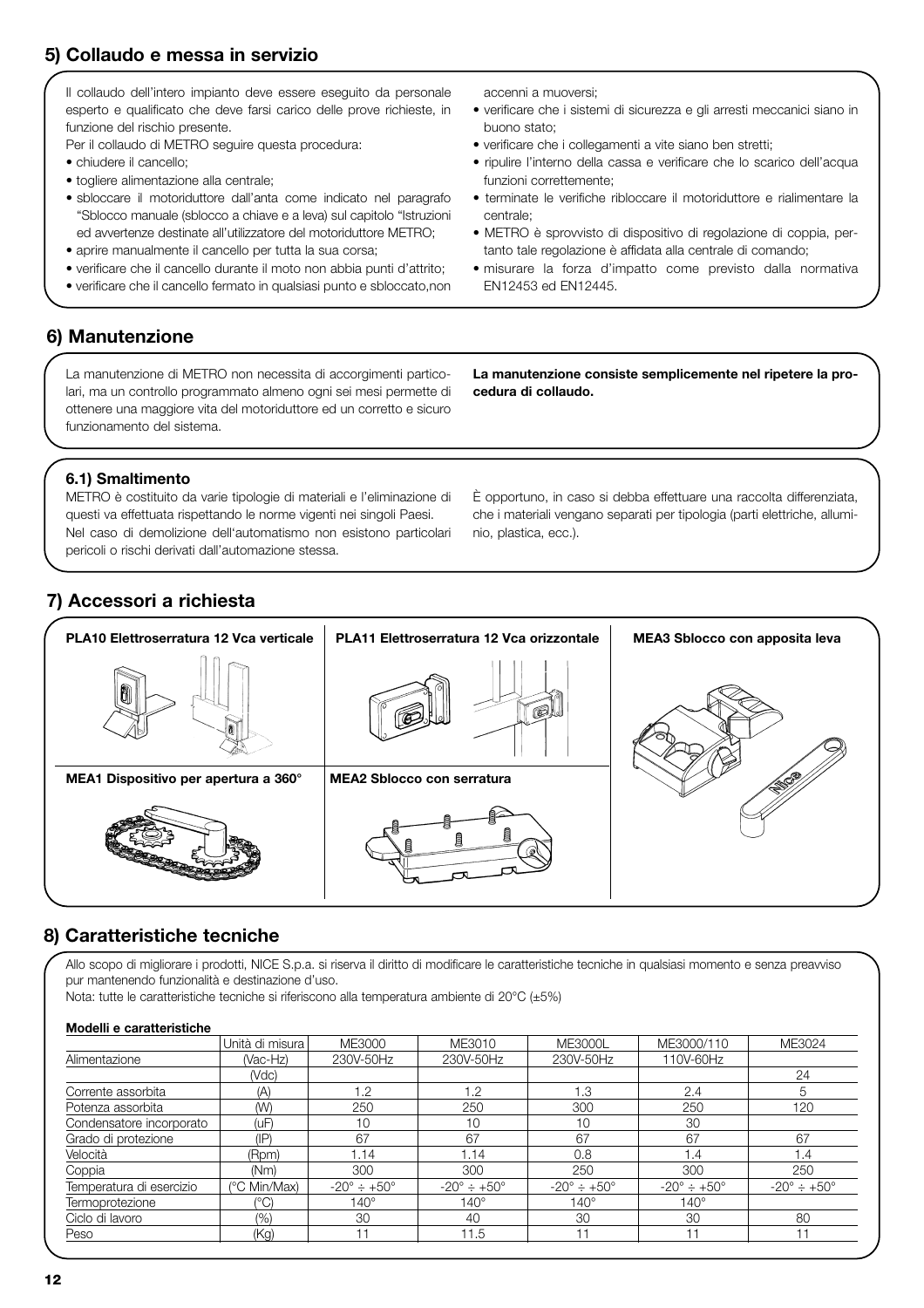**Complimenti** per aver scelto per la vostra automazione un prodotto Nice!

Nice S.p.A. produce componenti per l'automazione di cancelli, porte,tapparelle e tende da sole: motoriduttori, centrali di comando, radiocomandi, lampeggianti, fotocellule e accessori. Nice utilizza solo materiali e lavorazioni di qualità, e per vocazione ricerca soluzioni innovative che semplifichino al massimo l'utilizzo delle sue apparecchiature, curate nelle soluzioni tecniche, estetiche, ergonomiche: nella grande gamma Nice il vostro installatore avrà senz'altro scelto il prodotto più adatto alle vostre esigenze.

Nice non è però il produttore della vostra automazione, che è invece il risultato di un'opera di analisi, valutazione, scelta dei materiali, e realizzazione dell'impianto eseguita dal vostro installatore di fiducia. Ogni automazione è unica e solo il vostro installatore possiede l'esperienza e la professionalità necessarie ad eseguire un impianto secondo le vostre esigenze, sicuro ed affidabile nel tempo, e soprattutto a regola d'arte ,rispondente cioè alle normative in vigore. Un impianto di automazione è una bella comodità, oltre che un valido sistema di sicurezza e, con poche, semplici attenzioni, è destinato a durare negli anni. Anche se l'automazione in vostro possesso soddisfa il livello di sicurezza richiesto dalle normative, questo non esclude l'esistenza di un "rischio residuo", cioè la possibilità che si possano generare situazioni di pericolo ,solitamente dovute ad un utilizzo incosciente o addirittura errato, per questo motivo desideriamo darvi alcuni consigli sui comportamenti da seguire per evitare ogni inconveniente:

- •**Prima di usare per la prima volta l'automazione,** fatevi spiegare dall'installatore l'origine dei rischi residui, e dedicate qualche minuto alla lettura del manuale di **istruzioni ed avvertenze per l'utilizzatore** consegnatovi dall'installatore. Conservate il manuale per ogni dubbio futuro e consegnatelo ad un eventuale nuovo proprietario dell'automazione.
- •**La vostra automazione è un macchinario che esegue fedelmente i vostri comandi;** un uso incosciente ed improprio può farlo diventare pericoloso: non comandate il movimento dell'automazione se nel suo raggio di azione si trovano persone, animali o cose.
- •**Bambini:** un impianto di automazione garantisce un alto grado di sicurezza, impedendo con i suoi sistemi di rilevazione il movimento in presenza di persone o cose, e garantendo un'attivazione sempre prevedibile e sicura. È comunque prudente vietare ai bambini di giocare in prossimità dell'automazione e per evitare attivazioni involontarie non lasciare i telecomandi alla loro portata: **non è un gioco!**
- •**Anomalie:** Non appena notate qualunque comportamento anomalo da parte dell'automazione, togliete alimentazione elettrica all'impianto ed eseguite lo sblocco manuale. Non tentate da soli alcuna riparazione, ma richiedete l'intervento del vostro installatore di fiducia: nel frattempo l'impianto può funzionare come un'apertura non automatizzata, una volta sbloccato il motoriduttore come descritto più avanti.

•**Manutenzione:** Come ogni macchinario la vostra automazione ha bisogno di una manutenzione periodica affinché possa funzionare più a lungo possibile ed in completa sicurezza. Concordate con il vostro installatore un piano di manutenzione con frequenza periodica; Nice consiglia un intervento ogni 6 mesi per un normale utilizzo domestico, ma questo periodo può variare in funzione dell'intensità d'uso. Qualunque intervento di controllo, manutenzione o riparazione deve essere eseguito solo da personale qualificato.

**I**

- •Anche se ritenete di saperlo fare, non modificate l'impianto ed i parametri di programmazione e di regolazione dell'automazione: la responsabilità è del vostro installatore.
- Il collaudo, le manutenzioni periodiche e le eventuali riparazioni devono essere documentate da chi le esegue e i documenti conservati dal proprietario dell'impianto.
- **Smaltimento:** Al termine della vita dell'automazione, assicuratevi che lo smantellamento sia eseguito da personale qualificato e che i materiali vengano riciclati o smaltiti secondo le norme valide a livello locale.
- **In caso di rotture o assenza di alimentazione:** Attendendo l'intervento del vostro installatore, o il ritorno dell'energia elettrica se l'impianto non è dotato di batterie tampone, l'automazione può essere azionata come una qualunque apertura non automatizzata. Per fare ciò è necessario eseguire lo sblocco manuale (unico intervento consentito all'utente sull'automazione): tale operazione è stata particolarmente studiata da Nice per assicurarvi sempre la massima facilità di utilizzo, senza uso di attrezzi particolari o necessità di sforzo fisico.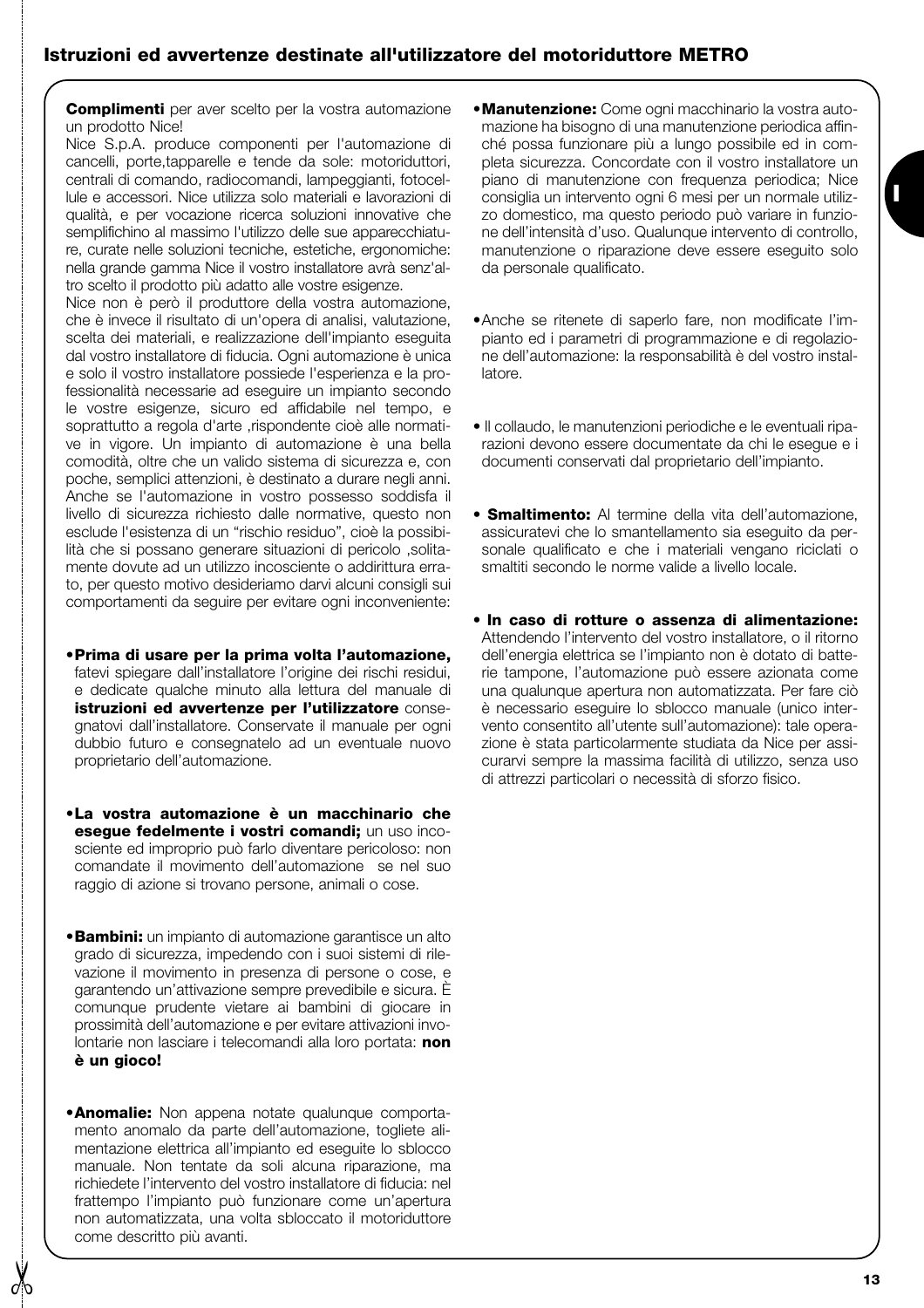#### **Manovra manuale (sblocco a chiave e a leva)**

L'operazione manuale si deve eseguire nel caso di mancanza di corrente o in caso di anomalie dell'impianto.

#### **Sblocco a CHIAVE tipo MEA2 (fig. 1)**

- A Abbassare il coperchio copriserratura come indicato in figura.
- B Inserire la chiave e ruotarla in senso orario di 90°.
- C Agire manualmente sulI'anta (fig.3 ).

#### **Il funzionamento automatico avverrà alla prima manovra ! elettrica.**

#### **Sblocco a leva tipo MEA3 (fig. 2)**

- A Abbassare il coperchio copriserratura come indicato in figura.
- B Inserire la leva e ruotarla in senso orario di 90°.
- C Agire manualmente sull'anta (fig.3).

#### **Il funzionamento automatico avverrà alla prima manovra ! elettrica.**



**Siete soddisfatti?** Nel caso voleste aggiungere nella vostra casa un nuovo impianto di automazione, rivolgendovi allo stesso installatore e a Nice vi garantirete, oltre che la consulenza di uno specialista e i prodotti più evoluti del mercato, il migliore funzionamento e la massima compatibilità delle automazioni.

Vi ringraziamo per aver letto queste raccomandazioni, e vi auguriamo la massima soddisfazione dal vostro nuovo impianto: per ogni esigenza presente o futura rivolgetevi con fiducia al vostro installatore.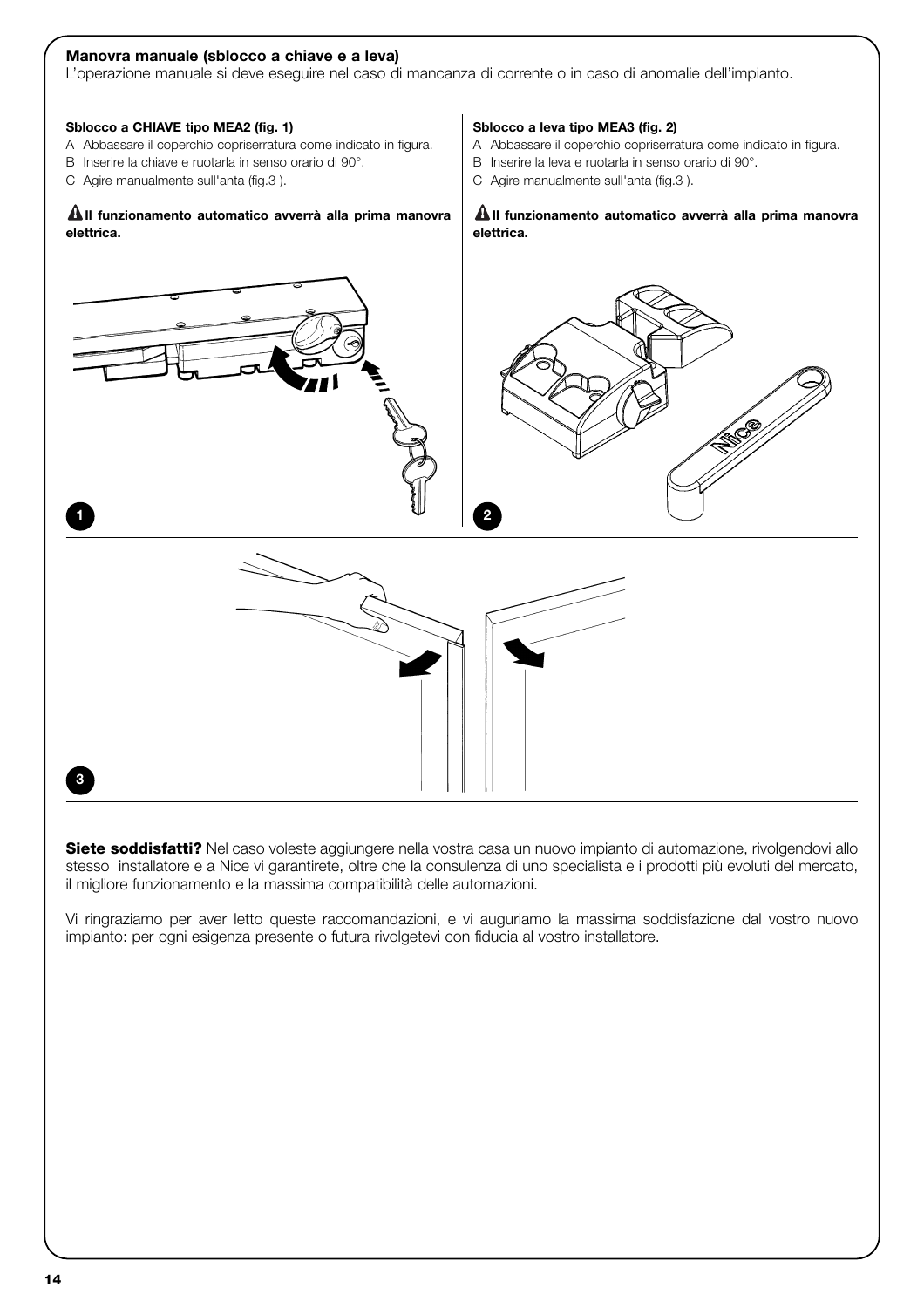## **Avertissements**

Ce manuel d'instructions contient des informations importantes concernant la sécurité pour l'installation, il faut lire toutes les instructions avant de procéder à l'installation. Conserver avec soin ce manuel également pour des consultations futures.

Compte tenu des dangers qui peuvent se vérifier durant l'installation et l'utilisation de METRO, pour le maximum de sécurité il faut que l'installation soit faite dans le plein respect des lois, normes et règlements. Dans ce chapitre, nous donnons des recommandations d'ordre général; d'autres recommandations importantes se trouvent dans les chapitres "2.1 Contrôles préliminaires"; "5 Essai et mise en service".

#### **D'après la législation européenne la plus récente, la réalisation d'une porte ou d'un portail automatique possède les caractéristiques prévues par la Directive 98/37/CE (Directive Machines) et en particulier par les normes EN 12445, EN 12453 et EN 12635 qui permettent de déclarer la présomption de conformité.**

D'autres informations et les conseils pour l'analyse des risques et la réalisation du dossier technique sont disponibles sur le site: "www.niceforyou.com".

- Le présent manuel est destiné uniquement au personnel technique qualifié pour l'installation. À part l'encart spécifique "Instructions et recommandations destinées à l'utilisateur de l'opérateur METRO" qui sera détaché par l'installateur, aucune autre information contenue dans la présente notice ne peut être considérée comme intéressante pour l'utilisateur final!
- Une utilisation de METRO différente de ce qui est prévu dans cette notice est interdite; des utilisations impropres peuvent être source de dangers ou de dommages aux personnes et aux choses.
- Avant de commencer l'installation, il faut effectuer l'analyse des risques comprenant la liste des conditions de sécurité requises par l'annexe I de la Directive Machines, en indiquant les solutions adoptées.

## **1) Description du produit**

METRO est un opérateur destiné à l'automatisation d'un portail à un ou deux battants.

**A** Toute utilisation autre que celle qui est décrite et dans des leants. **conditions différentes de celles qui sont prévues dans le présent manuel est interdite.**

Nous rappelons que l'analyse des risques est l'un des documents qui constituent le "dossier technique" de l'automatisation.

- Vérifier la nécessité d'autres dispositifs pour compléter l'automatisation avec METRO suivant les conditions spécifiques de l'application et les risques présents; il faut considérer par exemple les risques d'impact, écrasement, cisaillement, coincement, etc., et d'autres dangers en général.
- Ne pas effectuer de modifications sur aucune des parties si elles ne sont pas prévues dans le présent manuel. Des opérations de ce type entraîneront obligatoirement des problèmes de fonctionnement. NICE décline toute responsabilité pour les dommages dérivant de produits modifiés.
- Pendant l'installation et l'utilisation, éviter que des parties solides ou liquides puissent pénétrer à l'intérieur de la logique de commande ou d'autres composants ouverts; s'adresser éventuellement au service d'assistance NICE; l'utilisation de METRO dans de telles circonstances peut créer des situations de danger.
- L'automatisme ne peut pas être utilisé avant d'avoir effectué la mise en service comme l'explique le chapitre: "5 Essai et mise en service".
- L'emballage de METRO doit être mis au rebut dans le plein respect de la réglementation locale.
- Dans le cas de panne qui ne peut pas être résolue avec les informations données dans ce manuel, contacter le service après-vente NICE.
- Si l'intervention de disjoncteurs ou de fusibles se vérifie, avant de les réarmer, il faut identifier et éliminer la panne.
- **Avant d'accéder aux bornes des connexions de METRO, déconnecter tous les circuits d'alimentation;** si le dispositif de déconnexion n'est pas visible, accrocher un panonceau: "ATTENTION MAINTENANCE EN COURS"

METRO fonctionne au moyen de l'énergie électrique ; en cas de coupure de courant, il est possible de débrayer l'opérateur grâce aux clés prévues à cet effet et de déplacer manuellement les bat-

## **2) Installation**

#### **2.1) Contrôles préliminaires**

Avant de procéder à l'installation, vérifier que la structure est adaptée, en d'autres termes, vérifier qu'elle est conforme aux normes en vigueur, en particulier, vérifier que:

- Le portail ne présente pas de points de frottement aussi bien en fermeture qu'en ouverture;
- Le portail est bien équilibré, c'est-à-dire que, quelle que soit la position dans laquelle il s'arrête, il n'a pas tendance à redémarrer;
- Le portail, durant sa course, est silencieux et que le mouvement est régulier:
- La zone identifiée pour la fixation de l'opérateur permet une

manœuvre facile et sûre ;

- L'emballage est intègre
- Vérifier que la zone de fixation est compatible avec l'encombrement de la caisse (**fig.1**) ;
- Prévoir une butée d'arrêt en fermeture mais aussi, si possible, en ouverture.

**Rappelons que METRO motorise un portail (à un ou deux ! battants) en état de marche et sûr di et ne résout pas les défauts causés par une installation incorrecte ou par une maintenance insuffisante.**

#### **2.2) Limites d'utilisation**

La forme et la hauteur du portail (ex. plein) ainsi que les conditions climatiques (ex.: vent fort) peuvent parfois réduire considérablement les valeurs indiquées sur le graphique ci-contre.

\* Si le portail dépasse 2,5 m de longueur pour chaque battant, il est conseillé d'installer une serrure électrique (PLA10 ou PLA11).

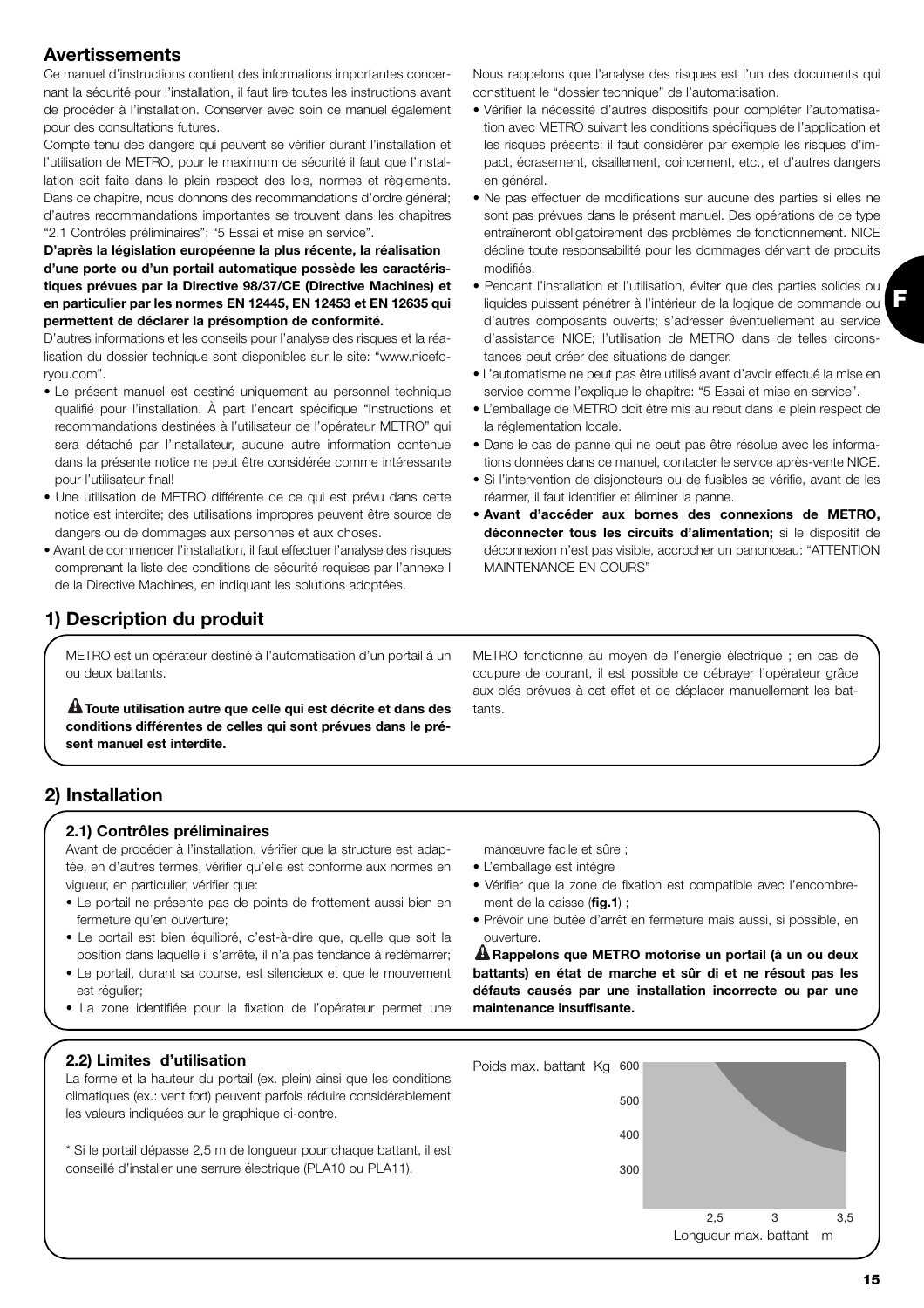## **3) Fixation**

#### **3.1) Dimensions d'encombrement et positionnement de la caisse de fondation**



- 1. Réaliser, en fonction des dimensions d'encombrement, une tranchée de fondation; il est conseillé de prévoir un bon drainage de manière à éviter toute stagnation d'eau;
- 2. Fixer à la caisse l'accessoire pour le fin de course d'ouverture (voire paragraphe 4) en suivant attentivement les instructions de la figure afin d'éviter toute erreur dans la fixation;
- 3. Placer la caisse à l'intérieur du trou avec le pivot aligné avec l'axe de la charnière (**fig. 2**)
- 4. Prévoir un conduit pour les câbles électriques et un autre pour le drainage;
- 5. Noyer dans le béton la caisse de fondation en vérifiant sa mise à niveau;
- 6. Positionner sur le pivot de la caisse le etrier de commande en veillant à interposer la bille fournie;
- 7. Poser la battant du portail sur le levier de débrayage et fixer avec une soudure robuste;
- 8. Graisser au moyen de la buse de graissage.



#### **3.2) Installation de l'opérateur METRO**

- 1. Enlever les écrous et les rondelles indiqués sur la figure de droite (**fig. 4)**;
- 2. Placer l'opérateur à l'intérieur de la caisse de fondation en veillant à le positionner dans le bon sens;
- 3. Fixer la patte pour le fin de course de fermeture dans le trou prévu à cet effet (**paragraphe 4**);
- 4. Bloquer l'opérateur avec les rondelles Grower et les 4 écrous autofreinés présents dans la boîte des accessoires;
- 5. Raccorder l'opérateur au portail avec le levier de raccordement (2) (**fig. 3**).





- 1 Levier de débrayage
- 2 Levier de raccordement
- 3 Bille
- 4 Étrier de commande
- 5 Pivot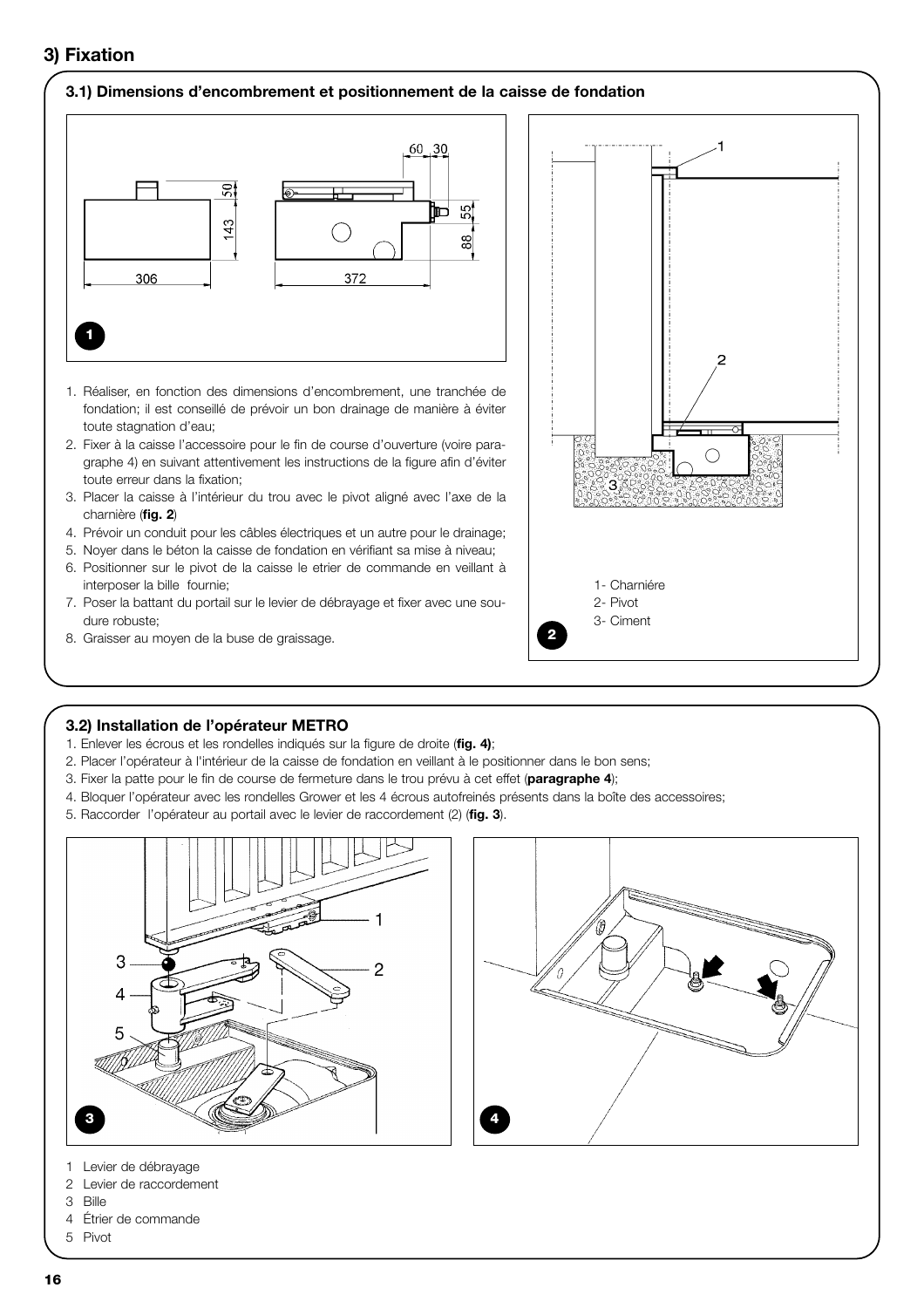

## **4) Positionnement des fins de course**



**17**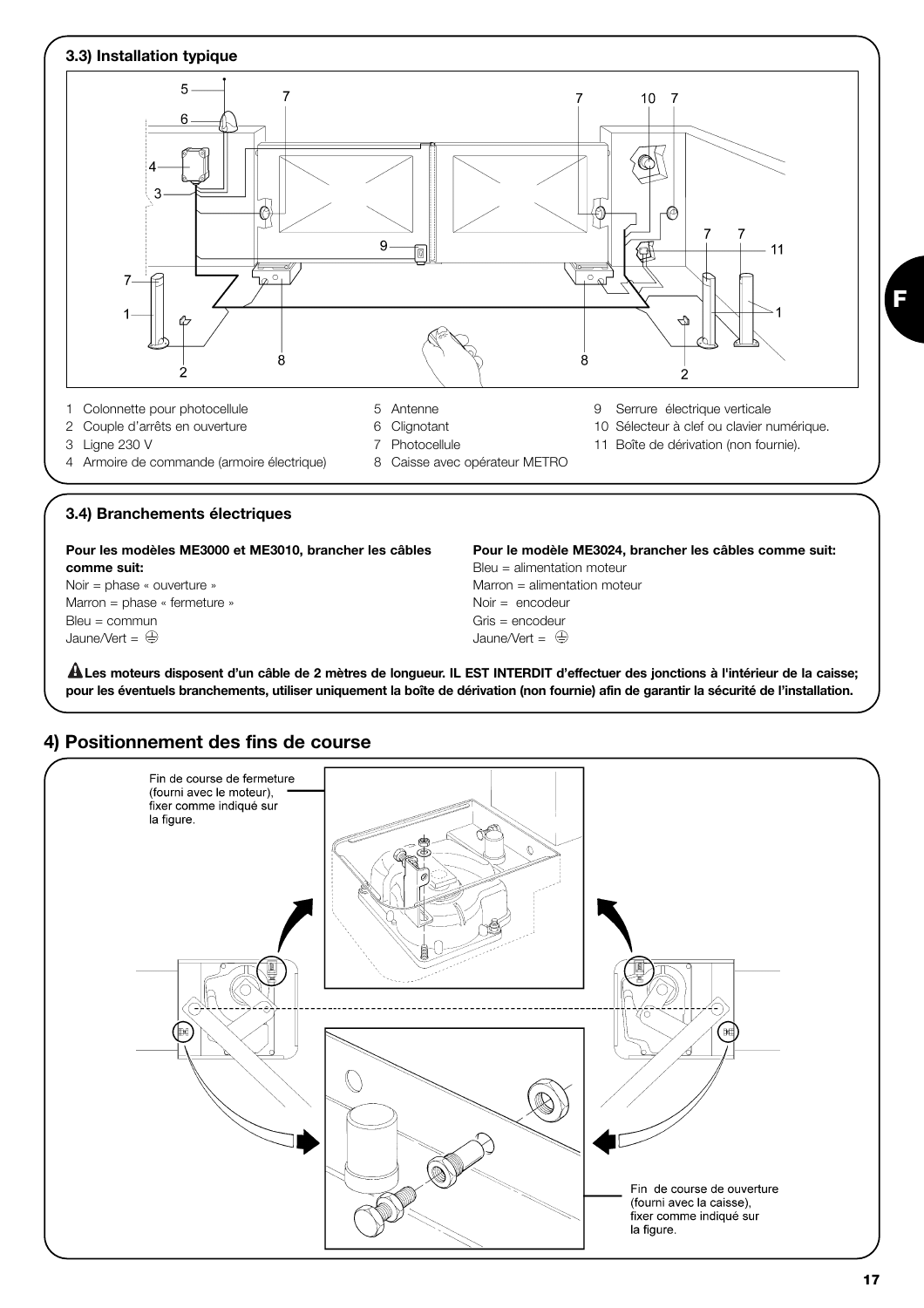## **5) Essai et mise en service**

L'essai de toute l'installation doit être effectuée par du personnel qualifié et expérimenté qui devra se charger d'établir les essais prévus en fonction des risques présents. Pour l'essai de METRO, suivre cette procédure:

- fermer le portail;
- couper l'alimentation sur la logique de commande;
- Débrayer l'opérateur en libérant le battant comme l'indique le paragraphe "Débrayage manuel (débrayage avec clé et levier)" dans le chapitre "Instructions et recommandations destinées à l'utilisateur de l'opérateur METRO".
- ouvrir manuellement le portail sur toute sa course;
- vérifier que le portail ne présente pas de points de frottement durant le mouvement;
- vérifier que le portail arrêté dans n'importe quelle position et débrayé n'a pas tendance à se déplacer;
- vérifier que les systèmes de sécurité et les arrêts mécaniques sont en bon état;
- vérifier que les raccordements à vis sont bien serrés;
- nettoyer l'intérieur de la caisse et vérifier que l'évacuation de l'eau fonctionne correctement;
- quand les vérifications sont terminées, rebloquer l'opérateur et réalimenter la logique de commande;
- METRO n'est pas équipé du dispositif de réglage du couple, ce réglage est donc assuré par la logique de commande;
- Mesurer la force d'impact comme le prévoit la règlementation EN12453 et EN12445.

## **6) Maintenance**

La maintenance de METRO ne requiert pas d'opérations particulières mais un contrôle programmé au moins tous les six mois permet de garantir à l'opérateur une plus longue durée et d'assurer un fonctionnement correct et sûr du système.

**La maintenance consiste simplement à répéter la procédure de contrôle.**

#### **6.1) Mise au rebut**

METRO est composé de différents types de matériaux dont l'élimination doit s'effectuer en respectant les normes en vigueur dans les divers pays. En cas de démolition de l'automatisme, il n'existe pas de dangers particuliers ou de risques dérivant de l'automatisme luimême. En cas de collecte différenciée, il faut diviser les matériaux par typologie (parties électriques, aluminium, plastique, etc.).

## **7) Accessoires sur demande**



## **8) Caractéristiques techniques**

Con lo scopo di migliorare i propri prodotti, Nice s.p.a. si riserva il diritto modifiche le caratteristiche tecniche in qualsiasi momento e senza preavviso pur mantenendo funzionalità e destinazione d'uso.

Tutte le caratteristiche tecniche riportate si riferiscono alla temperatura ambientale di 20°C (±5°C).

#### **Modèles et caractéristiques**

|                        | Unité de mesure l | ME3000                     | ME3010                         | <b>ME3000L</b>             | ME3000/110                    | ME3024                        |
|------------------------|-------------------|----------------------------|--------------------------------|----------------------------|-------------------------------|-------------------------------|
| Alimentation           | (Vca - Hz)        | $230 V - 50 Hz$            | $230 V - 50 Hz$                | 230 V - 50 Hz              | 110 V - 60 Hz                 |                               |
|                        | (Ncc)             |                            |                                |                            |                               | 24                            |
| Courant absorbé        | (A)               | 1.2                        | 1.2                            | 1.3                        | 2.4                           | h                             |
| Puissance absorbée     | (W)               | 250                        | 250                            | 300                        | 250                           | 120                           |
| Condensateur incorporé | (uF)              | 10                         | 10                             | 10                         | 30                            |                               |
| Degré de protection    | $(\mathsf{IP})$   | 67                         | 67                             | 67                         | 67                            | 67                            |
| Vitesse                | (tr/min)          | 1.14                       | 1.14                           | 0.8                        | 1.4                           | 1.4                           |
| Couple                 | (Nm)              | 300                        | 300                            | 250                        | 300                           | 250                           |
| Température de service | (°C min./max.)    | $-20^\circ \div +50^\circ$ | $-20^{\circ} \div +50^{\circ}$ | $-20^\circ \div +50^\circ$ | $-20^{\circ} \div 50^{\circ}$ | $-20^{\circ} \div 50^{\circ}$ |
| Protection thermique   | (°C)              | $140^\circ$                | 140°                           | $140^\circ$                | $140^\circ$                   |                               |
| Cycle de travail       | (%)               | 30                         | 40                             | 30                         | 30                            | 80                            |
| Poids                  | (kq)              | 11                         | 11.5                           |                            |                               |                               |
|                        |                   |                            |                                |                            |                               |                               |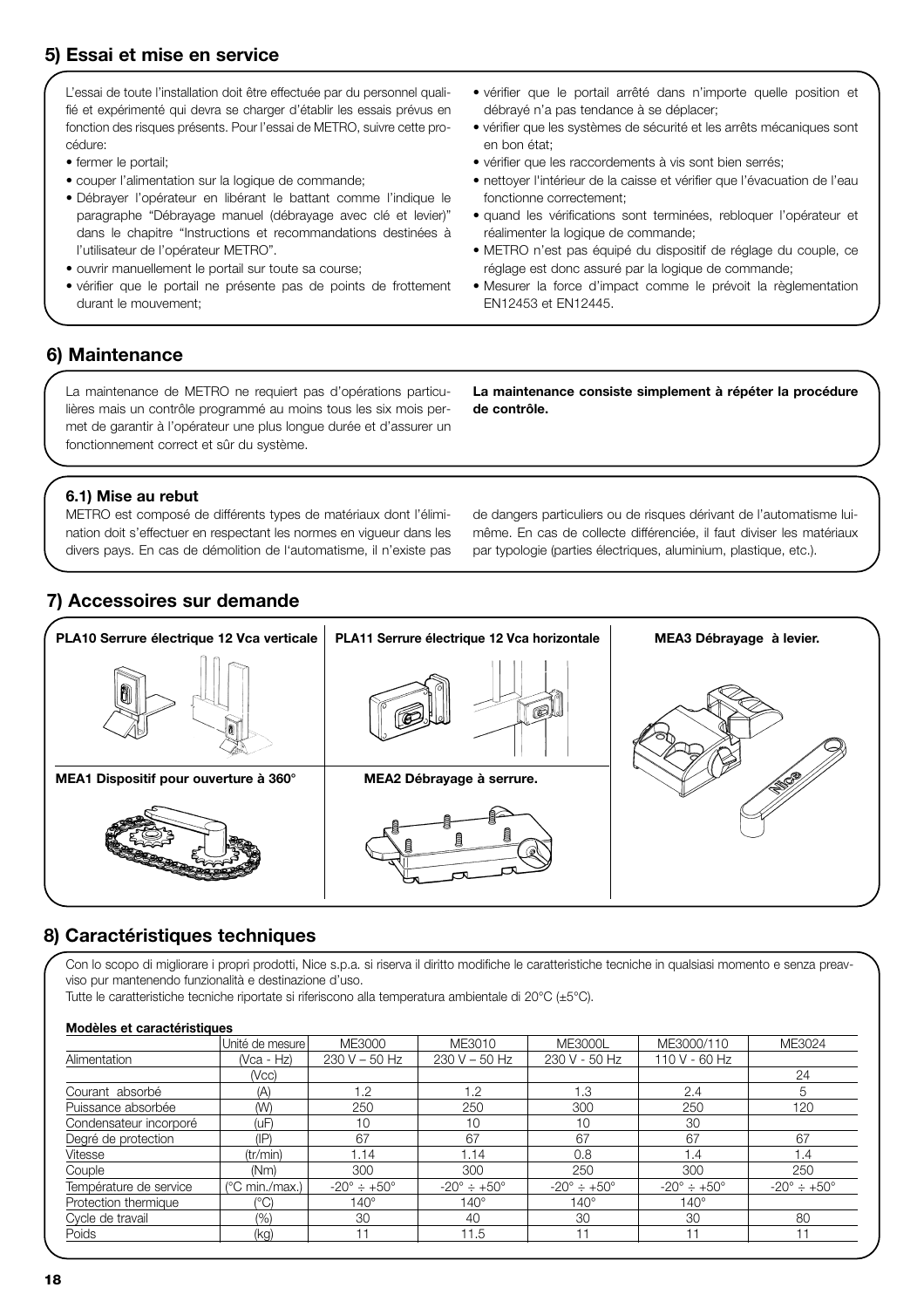## **Instructions et recommandations destinées à l'utilisateur de l'opérateur METRO**

**Félicitations** pour avoir choisi un produit Nice pour votre automatisation! Nice S.p.A. produit des composants pour l'automatisme de portails, portes, volets roulants et stores: opérateurs, logiques de commande, radiocommandes, clignotants, photocellules et accessoires.

Nice n'utilise que des matériaux et des usinages de qualité et par vocation, elle recherche des solutions innovantes qui simplifient au maximum l'utilisation de ses appareils, très soignés sur le plan de la technique, de l'esthétique et de l'ergonomie: dans la vaste gamme Nice, votre installateur aura choisi sans aucun doute le produit le plus adapté à vos exigences. Nice n'est toutefois pas le producteur de votre automatisme qui est en effet le résultat d'un travail d'analyse, évaluation, choix des matériaux et réalisation de l'installation, exécuté par votre installateur de confiance. Chaque automatisme est unique et seul votre installateur possède l'expérience et la compétence professionnelle nécessaires pour réaliser une installation répondant à vos exigences, sûre et fiable dans le temps et surtout, exécutée dans les règles de l'art et conforme par conséquent aux normes en vigueur. Une installation d'automatisation est une belle commodité ainsi qu'un système de sécurité valable; avec quelques attentions très simples, elle est destinée à durer dans le temps. Même si l'automatisme en votre possession satisfait le niveau de sécurité requis par les normes, cela n'exclut pas la persistance d'un "risque résiduel", c'est-à-dire la possibilité de situations de danger dues généralement à une utilisation inconsciente, voire erronée. C'est la raison pour laquelle nous désirons vous donner quelques conseils sur les comportements à adopter pour éviter tout inconvénient:

- •**Avant d'utiliser pour la première fois l'automatisme,** faites-vous expliquer par l'installateur l'origine des risques résiduels et consacrez quelques minutes à la lecture du manuel **d'instructions** et d'avertissements pour l'utilisateur qui vous est remis par l'installateur. Conservez le manuel pour pouvoir le consulter pour n'importe quel doute futur et remettez-le à tout nouveau propriétaire de l'automatisme.
- •**Votre automatisme est un équipement qui exécute fidèlement vos commandes;** une utilisation inconsciente et incorrecte peut le rendre dangereux: ne commandez pas le mouvement de l'automatisme si des personnes, des animaux ou des objets se trouvent dans son rayon d'action.
- •**Enfants:** une installation d'automatisation garantit un degré de sécurité élevé en empêchant avec ses systèmes de détection le mouvement en présence de personnes ou d'objets et en garantissant une activation toujours prévisible et sûre. Il est prudent toutefois d'éviter de laisser jouer les enfants à proximité de l'automatisme et pour éviter les activations involontaires, de ne pas laisser à leur portée les émetteurs qui commandent la manœuvre: **ce n'est pas un jeu!**
- **•Anomalies:** si vous notez une anomalie quelconque dans le fonctionnement de l'automatisme, coupez l'alimentation électrique de l'installation et procédez au débrayage manuel. Ne tentez jamais de le réparer vousmême mais demandez l'intervention de votre installateur de confiance: dans l'intervalle, l'installation peut fonctionner comme un système non automatisé, après avoir débrayé l'opérateur suivant les indications données plus loin.
- •**Maintenance:** comme toutes les machines, votre automatisme a besoin d'une maintenance périodique pour pouvoir fonctionner le plus longtemps possible et en toute sécurité. Établissez avec votre installateur un plan de maintenance périodique programmée; Nice conseille une intervention tous les 6 mois pour une utilisation domestique normale mais celle période peut varier en fonction de l'intensité d'utilisation. Toute intervention de contrôle, maintenance ou réparation doit être exécutée exclusivement par du personnel qualifié.
- •Même si vous estimez en être capable, ne modifiez pas l'installation et les paramètres de programmation et de réglage de l'automatisme: la responsabilité en incombe à votre installateur.
- •L'essai de fonctionnement final, les maintenances périodiques et les éventuelles réparations doivent être documentés par la personne qui s'en charge et les documents doivent être conservés par le propriétaire de l'installation.
- •**Mise au rebut.** À la fin de la vie de l'automatisme, assurez-vous que le démantèlement est effectué par du personnel qualifié et que les matériaux sont recyclés ou mis au rebut en respectant les normes locales en vigueur.
- •**En cas de ruptures ou absence d'alimentation électrique.** En attendant l'intervention de votre installateur (ou le retour du courant si l'installation est dépourvue de batterie tampon), l'installation peut être actionnée comme n'importe quel autre système non automatisé. Pour cela, il faut effectuer le débrayage manuel: cette opération, qui est la seule pouvant être effectuée par l'utilisateur de l'automatisme, a fait l'objet d'une étude particulière de la part de Nice pour vous assurer toujours une utilisation extrêmement simple et aisée, sans aucun outil ou effort physique.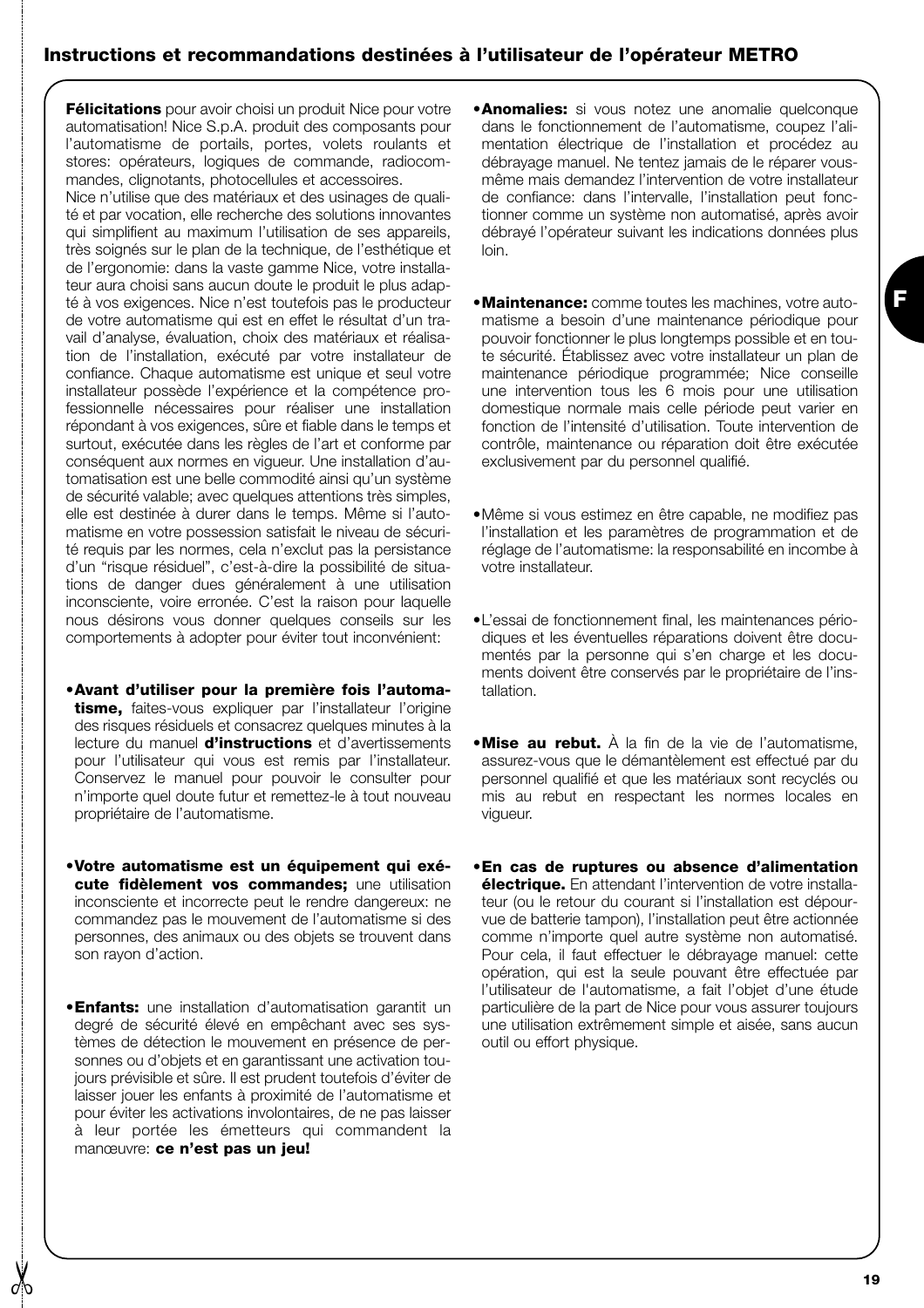#### **Manœuvre manuelle (débrayage à clé et à levier)**

L'opération manuelle doit être utilisée en cas de panne de courant ou d'anomalie de l'installation.

#### **Débrayage à CLÉ type MEA2 (fig. 1)**

- A Abaisser le couvercle de la serrure comme indiqué sur la figure;
- B Introduire la clef et la tourner de 90° dans le sens des aiguilles d'une montre;
- C Agir manuellement sur le battant (fig.3 ).

#### **Le fonctionnement automatique aura lieu lors de la pre-! mière manœuvre électrique.**

#### **Débrayage à levier type MEA3 (fig. 2)**

- A Abaisser le couvercle de la serrure comme indiqué sur la figure ;
- B Positionner le levier et le tourner de 90° dans le sens des aiguilles d'une montre;
- C Agir manuellement sur le battant (fig.3 ).

#### **Le fonctionnement automatique aura lieu lors de la pre-! mière manœuvre électrique.**



**Êtes-vous satisfait?** Si vous désirez équiper votre maison d'un nouvel automatisme, adressez-vous au même installateur et à Nice. Vous serez sûr de bénéficier ainsi, en plus du conseil d'un spécialiste et des produits les plus évolués du marché, également du meilleur fonctionnement et de la compatibilité parfaite des différents automatismes installés.

Nous vous remercions d'avoir lu ces recommandations et nous espérons que votre nouvelle installation vous donnera entière satisfaction: pour tout besoin présent ou futur, adressez-vous en toute confiance à votre installateur.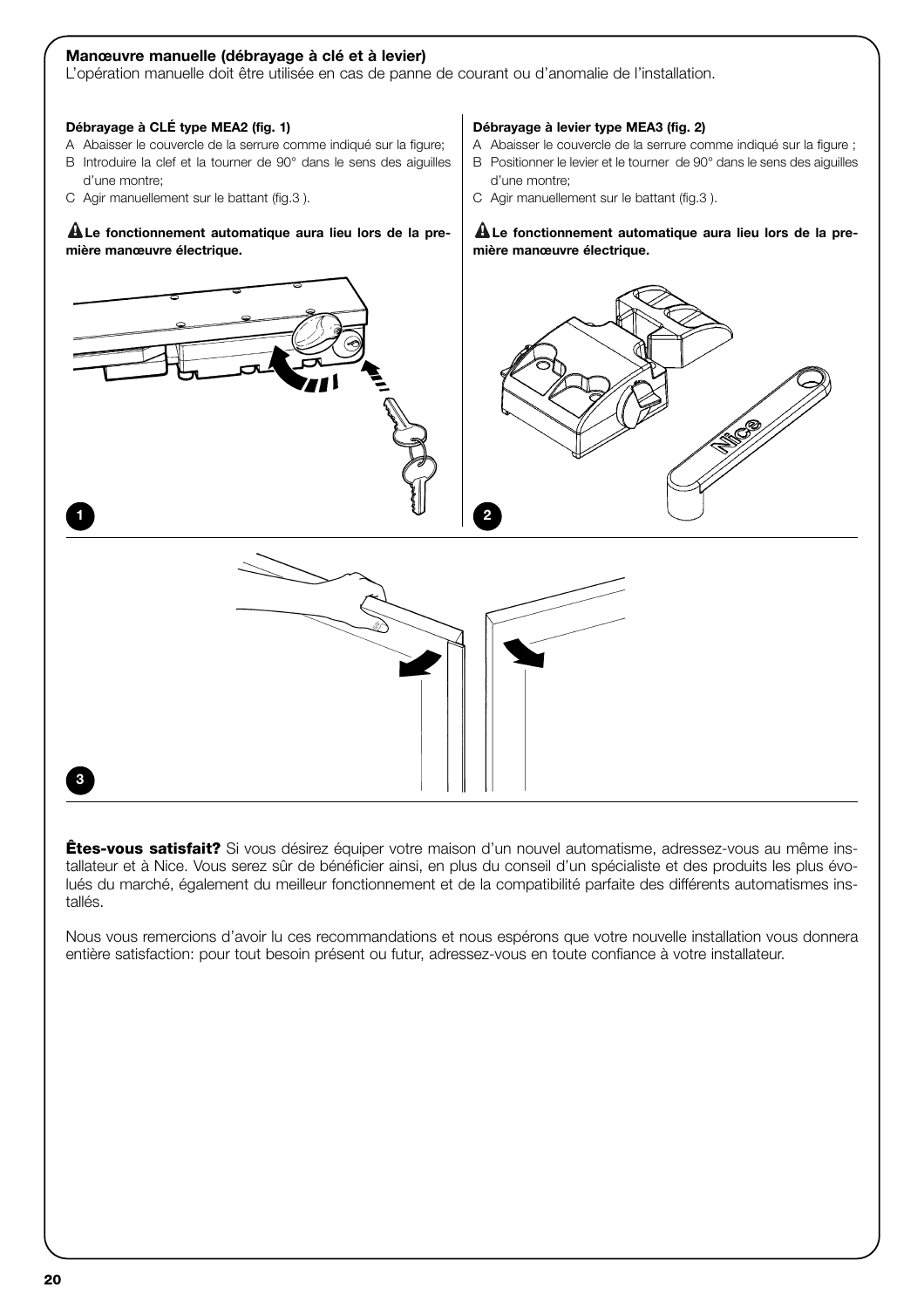## **Hinweise**

Die vorliegenden Anweisungen enthalten wichtige Sicherheitsinformationen für die Installation; vor der Installation alle Anweisungen lesen und dieses Handbuch auch für die Zukunft sorgfältig aufbewahren.

Unter Berücksichtigung der Gefahren, die bei Installation und Bedienung von METRO auftreten können, muss die Installation für größte Sicherheit unter voller Einhaltung von Gesetzen, Vorschriften und Verordnungen erfolgen. In diesem Kapitel sind Hinweise allgemeiner Art gegeben; weitere wichtige Hinweise befinden sich in den Kapiteln "2.1 Vorprüfungen"; "5 Endprüfung und Inbetriebsetzung".

**Nach der neuesten europäischen Gesetzgebung, gehört die Realisierung einer automatischen Tür oder eines automatischen Tors zu den Verordnungen der Richtlinie 98/37/CE (Maschinenrichtlinie) und insbesondere zu den Vorschriften: EN 12445; EN 12453 und EN 12635, die es erlauben, die vermutliche Konformität zu erklären.**

Ulteriori informazioni, linee guida all'analisi dei rischi ed alla realizzazione Weitere Auskünfte und Hinweise zur Analyse der Risiken und der Realisierung der Technischen Unterlagen stehen in www.niceforyou.com zur Verfügung.

- Die vorliegende Anleitung ist nur für technisches Personal bestimmt, das für die Installation qualifiziert ist. Mit Ausnahme der Anlage "Anweisungen und Hinweise für den Benutzer des Toröffners METRO", die der Installateur abtrennen muss, ist keine im vorliegenden Heft enthaltene Information als interessant für den Endbenutzer zu betrachten!
- Ein Gebrauch von METRO, der anders als in diesen Anweisungen vorgesehen ist, ist verboten; Ein unsachgemäßer Gebrauch kann Gefahren und Personen- oder Sachschäden verursachen.
- Vor der Installation ist die Risikoanalyse auszuführen, welche die Liste der wesentlichen Sicherheitsanforderungen, vorgesehen in Anlage I der Maschinenrichtlinie einschließen und die jeweiligen, angewendeten Lösungen angeben muss.

## **1) Beschreibung des Produktes**

METRO ist ein Toröffner für die Automatisierung eines ein- oder zweiteiligen Drehtors.

**Jeder andere Gebrauch, der anders ist als oben beschrie-! ben und unter anderen Bedingungen als in der vorliegenden Anleitung vorgesehen ist unzulässig.**

**2) Installation**

## **2.1) Vorprüfungen**

Vor der Installation ist zu prüfen, ob sich die Torstruktur eignet, anders gesagt, ob sie mit den gültigen Vorschriften konform ist. Insbesondere prüfen, ob:

- das Tor in Schließung sowie in Öffnung keine Reibungen aufweist;
- das Tor gut ausgeglichen ist. Das heißt, dass es sich nicht bewegen darf, wenn es in beliebiger Stellung stillsteht
- das Tor einen leisen und regulären Lauf hat:
- der Befestigungsbereich des Toröffners eine einfache und sichere Bewegung von Hand ermöglicht.;
- die Verpackung unbeschädigt ist

#### **2.2) Einsatzgrenzen**

Form und Höhe des Tors (z.B. ausgefacht) sowie starker Wind können die Werte in der graphischen Darstellung hier daneben bedeutend reduzieren.

\* Sollte jeder Torflügel länger als 2,5 m sein, wird der Einbau eines Elektroschlosses (PLA10 oder PLA11) empfohlen.

Es wird daran erinnert, dass die Risikoanalyse einer der Unterlagen ist, die Bestandteil der "Technischen Dokumentation" der Automatisierung sind.

- Je nach Einsatzbedingungen und vorhandenen Gefahren prüfen, ob weitere Vorrichtungen und Materialien erforderlich sind, um die Automatisierung mit METRO zu vervollständigen; berücksichtigt werden müssen zum Beispiel Aufprallgefahr, Quetsch- und Mitnehmgefahr usw. und sonstige Gefahren allgemein.
- Keine Änderungen an keinem Teil ausführen, falls nicht im vorliegenden Handbuch vorgesehen. Vorgänge dieser Art können nur Betriebsstörungen verursachen. NICE lehnt jegliche Haftung für Schäden aufgrund geänderter Produkte ab.
- Während Installation und Gebrauch vermeiden, dass Festteile oder Flüssigkeiten in die Steuerung und sonstige geöffnete Vorrichtungen eindringen können; wenden Sie sich ggf. an den NICE Kundendienst; der Gebrauch von METRO in solchen Situationen kann Gefahren verursachen.
- Der Automatismus darf erst verwendet werden, nachdem die Inbetriebsetzung ausgeführt wurde, wie in Punkt "5 Endprüfung und Inbetriebsetzung" vorgesehen.
- Das Verpackungsmaterial von METRO muss unter voller Einhaltung der örtlichen Vorschriften entsorgt werden.
- Wenden ein Defekt mit den im vorliegenden Handbuch gegebenen Infos nicht beseitigt werden kann, wenden Sie sich bitte an den NICE Kundendienst.
- Wenn Automatikschalter oder Sicherungen ausgelöst werden, muss vor ihrer Rückstellung der Defekt festgestellt und beseitigt werden.
- **Alle Versorgungskreisläufe vor dem Zugriff auf die Klemmen der Verbindungen von METRO abtrennen;** falls die Abtrennvorrichtung nicht sichtbar ist, ein Schild mit der Aufschrift :"ACHTUNG – WARTUNG IM GANG" anbringen.

METRO funktioniert mit elektrischer Energie; bei Stromausfall kann der Toröffner mit den speziellen Schlüsseln entriegelt werden; danach kann man die Torflügel von Hand bewegen.

- der Befestigungsbereich dem Platzbedarf des Kastens entspricht (**Abb.1**)
- einen Endanschlag in Schließung und möglichst auch in Öffnung vorsehen.

**Es wird daran erinnert, dass METRO ein bereits effizientes ! und sicheres Tor (ein- oder zweiteilig) motorisiert; METRO kann Probleme aufgrund falscher Installation oder schlechter Wartung nicht lösen.**

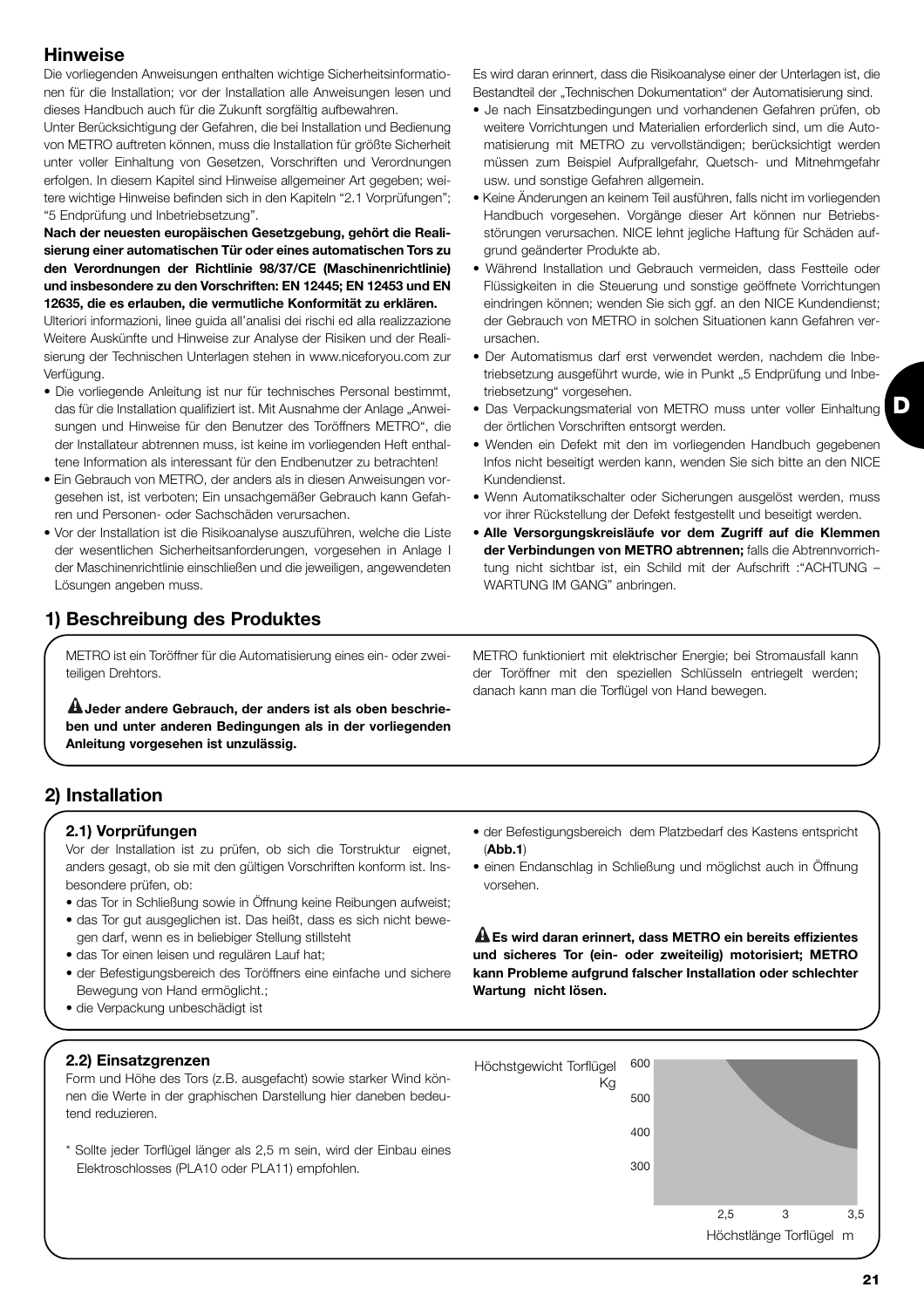## **3) Befestigung**

#### **3.1) Gesamtabmessungen und Positionieren des Fundamentkastens**



- 1. Je nach den Gesamtabmessungen eine Ausgrabung für den Fundamentkasten ausführen; eine gute Drainage vorsehen, um Wasserrückstau zu vermeiden.
- 2. Das Zubehör für den Endschalter in Öffnung (siehe Par. 4) am Fundamentkasten befestigen; die Anweisungen in der Abbildung genau befolgen, um eine falsche Befestigung zu vermeiden
- 3. Den Fundamentkasten in der Ausgrabung anbringen; der Zapfen muss mit der Achse des Scharniers fluchten (**Abb. 2**)
- 4. Eine Leitung für die Elektrokabel und eine für die Drainage vorsehen.
- 5. Den Fundamentkasten im Beton versenken, genau nivellieren und die Höhe beachten.
- 6. Den Steuerbüge auf den Zapfen des Kastens stecken; die mitgelieferte Kugel zwischenlegen.
- 7. Den Torflügel auf den Entriegelungshebel stützen und fest anschweißen.
- 8. Mit der speziellen Fettbüchse einfetten.



#### **3.2) Installation des Toröffners METRO**

- 1. Die in der Abbildung rechts gezeigten Muttern und Unterlegscheiben entfernen (**abb. 4**).
- 2. Den Toröffner im Fundamentkasten anbringen; sicher stellen, dass er im richtigen Sinn eingebaut wird.
- 3. Den Bügel für den Endschalter in Schließung in der dazu vorgesehenen Bohrung befestigen (**Par. 4**)
- 4. Den Toröffner mit den Grower-Unterlegscheiben und den 4 selbstsperrenden Muttern in der Zubehörschachtel befestigen.
- 5. Den Toröffner mit dem Verbindungsbügel (2) mit dem Tor verbinden (**abb. 3**)





- 1 Entriegelungshebel
- 2 Verbindungshebel
- 3 Kugel
- 4 Steuerbügel
- 5 Zapfen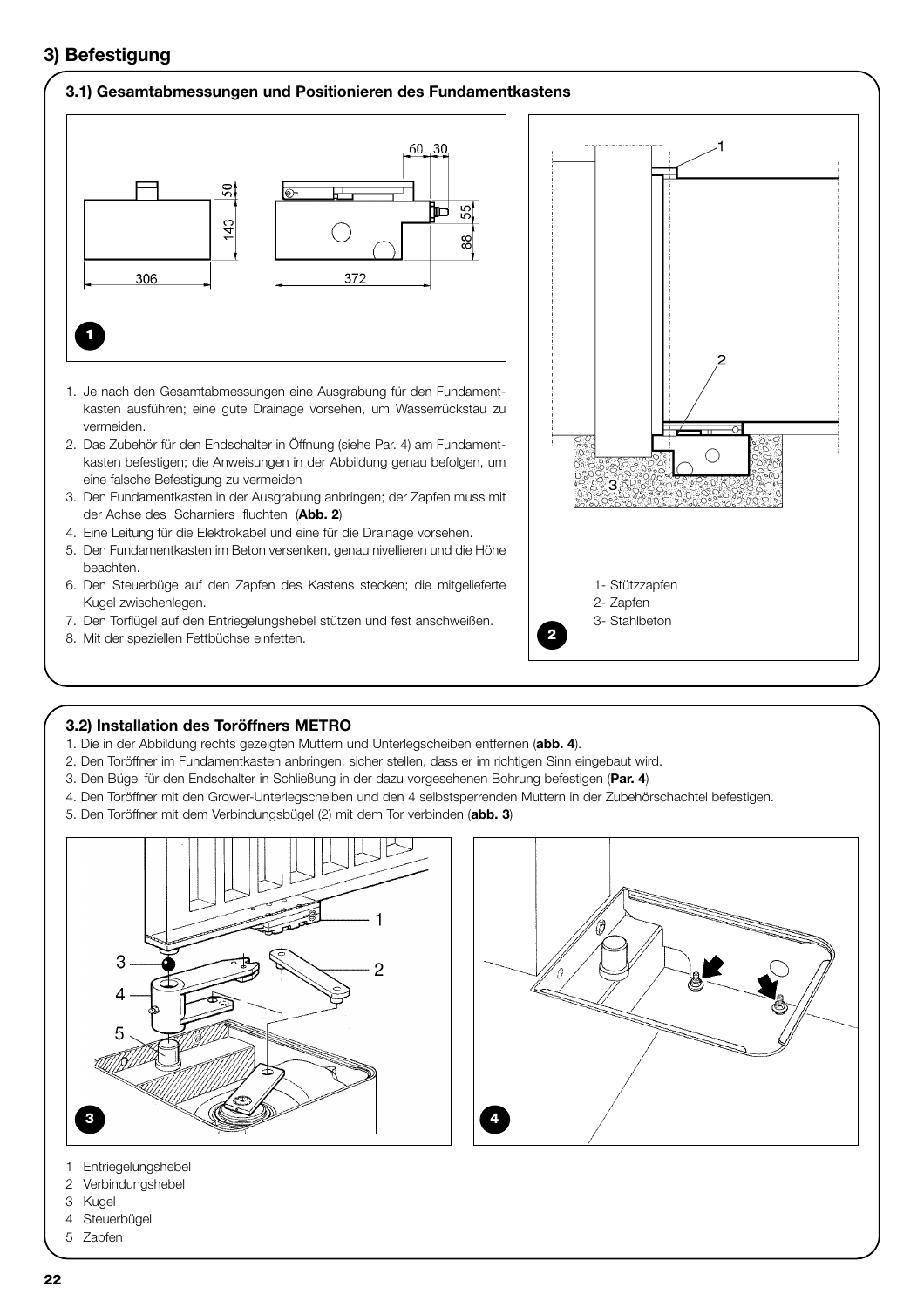

#### **3.4) Elektrische Anschlüsse**

**Für ME3000 und ME3010, die Kabel wie folgt anschließen: Für ME3024, die Kabel wie folgt anschließen:**

Blau = Gemeinsam  $\Box$ <br>  $\Box$  Schwarz = Encoder  $\Box$ <br>  $\Box$  Grau = Encoder  $\Box$ 

Schwarz = Phase "öffnet" entity is a state of the Blau = Motorversorgung Braun = Phase "schließt" et al. (1999) Braun = Motorversorgung Blau = Gemeinsam et al. (1999) Braun = Motorversorgung Blau = Gemeinsam et al. (1999) Blau = Gemeinsam et al. (1999) Blau = Gemeinsam et al. (1999) Blau = Geme Grau = Encoder Gelb/Grün =  $\oplus$ 

**Die Motoren verfügen über ein 2m langes Kabel. ! ES IST VERBOTEN, Kabel im Kasten zusammen zu fügen; für eventuelle Verbindungen nur den speziellen Abzweigkasten (nicht mitgeliefert) verwenden, um den Sicherheitsgrad der Anlage beizubehalten.**



## **4) Positionieren der Endschalter**

**D**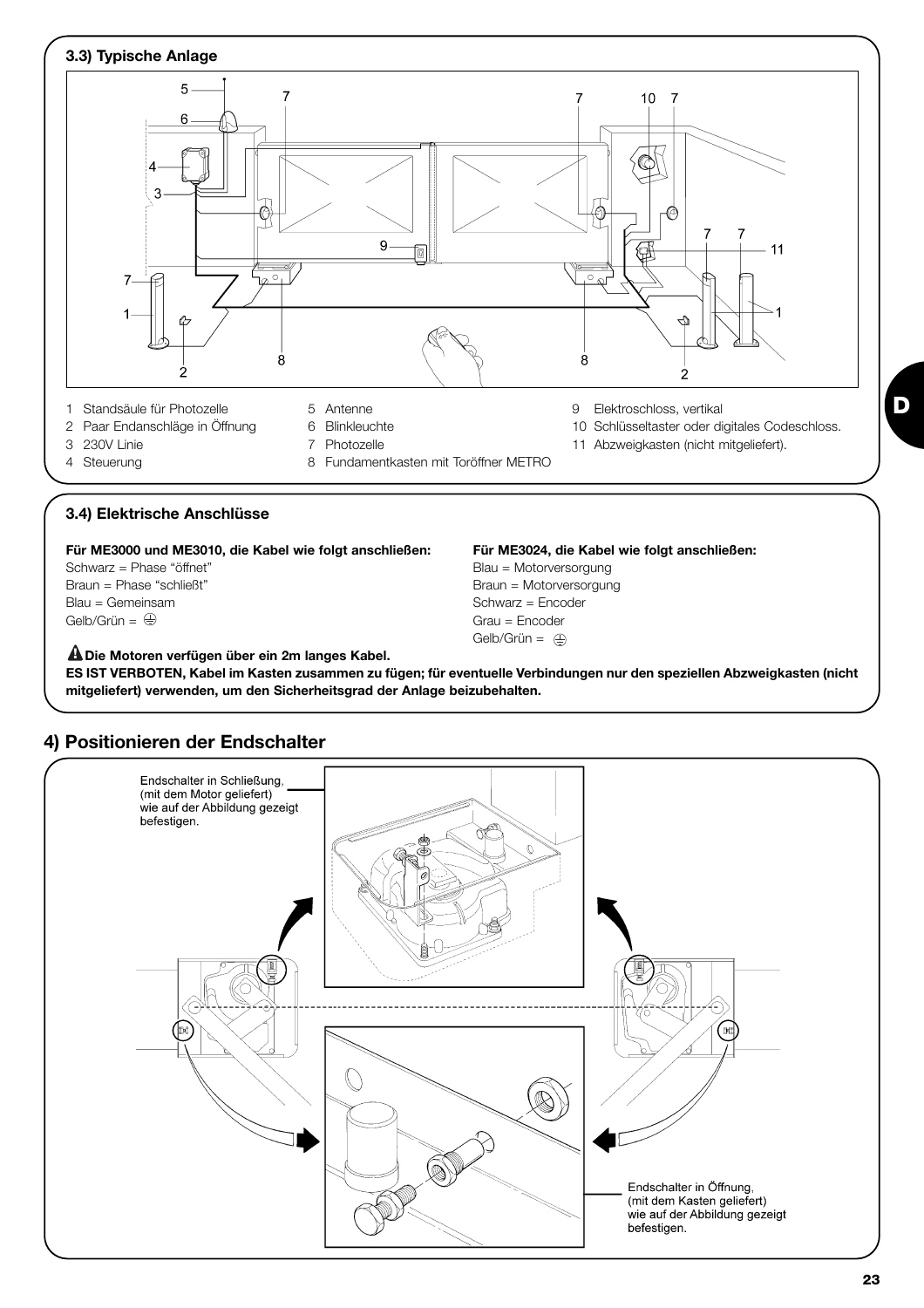## **5) Abnahme und Inbetriebsetzung**

Die Abnahme der gesamten Anlage muss von erfahrenem Fachpersonal mit Tests ausgeführt werden, die dem vorhandenen Risiko entsprechen müssen. Für die Abnahme von METRO wie folgt vorgehen:

- das Tor schließen;
- die Versorgung zur Steuerung abschalten;
- Den Toröffner vom Torflügel entriegeln, siehe Abschnitt "Manuelle Entriegelung (Entriegelung mit Schlüssel und Hebel)" im Kapitel "Anweisungen und Hinweise für den Benutzer des Toröffners METRO".
- das Tor von Hand ganz öffnen;
- prüfen, dass das Tor während der Bewegung nicht durch Reibung behindert wird;
- prüfen, dass sich das Tor nicht bewegt, wenn es in beliebiger Stel-

lung stillsteht;

- prüfen, dass sich die Sicherheitssysteme und die mechanischen Anschläge in gutem Zustand befinden;
- prüfen, dass die Schraubverbindungen fest angezogen sind;
- das Kasteninnere reinigen und prüfen, ob der Wasserabfluss korrekt funktioniert;
- den Toröffner nach Beendigung der Überprüfungen wieder verriegeln und die Steuerung versorgen;
- METRO hat keine Drehmomentregelung, diese Regelung ist daher der Steuerung anvertraut;
- die Aufprallkraft messen, wie von den Normen EN12453 und EN12445 vorgesehen.

## **6) Wartung**

Für die Wartung von METRO sind keine besonderen Maßnahmen erforderlich, jedoch gewährleistet eine programmierte Kontrolle mindestens alle sechs Monate eine längere Lebensdauer des Toröffners und den korrekten und sicheren Betrieb des Systems.

**Die Wartung besteht einfach aus der Wiederholung des Abnahmeverfahrens.**

## **6.1) Entsorgung**

METRO besteht aus verschiedenen Werkstoffen, die unter Einhaltung der in den einzelnen Ländern gülitigen Vorschriften zu entsorgen sind. Im Falle eines Abbruchs des Automatismus gibt es keine besonderen Gefahren oder Risiken, die durch die Automatisierung

verursacht werden können.

Auf jeden Fall sollten die Materialien differenziert entsorgt werden, d.h. sie müssen nach Typ sortiert und entsorgt werden (elektrische Teile, Aluminium, Plastik, usw.).

## **7) Sonderzubehör**



## **8) Technische Merkmale**

Für eine Verbesserung der Produkte behält sich NICE S.p.a. das Recht vor, die technischen Merkmale jederzeit und ohne vorherige Benachrichtigung zu ändern, wobei aber vorgesehene Funktionalitäten und Einsätze erhalten bleiben. Alle technischen Merkmale beziehen sich auf eine Temperatur von 20°C (±5°C)

#### **Modelle und Merkmale**

| Maßeinheit      | ME3000                     | ME3010                         | <b>ME3000L</b>             | ME3000/110                 | ME3024                         |
|-----------------|----------------------------|--------------------------------|----------------------------|----------------------------|--------------------------------|
| (Vac-Hz)        | 230V-50Hz                  | 230V-50Hz                      | 230V-50Hz                  | 110V-60Hz                  |                                |
| (Vdc)           |                            |                                |                            |                            | 24                             |
| (A)             | 1.2                        | 1.2                            | 1.3                        | 2.4                        | b                              |
| (W)             | 250                        | 250                            | 300                        | 250                        | 120                            |
| (uF)            | 10                         | 10                             | 10                         | 30                         |                                |
| $(\mathsf{IP})$ | 67                         | 67                             | 67                         | 67                         | 67                             |
| (Rpm)           | 1.14                       | 1.14                           | 0.8                        | 1.4                        | 1.4                            |
| (Nm)            | 300                        | 300                            | 250                        | 300                        | 250                            |
| (°C Min/Max)    | $-20^\circ \div +50^\circ$ | $-20^{\circ} \div +50^{\circ}$ | $-20^\circ \div +50^\circ$ | $-20^\circ \div +50^\circ$ | $-20^{\circ} \div 150^{\circ}$ |
| $(^{\circ}C)$   | $140^\circ$                | $140^\circ$                    | $140^\circ$                | $140^\circ$                |                                |
| (9/0)           | 30                         | 40                             | 30                         | 30                         | 80                             |
| (Kq)            | 11                         | 11.5                           | 11                         |                            | 11                             |
|                 |                            |                                |                            |                            |                                |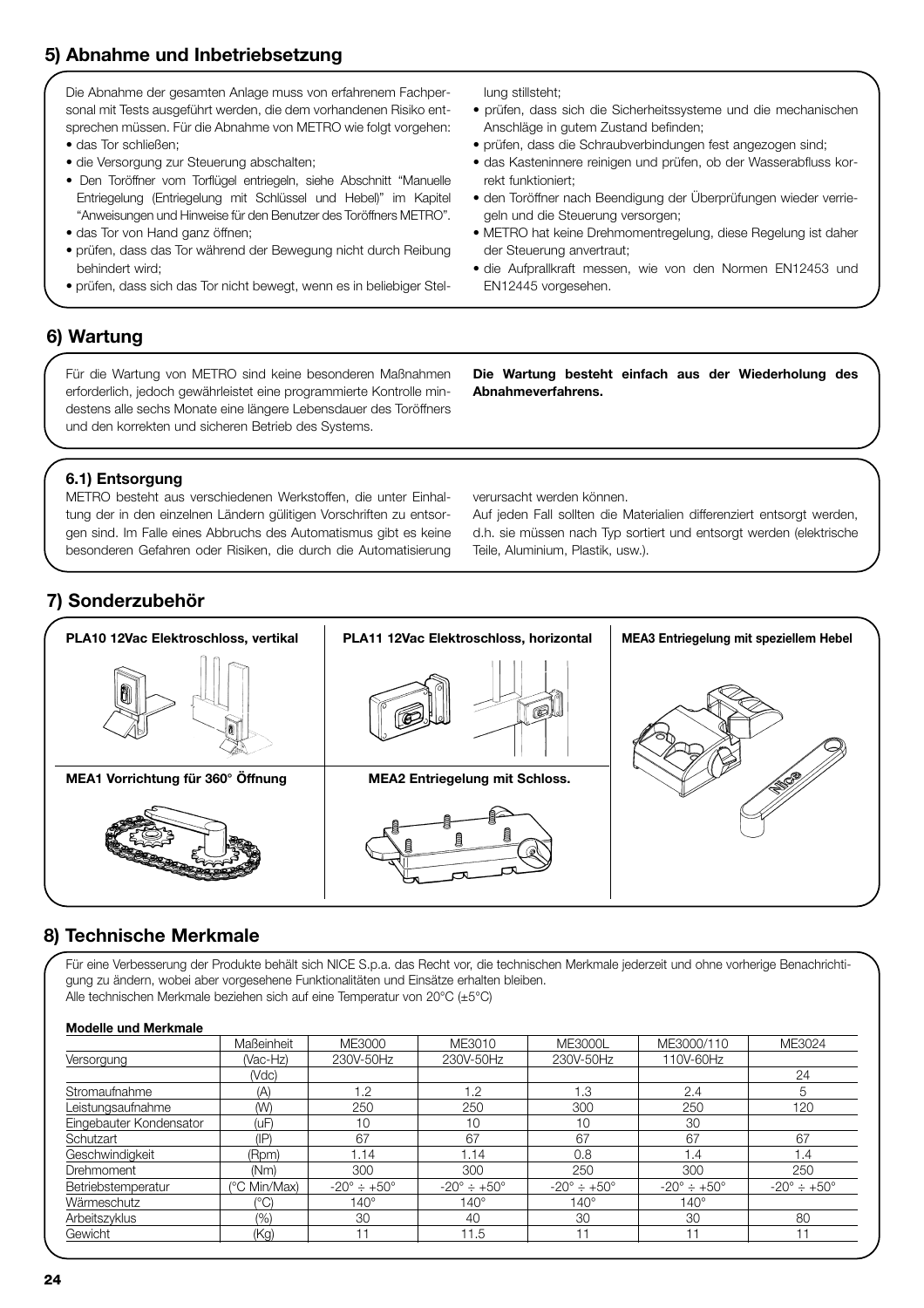## **Anweisungen und Hinweise für den Benutzer des Toröffners METRO**

**Wir gratulieren Ihnen** zur Wahl eines Nice Produktes für Ihre Automatisierung! Nice S.p.A. stellt Bestandteile für die Automatisierung von Türen und Toren, Rollladen und Markisen her: Getriebemotoren, Steuerungen, Funksteuerungen, Blinkleuchten, Photozellen und Zubehör. Nice verwendet ausschließlich Werkstoffe und Verarbeitungen hochstehender Qualität und ist aufgrund der Nice Betriebsphilosophie immer auf der Suche nach innovativen Lösungen, um die Verwendung der Nice Apparaturen, vom technischen, ästhetischen und ergonomischen Standpunkt her besonders gepflegt, zu erleichtern: Ihr Installateur wird bestimmt das richtige Produkt in der großen Nice Palette für Sie ausgewählt haben. Nice ist jedoch nicht der Hersteller Ihrer Automatisierung, die das Ergebnis von Analysen, Bewertungen, Auswahl der Materialien und der Durchführung der Anlage durch Ihren Vertrauensinstallateur ist. Jede Automatisierung ist einzigartig, und nur Ihr Installateur besitzt die Erfahrung und Professionalität, die notwendig sind, um eine Anlage nach Ihrem Bedarf auszuführen, die sicher und dauerhaft zuverlässig und vor allem fachgerecht ist bzw. den gültigen Vorschriften entspricht. Eine Automatisierungsanlage ist etwas sehr bequemes, aber auch ein wertvolles Sicherheitssystem und dauert mit nur wenigen Eingriffen bestimmt jahrelang. Auch wenn Ihre Automatisierung den von den Vorschriften geforderten Sicherheitsniveaus entspricht, schließt dies das Vorhandensein von "Restrisiken" nicht aus, womit die Möglichkeit gemeint ist, dass gewöhnlich aufgrund eines verantwortungslosen oder falschen Gebrauchs Gefahren erzeugt werden können; wir möchten Ihnen deshalb ein paar Ratschläge geben, wie Sie sich verhalten sollten, um allen Unannehmlichkeiten aus dem Weg zu gehen:

- •**Bevor Sie die Automatisierung zum ersten Mal verwenden,** lassen Sie sich von Ihrem Installateur erklären, wie Restrisiken entstehen können, und widmen Sie dem Lesen der **Anweisungen und Hinweise für den Benutzer**, die Ihnen Ihr Installateur aushändigen wird, ein paar Minuten. Bewahren Sie die Anleitung für zukünftige Zweifelsfälle auf und übergeben Sie diese ggf. einem neuen Besitzer der Automatisierung.
- •**Ihre Automatisierung ist eine Maschine, die Ihre Befehle getreu durchführt:** ein verantwortungsloser und unsachgemäßer Gebrauch kann gefährlich werden: verursachen Sie keine Bewegung der Automatisierung, wenn sich Personen, Tiere oder Gegenstände in ihrem Aktionskreis befinden.
- •**Kinder:** eine Automatisierungsanlage gewährleistet einen hohen Sicherheitsgrad und verhindert mit ihren Schutzsystemen, dass sie sich bei Anwesenheit von Personen und Gegenständen bewegt, und gewährleistet eine immer vorhersehbare und sichere Aktivierung. Als Vorsichtsmaßnahme sollte man aber Kindern verbieten, in der Nähe der Automatisierung zu spielen, und man sollte die Fernbedienungen nicht in der Reichweite von Kindern lassen: **es handelt sich nicht um ein Spiel!**
- •**Störungen.** Schalten Sie die Stromversorgung zur Anlage ab, sobald Sie ein ungewöhnliches Verhalten der Automatisierung bemerken, und führen Sie die manuelle Entriegelung aus. Versuchen Sie nie, selbst Reparaturen auszuführen, sondern fordern Sie den Eingriff Ihres Vertrauensinstallateurs an: in der Zwischenzeit, nachdem Sie den Getriebemotor wie weiter vorne beschrieben entriegelt haben, kann die Anlage wie eine nicht automatisierte Vorrichtung funktionieren.
- •**Wartung.** Wie jede Maschine benötigt auch Ihre Automatisierung eine regelmäßige Wartung, damit sie so lange wie möglich und in voller Sicherheit funktionieren kann. Vereinbaren Sie mit Ihrem Installateur einen programmierten Wartungsplan. Nice empfiehlt eine programmierte Wartung alle sechs Monate bei Normalgebrauch für den Haushalt, dieser Zeitraum kann aber je nachdem, wie häufig die Anlage benutzt wird, unterschiedlich sein. Arbeiten wie Wartung, Kontrollen und Reparaturen dürfen nur von Fachpersonal ausgeführt werden.
- •Auch wenn Sie meinen, dass Sie wissen, wie das gemacht wird, ändern Sie die Anlage und die programmierten Parameter sowie die Einstellungen der Automatisierung nicht: diese Verantwortung steht Ihrem Installateur zu.
- •Die Endabnahme, die periodischen Wartungen und eventuelle Reparaturen müssen von dem, der diese Arbeiten ausführt, belegt sein, und diese Belege müssen vom Besitzer der Anlage aufbewahrt werden.
- •**Entsorgung.** Versichern Sie sich, dass die Entsorgung am Ende der Lebensdauer Ihrer Automatisierung von Fachpersonal gemacht wird und dass die Materialien nach den örtlich gültigen Vorschriften recycled oder entsorgt werden.
- •**Im Falle von Defekten oder bei Stromausfall.** Solange Sie auf Ihren Installateur (oder bis der Strom wieder vorhanden ist, falls Ihre Anlage keine Pufferbatterie hat) warten, kann die Anlage wie eine beliebige nicht automatisierte Öffnungsvorrichtung betätigt werden. Dazu muss die manuelle Entriegelung ausgeführt werden. Dieser Vorgang, der einzige, den der Benutzer der Automatisierung ausführen kann, wurde mit besonderer Aufmerksamkeit von Nice behandelt, damit Sie diese Vorrichtung immer mit größter Einfachheit, ohne Werkzeug und ohne körperliche Anstrengungen betätigen können.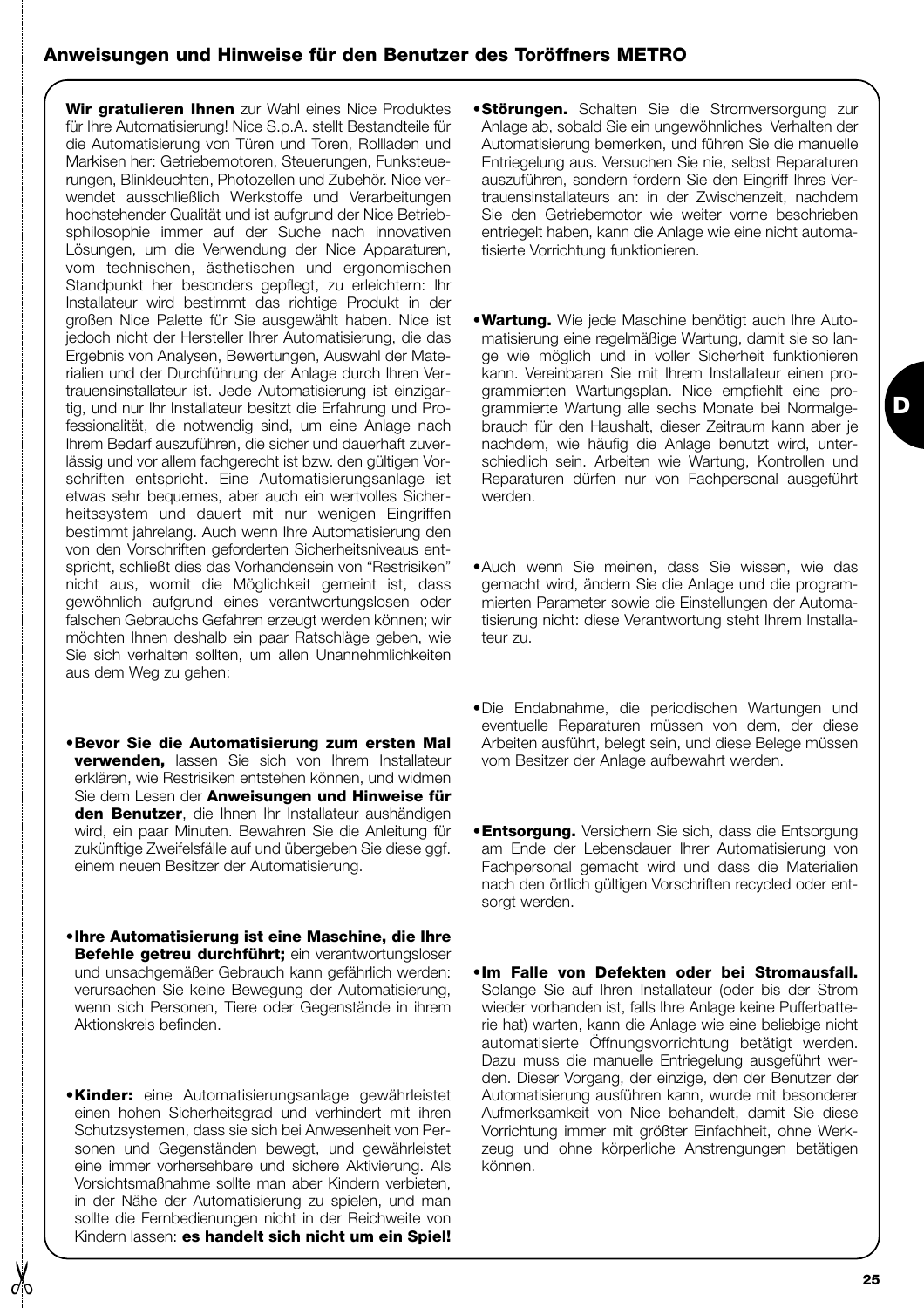#### **Handbedienung (Entriegelung mit Schlüssel und Hebel)**

Die Handbedienung muss ausgeführt werden, wenn der Strom ausfällt oder Störungen der Anlage vorliegen.

#### **Schlüsselentriegelung des Typs MEA2 (Abb. 1)**

- A Den Schlossdeckel senken, wie auf der Abbildung gezeigt.
- B Den Schlüssel stecken und um 90° im Uhrzeigersinn drehen.
- C Den Torflügel von Hand betätigen (abb. 3)

#### **Das Tor wird bei der ersten elektrischen Betätigung auto-! matisch funktionieren.**

#### **Hebelentriegelung des Typs MEA3 (Abb. 2)**

- A Den Schlossdeckel senken, wie auf der Abbildung gezeigt.
- B Den Hebel stecken und um 90° im Uhrzeigersinn drehen.
- C Den Torflügel von Hand betätigen (abb. 3 ).

#### **Das Tor wird bei der ersten elektrischen Betätigung auto-! matisch funktionieren.**



**Sind Sie zufrieden?** Wenn Sie eine neue Automatisierung für Ihr Haus wollen und sich an denselben Installateur und an Nice wenden, werden Sie sich die Beratung eines Fachmanns und die fortgeschrittensten Produkte auf dem Markt, aber auch den besten Betrieb und die größte Verträglichkeit zwischen den Automatisierungen zusichern.

Wir danken Ihnen, dass Sie diese Ratschläge gelesen haben, und wünschen Ihnen größte Zufriedenheit mit Ihrer neuen Anlage: wenden Sie sich für gegenwärtige oder zukünftige Bedarfsfälle vertrauensvoll an Ihren Installateur.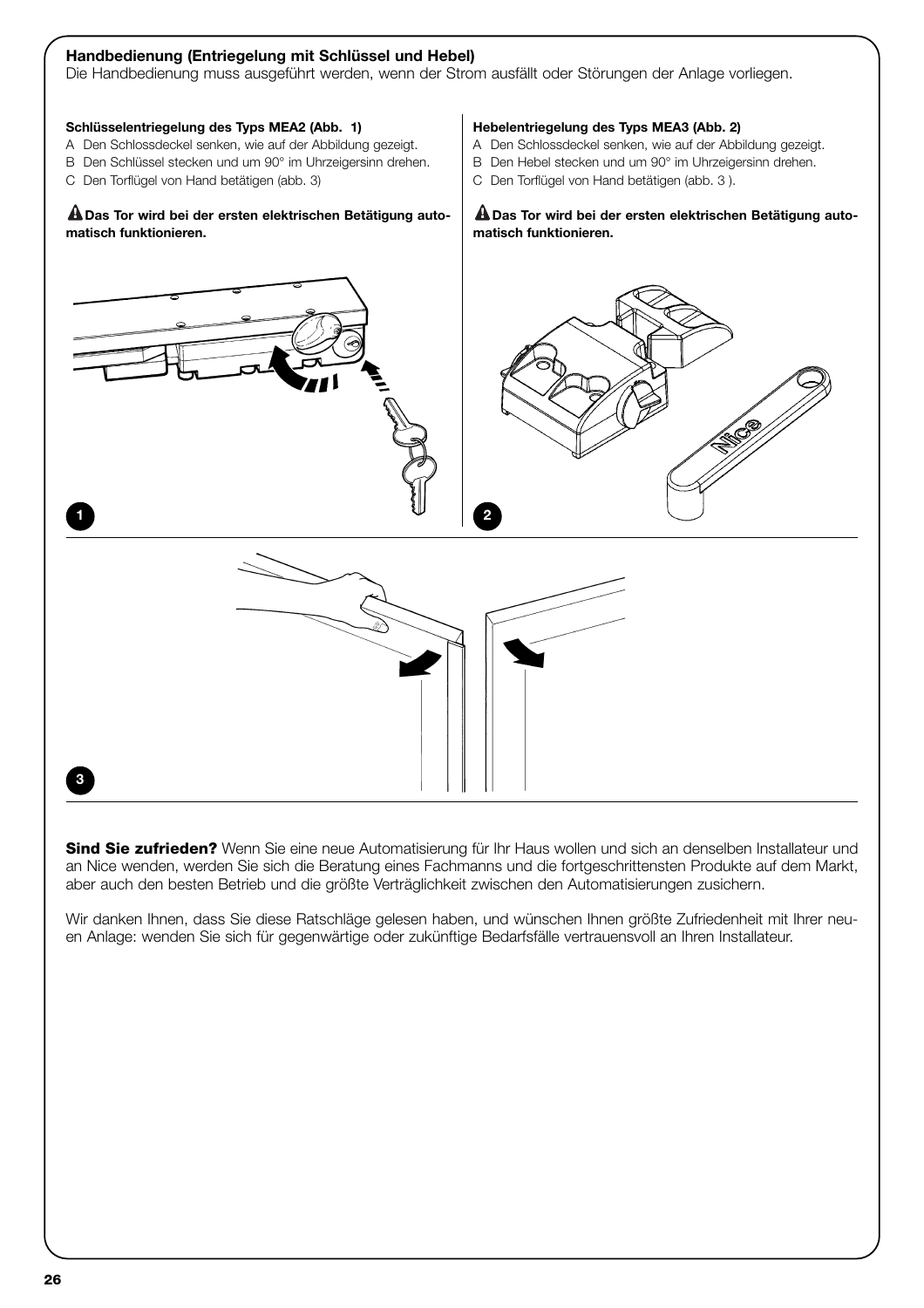## **Advertencias**

Este manual de instrucciones contiene informaciones importantes en materia de seguridad para la instalación; es necesario leer detenidamente todas las instrucciones antes de comenzar la instalación. Conserve este manual en buenas condiciones para su consultación posterior. Considerando las situaciones de peligro que pueden generarse durante la instalación y el uso de METRO es oportuno que también la instalación sea realizada respetando plenamente las leyes, normas y reglamentos. En este capítulo se indicarán las advertencias de tipo general; otras advertencias importantes están presentes en los capítulos "2.1 Controles preliminares" y "5 Ensayo y puesta en servicio".

**Según la legislación europea más reciente, la realización de una puerta o cancela automática entra en el ámbito de las disposiciones de la Directiva 98/37/CE (Directiva de Máquinas) y, en particular, de las normas: EN 12445; EN 12453 y EN 12635 que permiten declaran la presunción de conformidad.**

Más informaciones, directrices para el análisis de los riesgos y para la realización del Expediente Técnico están disponibles en:"www.niceforyou.com".

- Este manual está destinado exclusivamente a personal técnico cualificado para la instalación. Salvo el anexo específico que el instalador se encargará de separar, "Instrucciones y advertencias destinadas al usuario del motorreductor METRO", ninguna de las informaciones aquí incluidas puede ser de interés para el usuario final.
- Está prohibido utilizar el METRO con una finalidad diferente de aquella dispuesta en estas instrucciones; un uso inadecuado puede causar peligros o daños a las personas o bienes.
- Antes de comenzar la instalación es oportuno efectuar un análisis de los riesgos que incluva la lista de los requisitos esenciales de seguridad previstos en el anexo I de la Directiva de Máquinas, indicando las soluciones correspondientes adoptadas.

## **1) Descripción del producto**

METRO es un motorreductor destinado a la automatización de una puerta de batiente de una o dos hojas.

**Queda prohibido un empleo diferente de aquel antedicho y ! en condiciones diferentes de aquellas previstas en el manual.** Recuérdese que el análisis de los riesgos es uno de los documentos que forman el "expediente técnico" del automatismo.

- Compruebe si es necesario incorporar otros dispositivos que puedan servir para completar el automatismo con METRO según la situación de empleo específica y los peligros presentes: por ejemplo, deben considerarse los peligros de impacto, aplastamiento, corte, arrastre, etc. y otros peligros en general.
- No modifique ninguna parte salvo que esté previsto en estas instrucciones; los trabajos de este tipo pueden causar solamente desperfectos; NICE no es responsable de los daños que deriven de productos modificados.
- Durante la instalación y el uso procure que no puedan entrar elementos sólidos o líquidos dentro de la central o de otros dispositivos abiertos; de ser oportuno, diríjase al servicio de asistencia NICE; el uso de METRO en situaciones análogas puede originar peligros.
- El automatismo no puede utilizarse antes de haberlo puesto en servicio tal como especificado en el capítulo "5 Ensayo y puesta en servicio".
- El material de embalaje de METRO debe eliminarse respetando la normativa local.
- Si el desperfecto no pudiera resolverse utilizando las informaciones indicadas en este manual, diríjase al servicio de asistencia NICE.
- Si se desconectaran los interruptores automáticos o los fusibles, antes de restablecerlos hay que localizar y eliminar la avería.
- **Antes de acceder a los bornes de las conexiones de METRO desconecte todos los circuitos de alimentación;** si el dispositivo de desconexión no queda a la vista colóquele un cartel que diga "ATENCIÓN MANTENIMIENTO EN CURSO".

METRO funciona con energía eléctrica, si se corta la alimentación eléctrica, es posible desbloquear el motorreductor con llaves específicas y mover las hojas manualmente.

## **2) Instalación**

#### **2.1) Controles preliminares**

Antes de proceder con la instalación, es necesario comprobar que la estructura sea adecuada, es decir, que respete las normas vigentes; controle especialmente que:

- la puerta no tenga puntos de fricción tanto durante el cierre como durante la apertura;
- la puerta esté compensada correctamente, es decir que al detenerla en cualquier posición no tienda a moverse.
- la carrera de la puerta sea silenciosa y regular;
- la zona de fijación del motorreductor permita una maniobra manual fácil y segura;
- el embalaje esté íntegro
- Controle que la zona de fijación sea compatible con el tamaño de la caja (**fig.1**)
- prevea un tope de parada de cierre y uno, si fuera posible, de apertura.

**Recuerde que METRO motoriza una puerta (de una o dos ! hojas) que es eficiente y segura y no remedia los defectos procurados por una instalación inadecuada o por un mantenimiento carente.**

#### **2.2) Límites de empleo**

La forma, la altura de la puerta (ej. ciega) y las condiciones climáticas (ej. viento fuerte) pueden disminuir notablemente los valores indicados en el gráfico de aquí al lado.

\* Si la puerta mide más de 2,5 m de longitud por cada hoja, se aconseja instalar una cerradura eléctrica (PLA10 o bien PLA11).

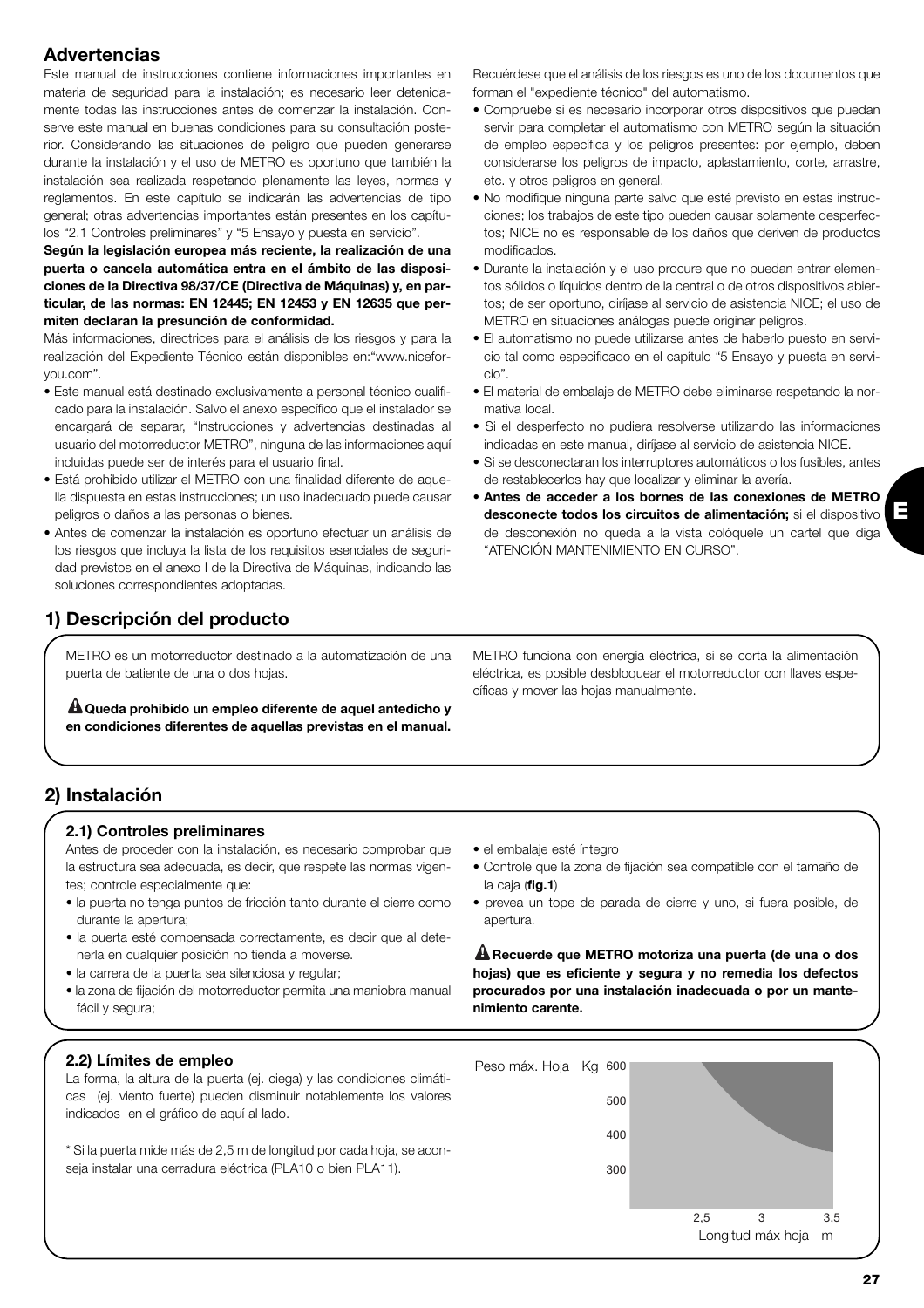## **3) Fijación**

#### **3.1) Medidas y colocación de la caja de cimentación**



- 1 Realice un pozo de cimentación según las medidas del motorreductor; se aconseja realizar un buen drenaje para que el agua no se estanque.
- 2 Fije a la caja el accesorio para el fin de carrera de apertura (véase el párrafo 4) siguiendo con atención las instrucciones dadas en la figura para evitar una fijación incorrecta.
- 3 Coloque la caja adentro de la excavación, con el perno alineado con el eje de la bisagra (**fig. 2**)
- 4 Haga llegar un tubo para que pasen los cables eléctricos y uno para el drenaje.
- 5 Sumerja en el hormigón la caja de cimentación, nivelándola correctamente.
- 6 Introduzca en el perno de la caja la brida de mando, interponiendo la bola suministrada.
- 7 Apoye la hoja de la puerta sobre la palanca de desbloqueo y suéldela perfectamente.
- 8 Engrase mediante la boquilla de engrase.



#### **3.2) Instalación del motorreductor METRO**

- 1 Quite las tuercas y arandelas indicadas en la figura de la derecha (**fig. 4**).
- 2 Coloque el motorreductor en el interior de la caja de cimentación, controlando que quede montado en el sentido exacto.
- 3 Fije el estribo para el fin de carrera de cierre en el agujero correspondiente (**párrafo 4**).
- 4 Bloquee el motorreductor con las arandelas grower y con las 4 tuercas de bloqueo que se encuentran en la caja de los accesorios.
- 5 Conecte el motorreductor a la puerta, utilizando la palanca de conexión (2). (**fig. 3**)





- 1 Palanca de desbloqueo
- 2 Palanca de conexión
- 3 Bola
- 4 Brida de mando
- 5 Perno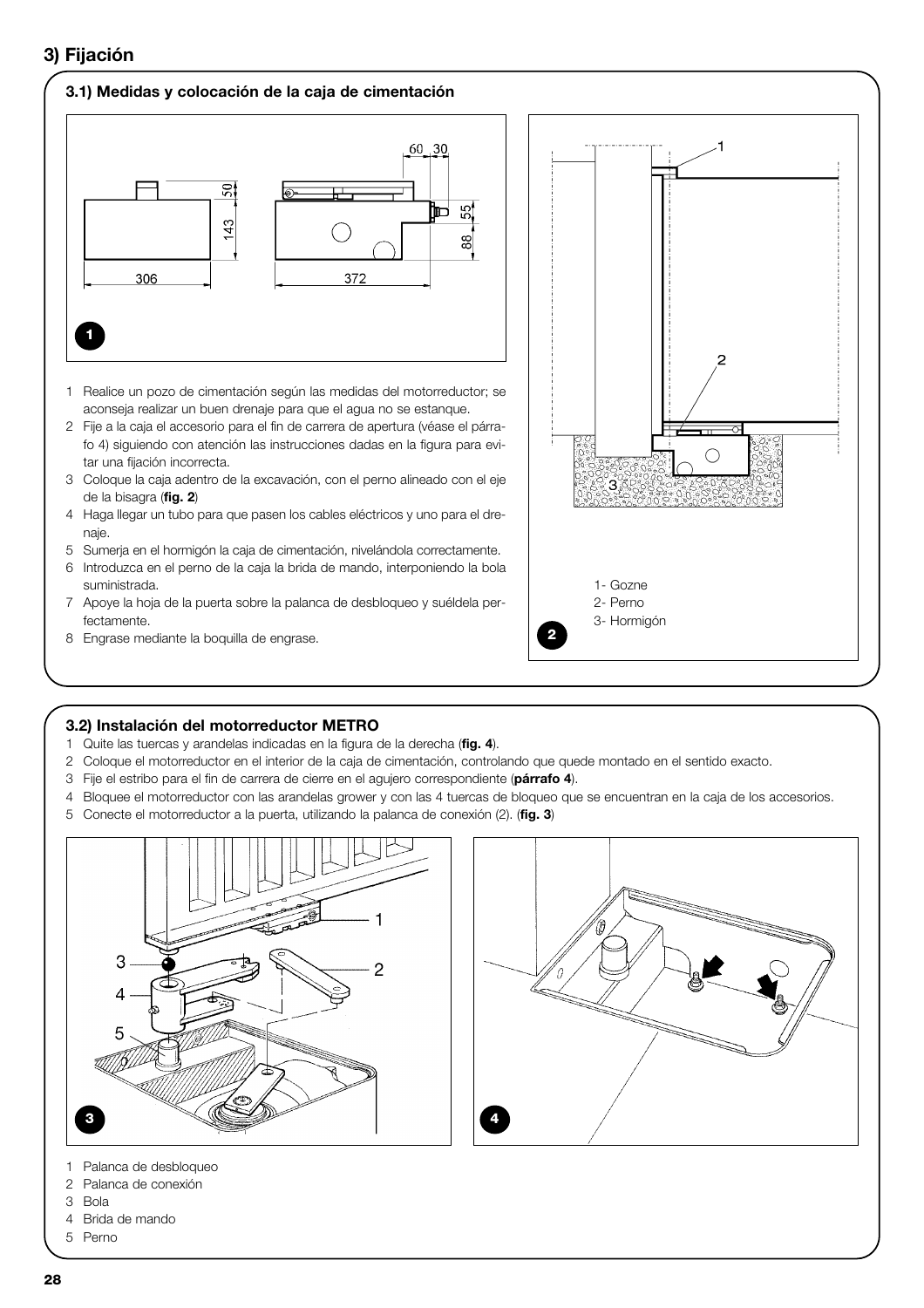

**Los motores están dotados de un cable de 2 metros de longitud. ESTÁ PROHIBIDO realizar uniones en el interior de la caja; si tuviera ! que realizar conexiones, use únicamente la caja de derivación específica (no suministrada) para mantener la seguridad de la instalación.**

## **4) Instalación de los fines de carrera**



**E**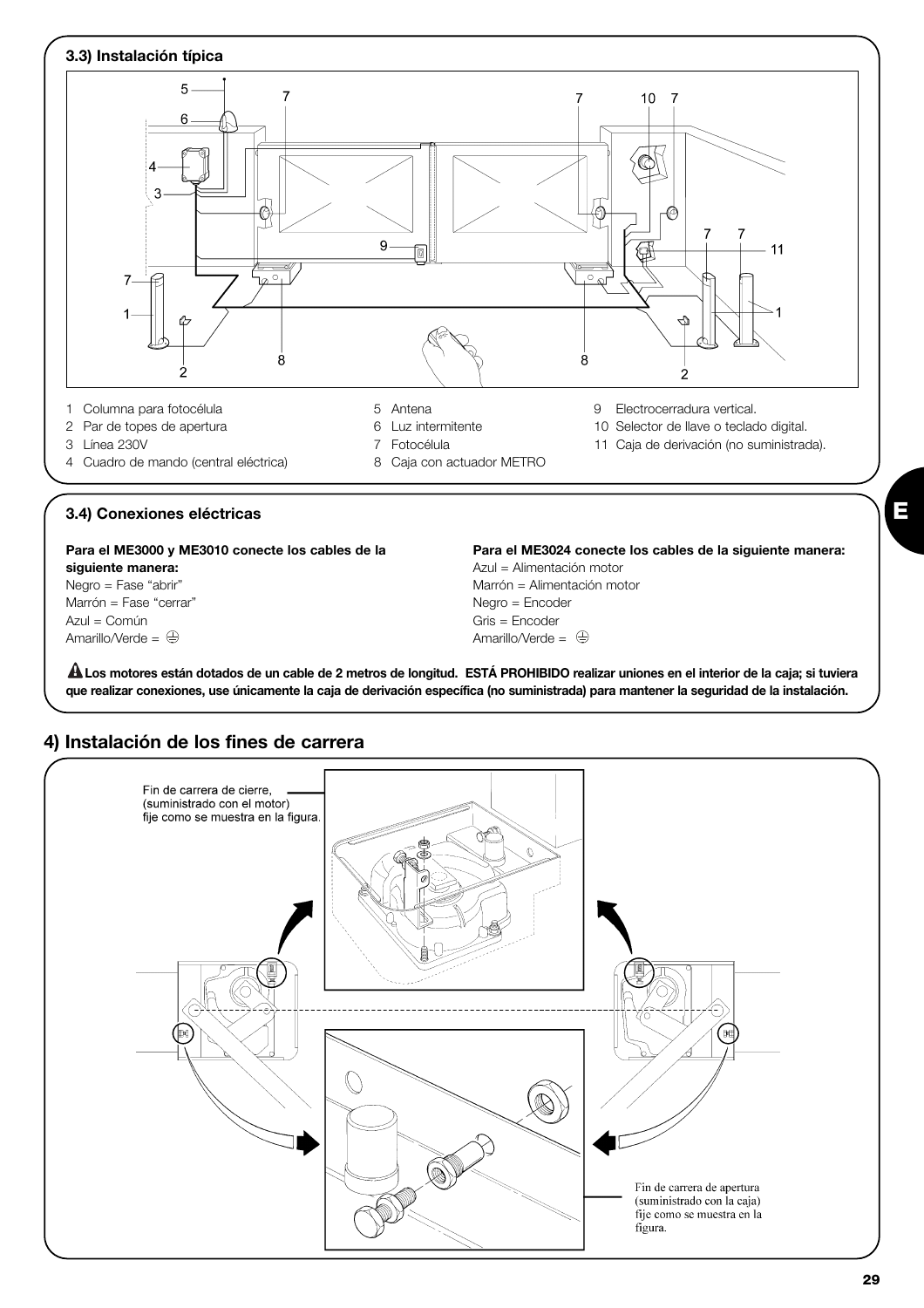## **5) Ensayo y puesta en servicio**

El ensayo de toda la instalación debe ser efectuado por personal experto y cualificado, que debe realizar los ensayos requeridos en función del riesgo presente.

Para el ensayo de METRO siga este procedimiento:

- cierre la puerta;
- corte la alimentación de la central;
- Desbloquee el motorreductor de la hoja tal como indicado en el párrafo "Desbloqueo manual (desbloqueo con llave y con palanca)" en el capítulo "Instrucciones y advertencias destinadas al usuario del motorreductor METRO";
- mueva manualmente la puerta hasta el final de su carrera;
- controle que la puerta durante el movimiento no presente puntos de fricción;
- controle que la puerta detenida en cualquier punto y desbloqueada, no tienda a moverse;
- controle que los sistemas de seguridad y los topes mecánicos estén en buenas condiciones;
- controle que las conexiones roscadas estén bien apretadas;
- limpie el interior de la caja y controle que el drenaje del agua funcione correctamente;
- al concluir los controles, bloquee nuevamente el motorreductor y conecte la alimentación eléctrica de la central;
- METRO no está dotado de dispositivo de regulación de par; por lo tanto, dicha regulación la realiza la central de mando;
- mida la fuerza de choque, tal como previsto por las normas EN12453 y EN12445.

## **6) Mantenimiento**

El mantenimiento de METRO no requiere grandes trabajos; un control programado cada seis meses permite una mayor duración del motorreductor y un funcionamiento correcto y seguro del sistema.

**El mantenimiento consiste simplemente en repetir el procedimiento de ensayo.**

#### **6.1) Desguace**

METRO está formado de varios tipos de materiales. El desguace de dichos materiales se debe efectuar respetando las normas locales vigentes. En el caso de desguace de la automatización, no existen peligros o riesgos particulares causados por la misma automatización.

Si hubiera que efectuar una recogida selectiva, es oportuno separar los materiales por tipo (piezas eléctricas, aluminio, plástico, etc.).

## **7) Accesorios bajo pedido**



## **8) Technische Merkmale**

Nice S.p.a., a fin de mejorar sus productos, se reserva el derecho de modificar las características técnicas en cualquier momento y sin previoaviso, garantizando la funcionalidad y el uso previstos.

Todas las características técnicas indicadas se refieren a una temperatura ambiente de 20°C (±5°C)

#### **Modelle und Merkmale**

| Maßeinheit      | ME3000                     | ME3010                         | <b>ME3000L</b>                 | ME3000/110                     | ME3024                         |
|-----------------|----------------------------|--------------------------------|--------------------------------|--------------------------------|--------------------------------|
| (Vac-Hz)        | 230V-50Hz                  | 230V-50Hz                      | 230V-50Hz                      | 110V-60Hz                      |                                |
| (Vdc)           |                            |                                |                                |                                | 24                             |
| (A)             | 1.2                        | 1.2                            | 1.3                            | 2.4                            |                                |
| (W)             | 250                        | 250                            | 300                            | 250                            | 120                            |
| (uF)            | 10                         | 10                             | 10                             | 30                             |                                |
| $(\mathsf{IP})$ | 67                         | 67                             | 67                             | 67                             | 67                             |
| (Rpm)           | 1.14                       | .14                            | 0.8                            | 1.4                            | 1.4                            |
| (Nm)            | 300                        | 300                            | 250                            | 300                            | 250                            |
| (°C Min/Max)    | $-20^\circ \div +50^\circ$ | $-20^{\circ} \div 150^{\circ}$ | $-20^{\circ} \div 150^{\circ}$ | $-20^{\circ} \div 150^{\circ}$ | $-20^{\circ} \div 150^{\circ}$ |
| $(^{\circ}C)$   | $140^\circ$                | $140^\circ$                    | $140^\circ$                    | $140^\circ$                    |                                |
| (9/0)           | 30                         | 40                             | 30                             | 30                             | 80                             |
| (Kg)            | 11                         | 11.5                           |                                |                                |                                |
|                 |                            |                                |                                |                                |                                |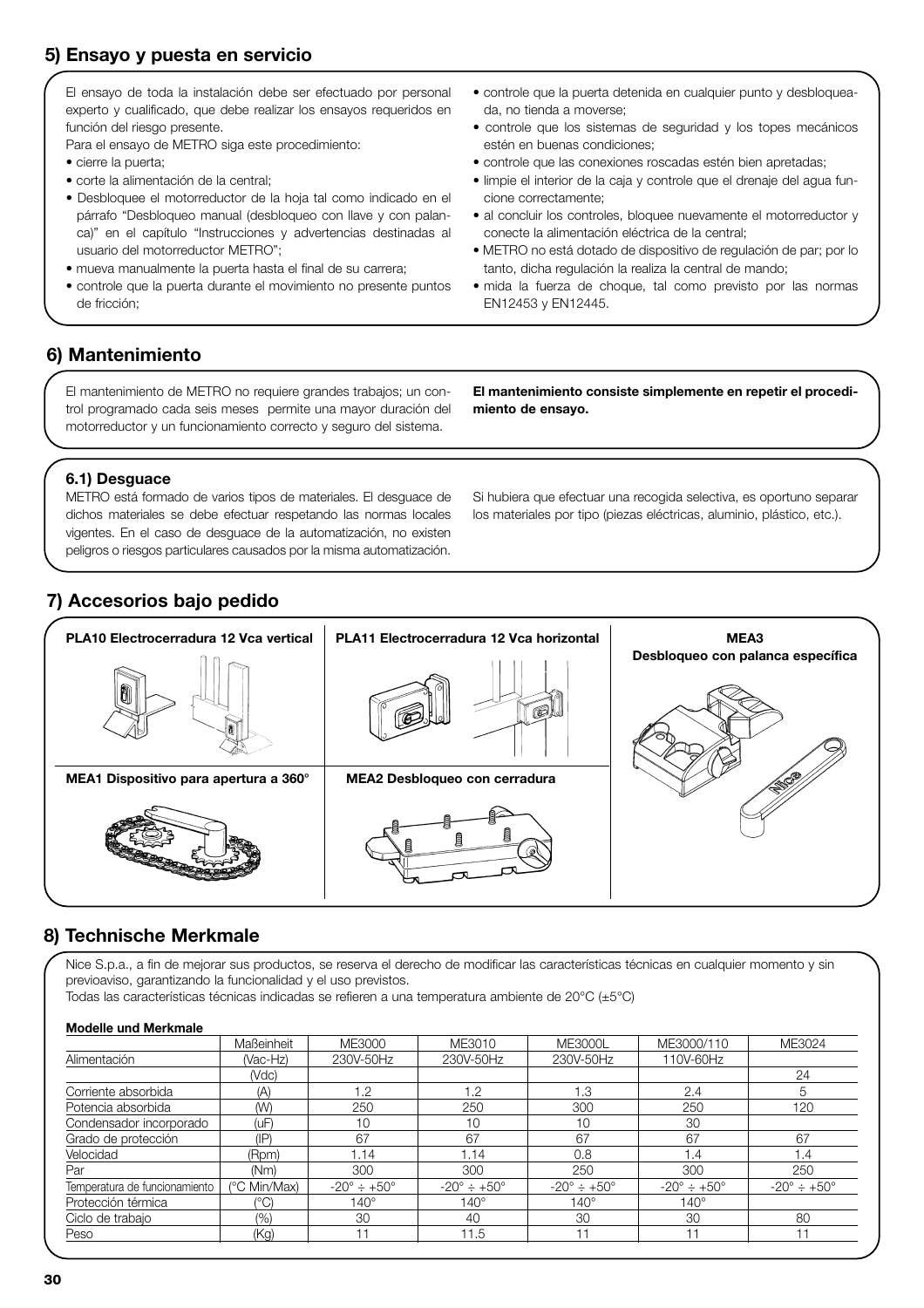**Felicitaciones** por haber elegido un producto Nice para su automatización!

Nice S.p.A. produce componentes para la automatización de cancelas, puertas, persianas y toldos, tales como: motorreductores, centrales de mando, radiomandos, luces intermitentes, fotocélulas y accesorios.

Los productos Nice son fabricados sólo con materiales de calidad y excelentes mecanizados. Nuestra empresa busca constantemente soluciones innovadoras que simplifiquen aún más el uso de nuestros aparatos, los que son cuidados bajo todo aspecto (técnico, estético y ergonómico): en la gran gama Nice, su instalador puede escoger el producto que satisfaga de la mejor manera sus exigencias.

Nice no es quien escoge los componentes de su automatización, este es un trabajo de análisis, evaluación, elección de los materiales y realización de la instalación efectuado por su instalador de confianza.

Por lo tanto, cada automatización es única y sólo su instalador puede ejecutar una instalación a medida de sus exigencias (puesto que cuenta con la experiencia y profesionalidad necesarias), segura y fiable en el tiempo y, sobre todo, que respete las normativas vigentes.

Una instalación de automatización es una gran comodidad, además de un sistema de seguridad válido y, con un mantenimiento reducido y sencillo, está destinada a durar por mucho tiempo.

Aunque bien su automatización satisfaga el nivel de seguridad requerido por las normativas, esto no excluye la existencia de un "riesgo residual", es decir, la posibilidad de que se puedan crear situaciones de peligro causadas por un uso inconsciente o incorrecto. Por dicho motivo, a continuación le damos algunos consejos sobre cómo comportarse para evitar inconvenientes:

- **Antes de usar por primera vez la automatización,** pida a su instalador que le explique el origen de los riesgos residuales y lea este manual de **instrucciones y advertencias para el usuario** entregado por el instalador. Conserve el manual por cualquier problema que pueda surgir y recuerde entregarlo a un posible nuevo dueño de la automatización.
- **La automatización ejecuta fielmente los mandos dados:** un uso inconsciente o inadecuado puede ser peligroso. Por consiguiente, no accione la automatización cuando en su radio de acción haya personas, animales o cosas.
- **Niños:** una instalación de automatización garantiza un elevado grado de seguridad, impidiendo, gracias a sus sistemas de detección, que se mueva ante la presencia de personas o cosas y garantizando una activación previsible y segura. Procure que los niños no jueguen cerca de la automatización y mantenga los controles remotos lejos de su alcance: **no son un juguete!**
- **Desperfectos:** ni bien note que la automatización no funciona correctamente, corte la alimentación eléctrica de la instalación y realice el desbloqueo manual. No realice ninguna reparación y llame a su instalador de confianza: una vez desbloqueado el motorreductor, la instalación podrá funcionar manualmente como un cerramiento no automatizado.
- **Mantenimiento:** para garantizar una larga vida útil y para un funcionamiento seguro, la instalación, al igual que cualquier otra maquinaria, requiere un mantenimiento periódico. Establezca con su instalador un plan de mantenimiento con frecuencia periódica. Nice aconseja realizar un mantenimiento cada 6 meses para un uso residencial normal, que puede variar según la intensidad de uso. Cualquier tipo de control, mantenimiento o reparación debe ser realizado sólo por personal cualificado.
- Aunque piense que lo sabe hacer, no modifique la instalación ni los parámetros de programación y regulación del automatismo: la responsabilidad es de su instalador.
- El ensayo final, los trabajos de mantenimiento periódico y las posibles reparaciones deben ser documentados por quien los efectúa y los documentos tienen que ser conservados por el dueño de la instalación.
- **Desguace:** al final de la vida útil de la automatización, el desguace debe ser realizado por personal cualificado y los materiales deben ser reciclados o eliminados según las normas locales vigentes.
- **En el caso de roturas o falta de alimentación:** esperando la intervención de su instalador, o la llegada de la energía eléctrica si la instalación no está dotada de baterías compensadoras, la automatización puede accionarse igual que cualquier cerramiento no automatizado. A tal fin es necesario realizar el desbloqueo manual (única operación que el usuario puede realizar): dicha operación ha sido estudiada por Nice para facilitarle su empleo, sin necesidad de utilizar herramientas ni hacer esfuerzos físicos.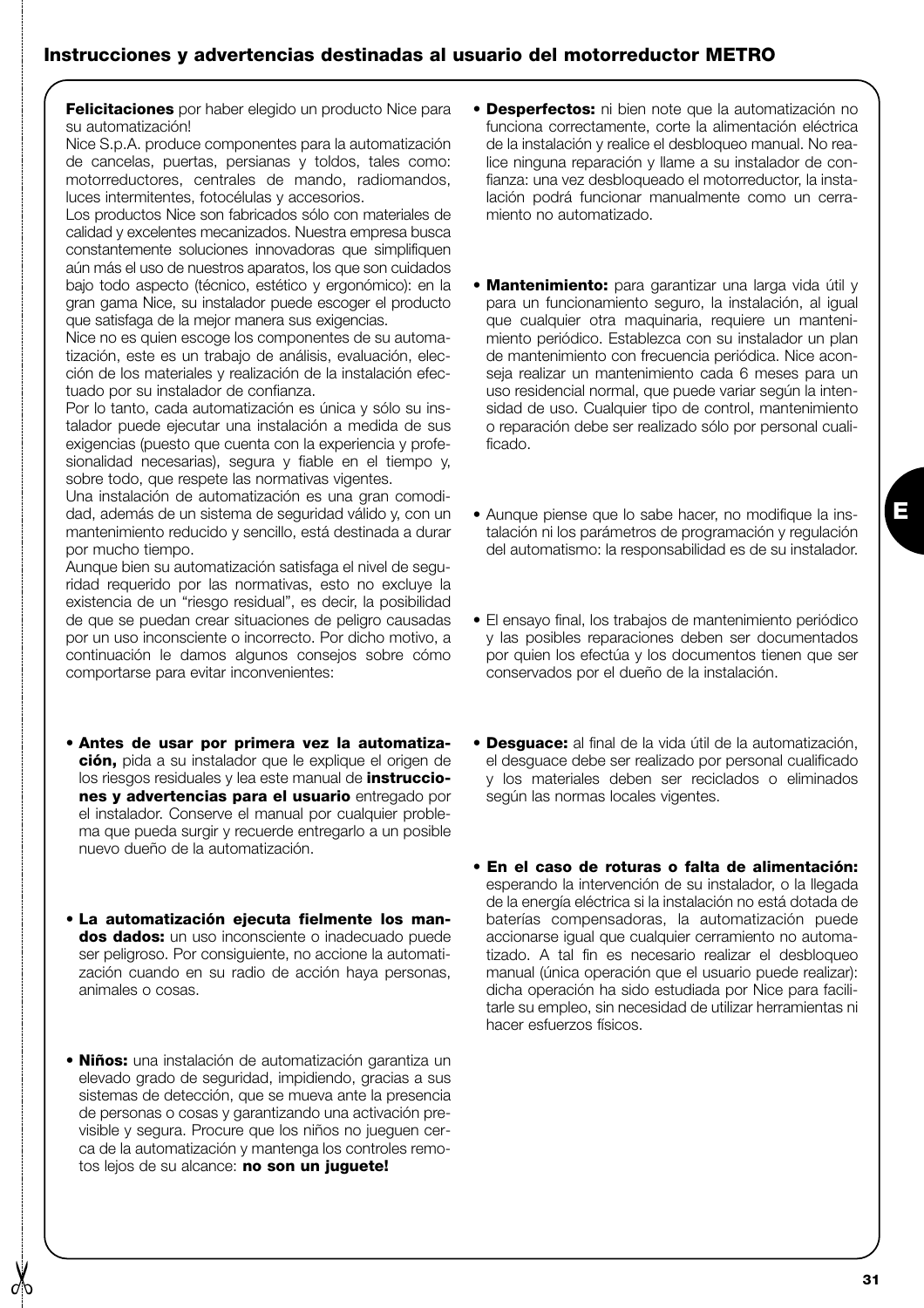# La operación manual debe efectuarse cuando falte la corriente o cuando se produzca algún desperfecto en la instalación. **Desbloqueo con LLAVE tipo MEA2 (fig. 1)** A Baje la tapa que cubre la cerradura, como se muestra en la figura. B Introduzca la llave y gírela 90° en el sentido horario. C Mueva manualmente la hoja (fig.3 ). **El funcionamiento automático se producirá en la primera ! maniobra eléctrica. Desbloqueo con palanca tipo MEA3 (fig. 2)** A Baje la tapa que cubre la cerradura, como se muestra en la figura. B Introduzca la palanca y gírela 90° en el sentido horario. C Mueva manualmente la hoja (fig.3 ). **El funcionamiento automático se producirá en la primera ! maniobra eléctrica. 1 2**

**Maniobra manual (desbloqueo con llave y con palanca)**

**Está Ud. satisfecho?** Si Ud. deseara montar en su casa una nueva automatización, contacte al mismo instalador y a Nice, así podrá contar con la garantía del asesoramiento de un experto y los productos más modernos del mercado, el mejor funcionamiento y la máxima compatibilidad de las automatizaciones.

Le agradecemos por haber leído estas recomendaciones y esperamos que esté satisfecho de su nueva instalación: ante cualquier exigencia, contacte con confianza a su instalador.

**3**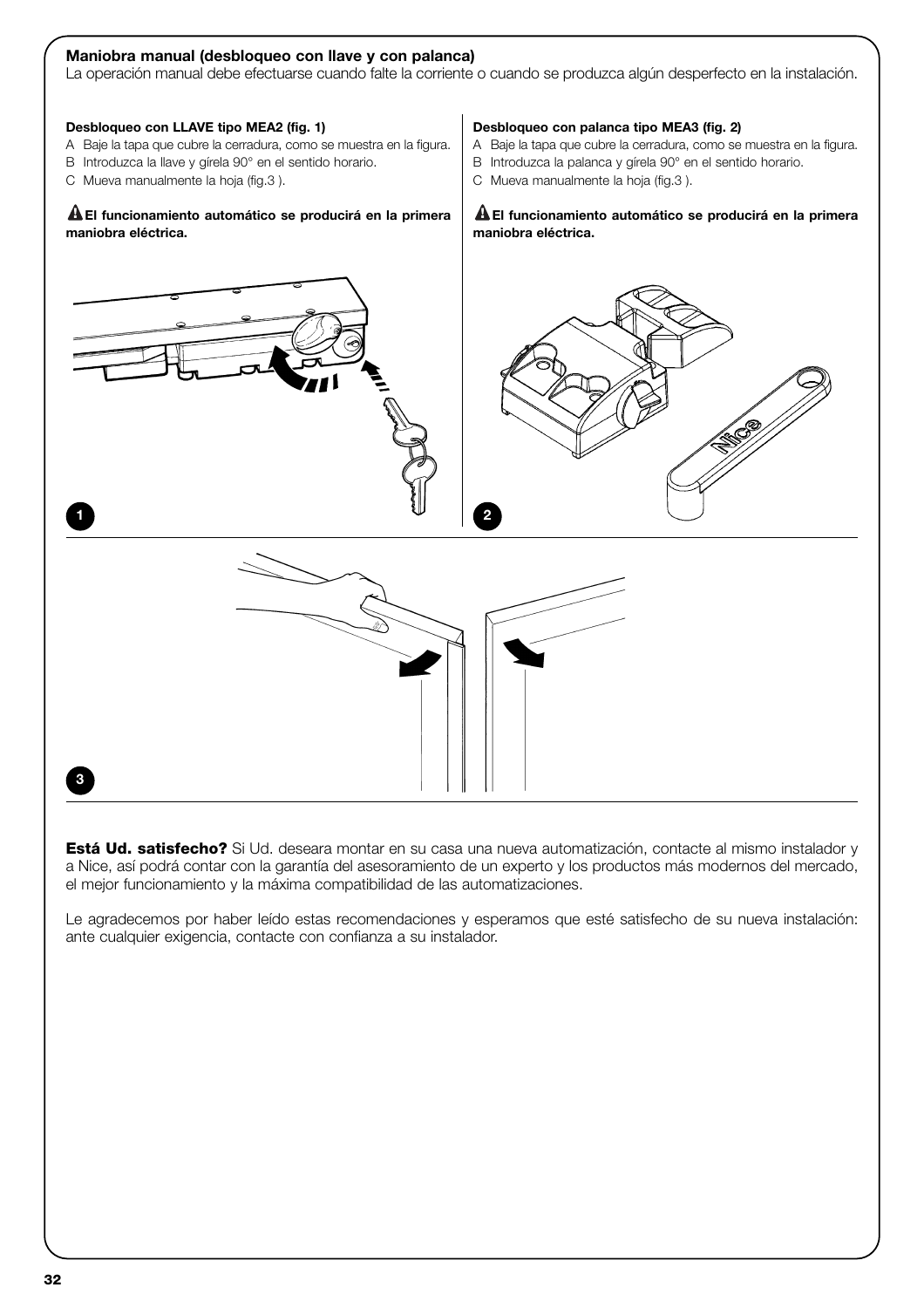## **Ostrzeżenia**

Ta instrukcja zawiera ważne informacje dotyczące bezpieczeństwa podczas instalowania, należy się z nią zapoznać przed rozpoczęciem prac instalacyjnych. Niniejsza instrukcję należy przechowywać w celu ewentualnej, przyszłej konsultacji. Biorąc pod uwagę niebezpieczeństwa, jakie mogą wystąpić podczas instalowania i użytkowania METRO, dla zwiększenia bezpieczeństwa, instalacja musi odpowiadać przepisom, normom i uregulowaniom prawnym. W tym rozdziale są przywołane wszystkie ostrzeżenia ogólne, inne, ważne ostrzeżenia są podane w rozdziałach "3.1 Kontrola wstępna"; "5 Odbiór i uruchomienie do pracy".

**Według obowiązujących przepisów europejskich, wykonanie drzwi lub bramy automatycznej musi być zgodne z Dyrektywą 98/37/CE (Dyrektywa Maszyn), a w szczególności musi odpowiadać normom: EN 12445; EN 12453 i EN 12635, które pozwalają na uzyskanie świadectwa zgodności.**

Dodatkowe informacje, wytyczne do analiz zagrożeń i Książka Techniczna, są dostępne na: www.niceforyou.com.

- Niniejsza instrukcja jest przeznaczona wyłącznie dla wykwalifikowanego personelu instalujacego. Poza załączoną specyfikacją do oderwania dla instalatora, "Instrukcje i ostrzeżenia przeznaczone dla użytkownika siłownika METRO", żadna inna informacja zawarta w niniejszej broszurze nie jest potrzebna dla ostatecznego użytkownika!
- Użycie METRO do innych celów niż przewidziano w niniejszej instrukcji jest zabronione; użycie niezgodne z przeznaczeniem może być powodem niebezpieczeństwa lub wyrządzić szkody ludziom albo rzeczom.
- Przed rozpoczęciem instalowania należy wykonać analizę zagrożeń z wykazem podstawowych warunków bezpieczeństwa, przewidzianych w załączniku I Dyrektywy Maszyn, wskazując odpowiednie rozwiązania jakie należy zastosować.

Przypomina się, że analiza zagrożeń jest jednym z dokumentóskładowych "książki technicznej" automatyzacji.

- Należy sprawdzić konieczność zastosowania dodatkowych urządzeń w celu skompletowania automatyzacji z METRO na podstawie istniejących warunków użytkowania i innych, występujących zagrożeń; muszą, na przykład, być wzięte pod uwagę zagrożenia wynikające z uderzenia, zgniecenia, wciągnięcia itp., i inne ogólne zagrożenia.
- Nie wykonywać żadnych zmian na żadnej z części, jeśli nie są przewidziane w niniejszej instrukcji; operacje tego rodzaju mogą jedynie spowodować niewłaściwe działanie; NICE nie bierze odpowiedzialności za szkody powstałe na zmodyfikowanym produkcie.
- Podczas instalowania i użytkowania, należy uważać, aby do wnętrza centrali i innych urządzeń otwartych nie dostały się elementy stałe lub płyny; ewentualnie należy zwrócić się do serwisu technicznego NICE; użytkowanie METRO w takich sytuacjach może spowodować niebezpieczeństwo.
- Automat nie może być użytkowany znim nie zostanie dopuszczony do pracy, zgodnie z rozdziałem: "5 Odbiór i dopuszczenie do pracy".
- Opakowanie METRO musi być zlikwidowane zgodnie z miejscowymi przepisami.
- Gdy naprawa wykonana według wskazówek umieszczonych w niniejszej iinstrukcji nie da oczekiwanego efektu, należy skontaktować się z serwisem firmy NICE.
- Po zadziałaniu wyłączników automatycznych lub bezpieczników i przed ich przywróceniem do pierwotnej postaci, należy określić i wyeliminować usterkę.
- **Przed zbliżeniem się do zacisków złączy siłownika METRO odłączyć wszystkie instalacje zasilające;** jeśli urządzenie wyłączające jest niewidoczne z miejsca pracy, należy zawiesić tablice "UWAGA - PRACE W TOKU".

## **1) Opis produktu**

METRO jest siłownikiem przeznaczonym do automatyzacji jedno lub dwu skrzydłowej bramy.

**Każde inne użytkowanie od powyżej opisanego i w ! warunkach innych od wskazanych w instrukcji jest zabronione.** 

## **2) Instalowanie**

#### **2.1) Kontrola wstępna**

Przed przejściem do instalowania sprawdzić czy struktura jest właściwa, czyli, w innych słowach, odpowiada aktualnie obowiązującym normom i sprawdzić czy:

- przy otwieraniu i zamykaniu bramy nie ma punktów nadmiernego tarcia;
- brama jest wyważona, czyli zatrzymana w jakimkolwiek punkcie nie porusza się
- brama porusza się cicho i płynnie;
- miejsce gdzie ma być zamocowany siłownik jest bezpieczne i odpowiednie dla pracy montera;

## **2.2) Ograniczenia w użytkowaniu**

Forma, wysokość bramy (np. ślepa) i warunki klimatyczne (np. Silny wiatr) mogą zmniejszyć nawet znacznie wskazane w tabeli wartości.

\* Jeśli każde skrzydło bramy jest dłuższe od 2,5 m zaleca się zainstalowania zamka elektrycznego (PLA10 lub PLA11).

METRO działa na energię elektryczną, gdy jest jej brak można odsprzęglić siłownik właściwym kluczem i otworzyć ręcznie.

- opakowanie jest w integralnym
- Zwryfikować,czy miejsce na zainstalowanie siłownika jest odpowiednie dla wymiarów jego obudowy (**rys 1**)
- posiada zderzak krańcowy przy zamykaniu jak i otwieraniu.

**Przypominamy, że METRO jest urządzeniem napędowym ! do bramy (jedno lub dwu skrzydłowej), wydajnym i pewnym, ale nie usuwa wad spowodowanych błędnym zainstalowaniem czy źle wykonanymi czynnościami konserwacyjnymi.**



**PL**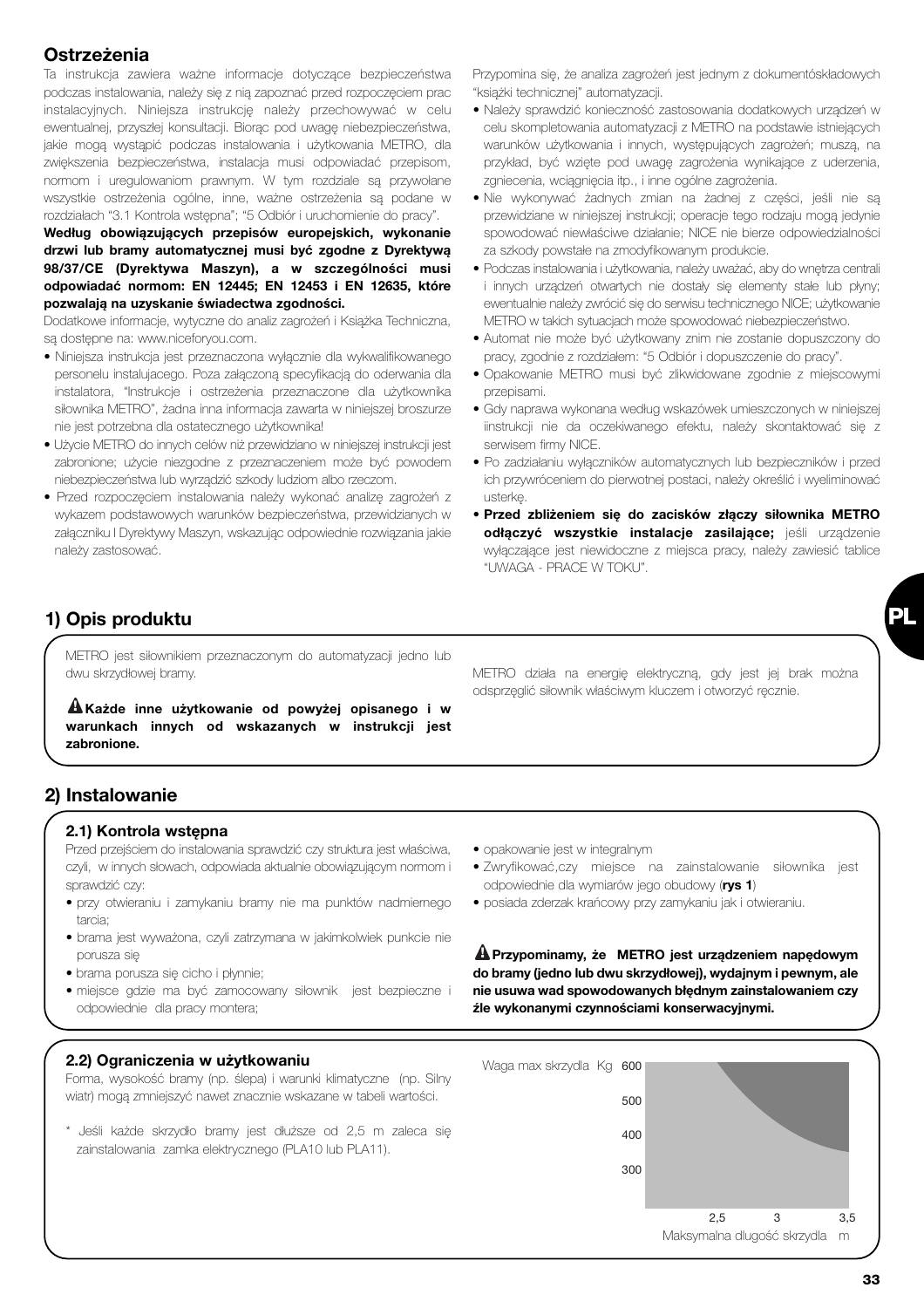## **3) Przymocowanie**

#### **3.1) Wymiary gabarytowe i wykonanie skrzynki fundamentowej**



- Na podstawie wymiarów gabarytowych wykopać dołek na fundamenta (patrz paragraf 4 ), zaplanować także kanał na odpływ wody.
- Przymocować do skrzyni część na zderzak (patrz paragraf 4) według instrukcji wskazanych na rysunku tak, aby nie popełnić błędu przy mocowaniu.
- Włożyć skrzynkę do dołku tak, aby sworzeń ustawiony był w linii z zamkiem (**rys. 2**)
- Zaplanować przejście kanalika na przewody elektryczne i jeden na drenaż wody.
- Zalać skrzynkę cementem i sprawdzić ustawienie poziomnicą.
- Założyć na sworzeń skrzyni listwa sterująca odblokady uprzednim podłożeniem odstręczonej kulki.
- Oprzeć skrzydło bramy na dźwigni odblokady odblokady przyspawać solidnie.
- Posmarować smarownicą.



#### **3.2) Instalowanie siłownika METRO**

- Odkręcić nakrętki i podkładki tak jak pokazano na rysunku po prawej stronie (**rys. 4**).
- Umieścić siłownik wewnątrz skrzyni) i sprawdzić, aby została ona dobrze włożona.
- Zainstalować zderzak wyłącznika krańcowego zamykania we właściwym otworze (**paragraf 4**).
- Zablokować siłownik z podkładkami grower i 4 nakrętki samoblokującej znajdujące się w skrzyni z akcesoriami.
- Połączyć z dźwignią złączeniową (2) z siłownikiem do bramy (**rys. 3**).





- Dźwignia do odblokady
- Dźwignia złączeniowa
- Kula
- Listwa sterująca
- Sworzeń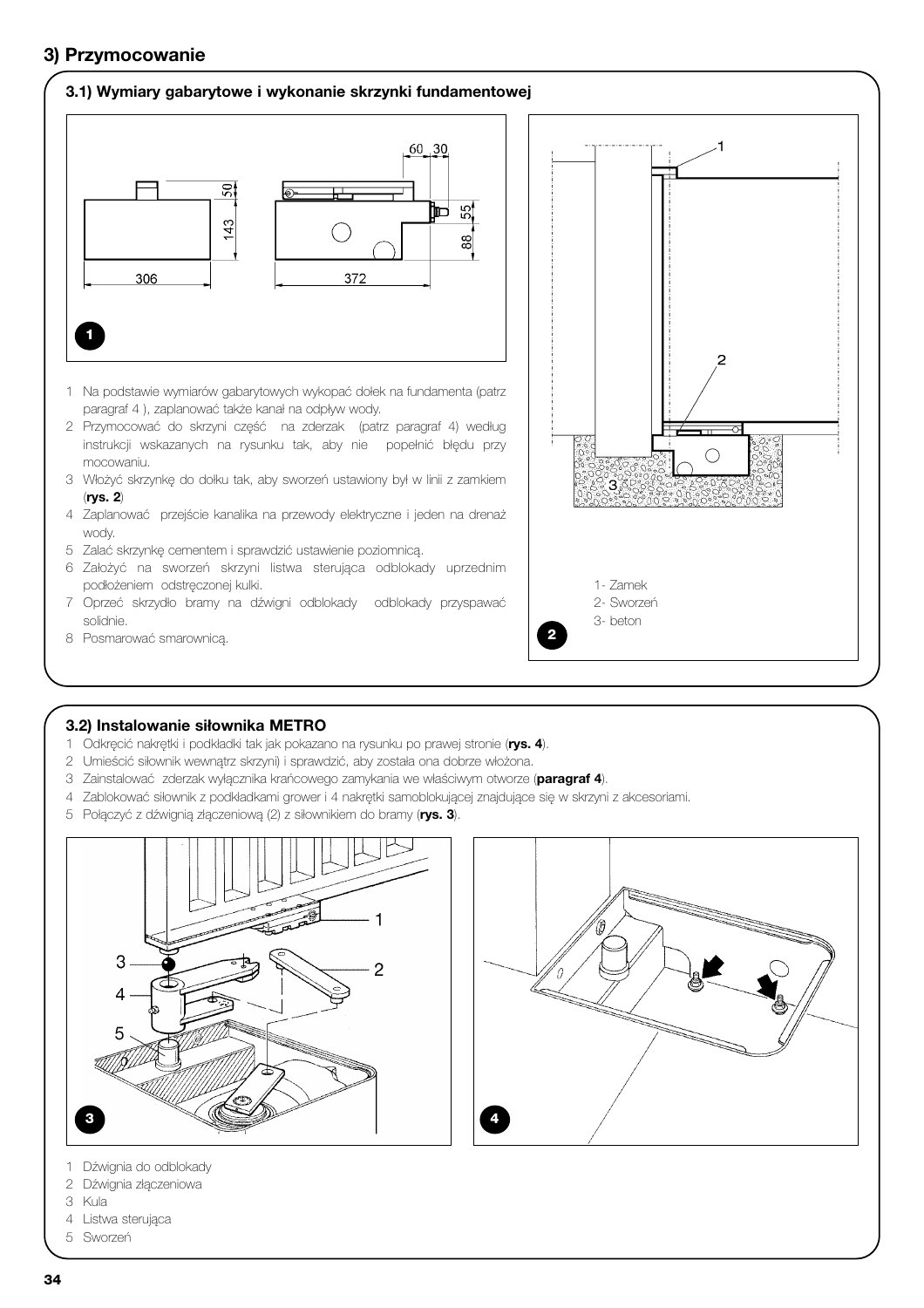

4 Tablica sterująca (centralka elektryczna) 8 Skrzynka z aktuatorem METRO

#### **3.4) Połączenia elektryczne**

**Dla ME3000 i ME3010 połączyć przewody następująco: Dla ME3024 połączyć przewody następująco:**

Niebieski = Wspólny Czarny = Enkoder  $\overline{Z}$ ółto/zielony =  $\oplus$ 

# **Silniki posiadają jedne 2 metrowy przewód. !**

Czarny = Faza "otwiera" eta aliane eta aliane eta alianeko kontrola eta aliantza eta aliarra eta aliarra eta a Brązowy = Faza "zamyka" and antistic structure brazowy = Zasilenie silnika Żółto/zielony =

**ZABRANIA SI wykonywać przedłużeń wewnątrz skrzyni, ewentualne połączenia wykonać w odpowiedniej skrzynce rozdzielczej (niedostarczona), co jest bardo ważne dla utrzymania bezpieczeństwa instalacji.** 



## **4) Ustawienie wyłączników granicznych**

**PL**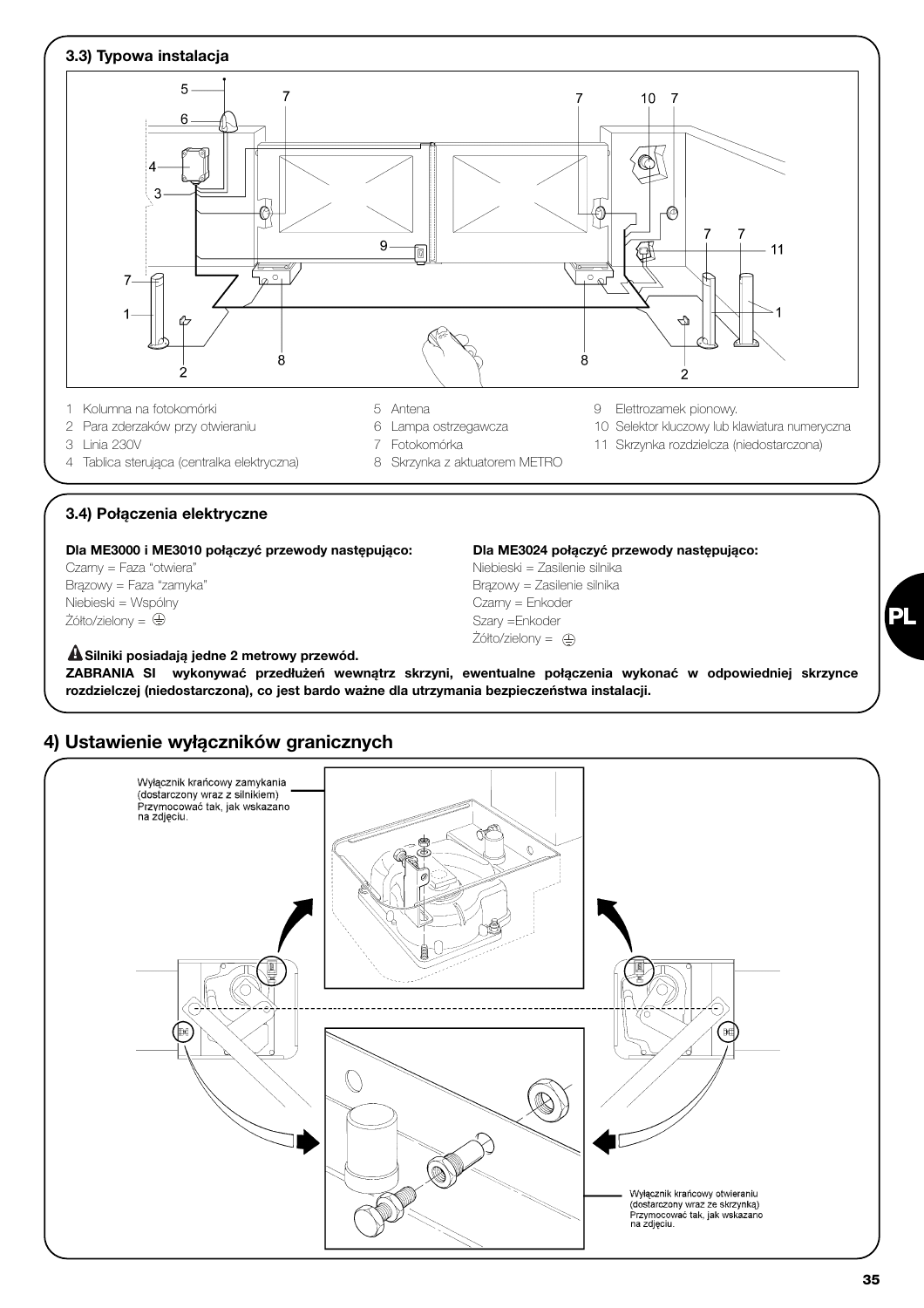## **5) Próby odbiorcze i rozruch.**

Próby odbiorcze całej automatyki muszą być wykonane przez doświadczony i wykwalifikowany personel, który weźmie na siebie odpowiedzialność za wykonanie swojej pracy i świadomy jest ewentualnego niebezpieczeństwa.

Odbiór METRO wykonać według poniższej procedury:

- zamknąć bramę;
- odciąć zasilenie od centrali;
- Zablokować siłownik tak, jak podano w paragrafie "Odblokowanie i ruch ręczny" (odblokada na klucz i dźwignią) w rozdziale "Instrukcje i ostrzeżenia przeznaczone dla użytkownika siłownika METRO".
- otworzyć całkowicie ręcznie bramę;
- sprawdzić, czy podczas otwierania nie występują tarcia;

## **6) Konserwacja**

Siłownik METRO nie wymaga specjalnych czynności konserwacyjnych, a przewidziana kontrola co sześć miesięcy gwarantuje dłuższą żywotność siłownika i bezpieczne funkcjonowanie systemu.

• sprawdzić, czy po zatrzymaniu w jakimkolwiek punkcie brama nie poruszy się;

- sprawdzić funkcjonowanie zabezpieczeń i stan zderzaków mechanicznych;
- sprawdzić czy połączenia są ściśnięte do oporu; wyczścić wnętrze skrzyni i sprawdzić czy spust wody funkcjonuje prawidłowo;
- po wykonaniu wszystkich kontroli ponownie zablokować siłownik i podłączyć zasilenie centrali;
- METRO nie posiada urządzenia do regulacji momentu dlatego też taka regulacja zostanie wykonana przez centralę sterującą; zmierzyć siłę uderzenia według normy EN12453 i EN12445.

**Czynności konserwacyjne polegają na powtórzeniu procedury prób odbiorczych.**

#### **6.1) Likwidacja**

Siłownik METRO wykonany jest z różnych surowców i utylizację poszczególnych elementów wykonać wedŁug aktualnie obowiązujcych norm prawnych. Automatyka nie posiada części, które są zagrożeniem dla środowiska oraz nie istnieje żadne niebezpiecze stwo z nią związane.

Należy pogrupować poszczególne elementy według surowców (części elektryczne, aluminium, plastyk, itp.).

## **7) Akcesoria na życzenie**



## **8) Dane techniczne**

W celu ulepszenia swoich produktów, Nice S.p.A. zastrzega sobie prawo zmiany charakterystyk technicznych w jakimkolwiek momencie i bez uprzedzenia, utrzymując jednak funkcjonalność i przeznaczenie wyrobu.

Wszystkie charakterystyki techniczne tutaj podane odnoszą się do temperatury otoczenia 20°C (±5°C).

#### **Modele i dane techniczne**

|                       | Jednostka miary | ME3000                | ME3010                 | <b>ME3000L</b>         | ME3000/110             | ME3024                 |
|-----------------------|-----------------|-----------------------|------------------------|------------------------|------------------------|------------------------|
| Zasilenie             | (Vac-Hz)        | 230V-50Hz             | 230V-50Hz              | 230V-50Hz              | 110V-60Hz              |                        |
|                       | (Vdc)           |                       |                        |                        |                        | 24                     |
| Prad absorbowany      | (A)             | 1.2                   | 1.2                    | 1.3                    | 2.4                    | 5                      |
| Moc absorbowana       | (W)             | 250                   | 250                    | 300                    | 250                    | 120                    |
| Wbudowany kondensator | ίuΕ.            | 10                    | 10                     | 10                     | 30                     |                        |
| Stopie zabezpieczenia | (IP)            | 67                    | 67                     | 67                     | 67                     | 67                     |
| Pradkość              | (Rpm)           | 1.14                  | 1.14                   | 0.8                    | 1,4                    | 1.4                    |
| Moment                | (Nm)            | 300                   | 300                    | 250                    | 300                    | 250                    |
| Temperatura pracy     | (°C Min/Max)    | $-20 \div 50^{\circ}$ | $-20 \div +50^{\circ}$ | $-20 \div +50^{\circ}$ | $-20 \div +50^{\circ}$ | $-20 \div +50^{\circ}$ |
| Termo zabezpieczenie  | $(^{\circ}C)$   | 140                   | 140                    | 140                    | 140                    |                        |
| Cykl pracy            | (% )            | 30                    | 40                     | 30                     | 30                     | 80                     |
| Waga                  | (Kq)            | 11                    | 11.5                   | 11                     | 11                     | 11                     |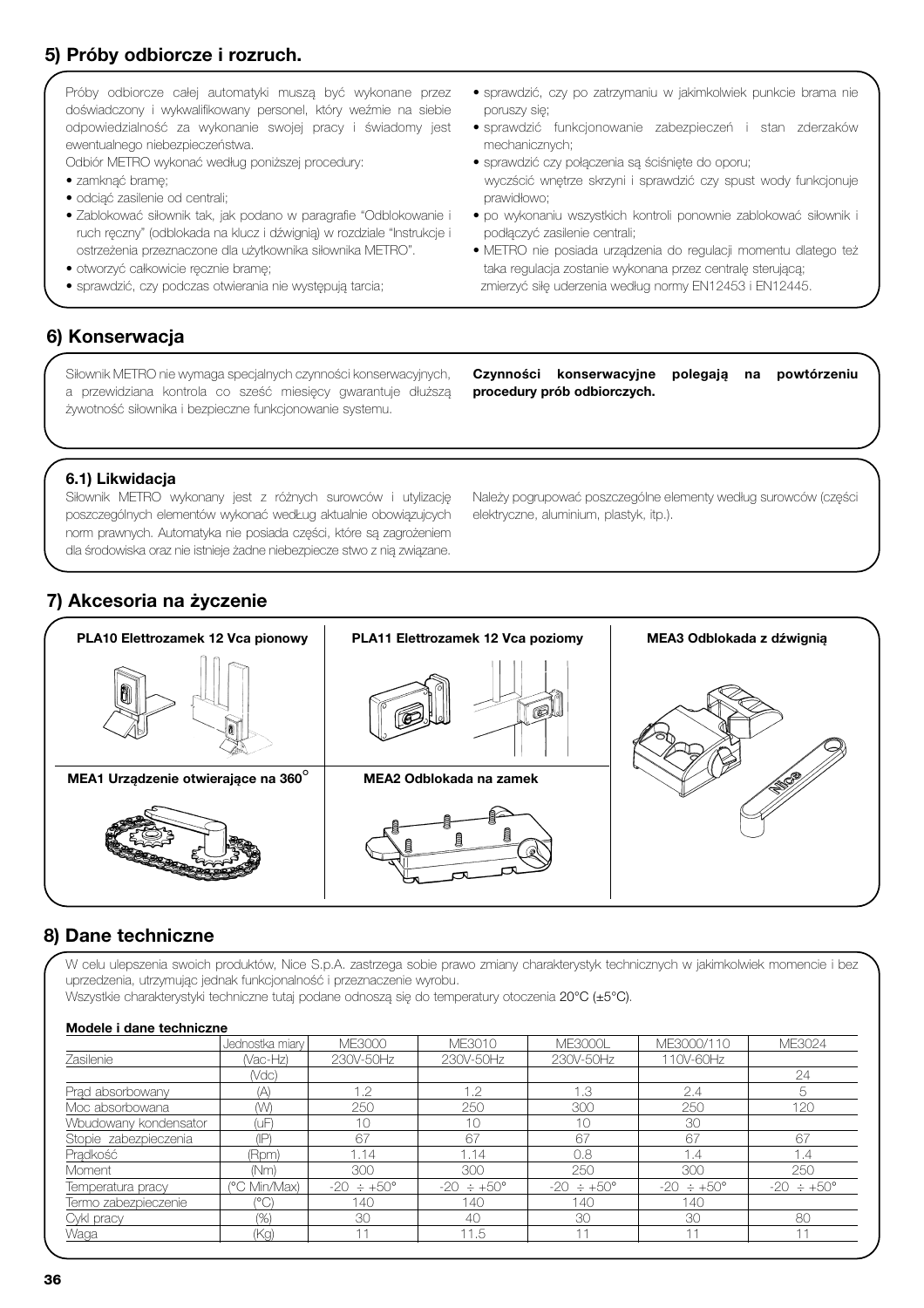## **Instrukcje i ostrze enia skierowane do u ytkownika si ownika METRO**

**Gratuluiemy** wyboru automatyki firmy Nice! Nice S.p.A. produkuje elementy do automatyzacji bram, drzwi, bram rolowanych, rolet i markiz: siłowniki, centrale sterujące, piloty, lampy ostrzegawcze, fotokomórki i akcesoria

Firma Nice stosuje w swoich produktach wyłącznie surowce wysokiej jakości i, z powołania, poszukuje nowych rozwiązań innowacyjnych maksymalnie ułatwiających użytkowanie tych urządzeń. Elementy te są technicznie wysokiej jakości, estetyczne i z dokładnie opracowaną ergonomią: z zestawu produktów Nice wasz instalator z pewnością wybierze produkt, który najbardziej odpowiada waszym wymaganiom. Wasza automatyka nie jest produktem firmy Nice, ale jest dziełem sztuki zrealizowanym w wyniku wieloletnich analiz, obliczeń, wyboru surowców, a realizacja tej instalacji powierzona jest waszemu instalatorowi.

Każda automatyka jest jedyna w swoim rodzaju. Gdy wasz instalator posiada wystarczające doświadczenie i niezbędną wiedzę do jej wykonania to automatyka na pewno będzie odpowiadała waszym wymaganiom, będzie trwała i niezawodna, a przede wszystkim będzie wykonana zgodnie z aktualnie obowiązującymi normami prawnymi.

Automatyka jest wygodnym rozwiązaniem, posiada funkcjonalny system zabezpieczający i gdy jest zadbana będzie wam służyć wiele lat.

Gdy automatyka spełnia wasze wymagania w zakresie bezpieczeństwa i zgodnie z normami prawnymi nie znaczy to, że nie istnieją inne niebezpieczeństwa. Mogą się bowiem utworzyć się sytuacje niebezpieczne spowodowane nieodpowiedzialnym i błędnym użytkowaniem. Dlatego też chcemy przekazać wam użyteczne wskazówki w celu uniknięcia takich niekorzystnych sytuacji:

- **Przed pierwszym uruchomieniem automatyki** należy poprosić instalatora o dokładne przedstawienie ewentualnych niebezpieczeństw. Przeczytać **instrukcję i ostrzeżenia dla instalatora**, którą wam przekazał. Należy przechowywać instrukcje w celu możliwych późniejszych konsultacji i przekazać ją ewentualnemu następnemu użytkownikowi bramy.
- **Wasz automat jest maszyną, która dokładnie wykonuje wasze polecenia;** niewłaściwe lub nieuprawnione użycie może stać się niebezpieczne: nie sterujcie ruchem bramy, jeśli w jej pobliżu znajdują się osoby, zwierzęta lub przedmioty.
- **Dzieci:** automatyka gwarantuje wysoki stopień bezpieczeństwa. Zatrzymuje ruch, gdy jej system zabezpieczający odczyta obecność osób lub rzeczy i gwarantuje uaktywnienie tego sytemu w sposób pewny i przewidziany. Bezpieczniej jednak jest zabronić dzieciom bawienia się w pobliżu automatyki jak również pozostawionymi bez nadzoru pilotami, aby uniknąć nieumyślnego włączenia: **to nie zabawka!**

d,p

- **Usterki:** Gdy zauważy się jakiekolwiek niewłaściwe zachowanie automatyki należy odłączyć od niej zasilanie elektryczne i wysprzęglić ręcznie. Nie próbujcie sami wykonać jakiejkolwiek naprawy, lecz zwróćcie się o pomoc do waszego zaufanego instalatora: wezwać uprawnionego instalatora: brama może funkcjonować również bez automatyki.
- **Czynności konserwacyjne.** Automat, jak każda maszyna, wymaga okresowych czynności konserwacyjnych, co gwarantuje jej bezpieczne i długoletnie funkcjonowanie. Uzgodnić z waszym instalatorem program okresowych przeglądów konserwacyjnych. Firma Nice poleca, aby przeglądy wykonywać co sześć miesięcy, ale zależy to też od intensywności użytkowania. Wszelkie czynności związane z kontrolą, konserwacją czy naprawą zlecić tylko wykwalifikowanemu technikowi.
- Nawet jeśli uważacie że potraficie, nie modyfikujcie urządzenia i parametrów programowania oraz nie regulujcie automatyki: należy to do waszego instalatora
- Kontrola końcowa, okresowe przeglądy i ewentualne naprawy mają być udokumentowane przez osobę wykonującą te czynności: dokumenty te ma przechowywać właściciel instalacji.
- **Złomowanie.** Po zakończeniu okresu użytkowania automatyki dopilnujcie, aby likwidacja została przeprowadzona przez wykwalifikowany personel i aby materiały zostały poddane recyklingowi lub utylizacji zgodnie z obowiązującymi przepisami.
- **W wypadku uszkodzenia lub braku zasilania.**

Oczekując na przybycie instalatora (lub na powrót energii elektrycznej oraz gdy instalacja nie posiada akumulatorów awaryjnych) urządzenie może być uruchamiane ręcznie, czyli jak każde inne urządzenie nieautomatyczne. Wysprzęglić urządzenie ręcznie: ta czynność jest jedyną czynnością, którą może wykonać użytkownik. Jest to funkcja dokładnie opracowana przez firmę Nice w celu ułatwienia jej obsługi bez stosowania narzędzi i wysiłku fizycznego.

**PL**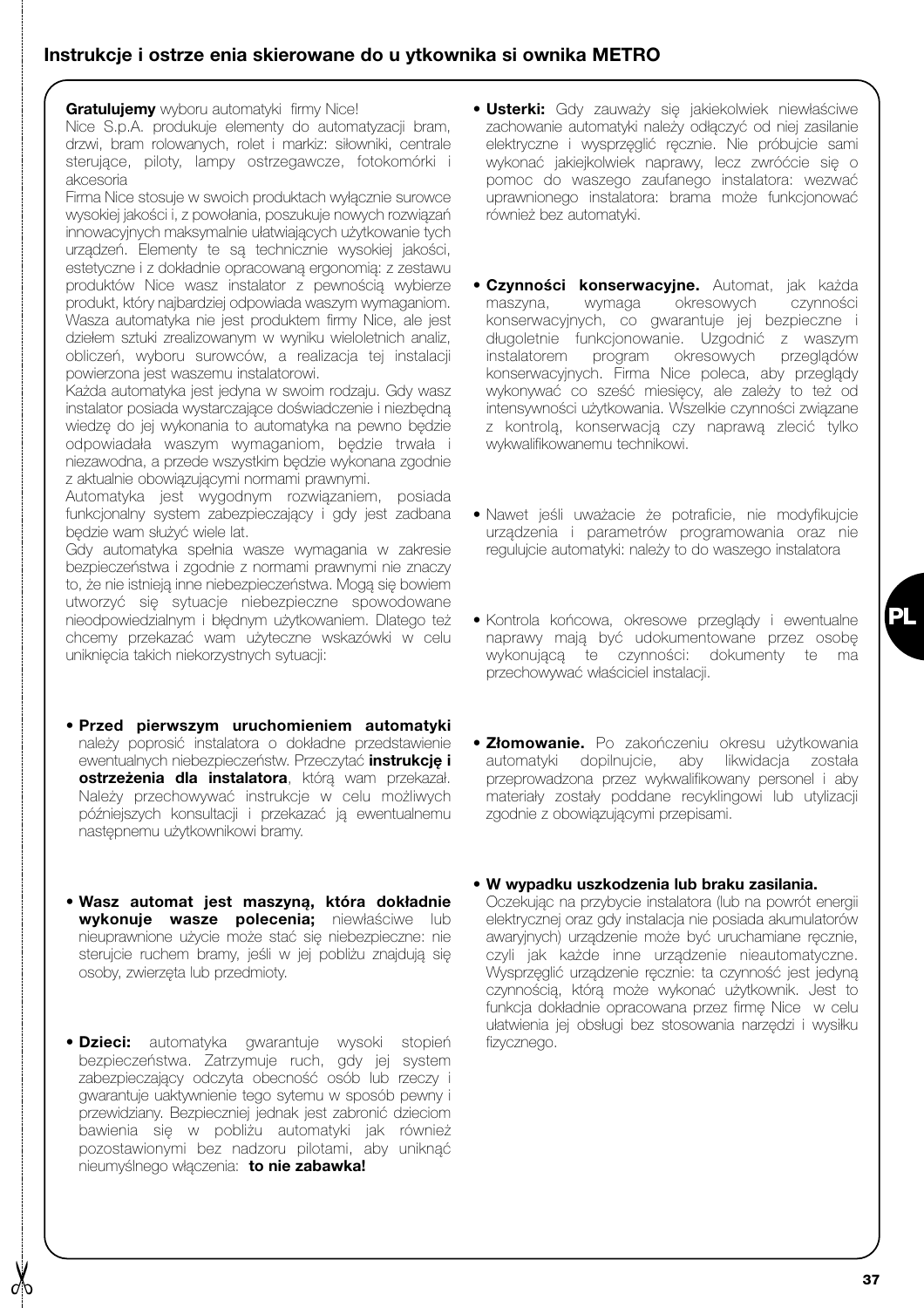#### **Ruch ręczny (odblokada na klucz i z dźwignią)**

Czynności ręczne należy wykonać w wypadku braku prądu lub w wypadku zaistnienia awarii urządzenia.

#### **Odblokada na KLUCZ typu MEA2 (rys. 1)**

- A Obniżyć pokrywkę zamku tak, jak wskazano na rysunku.
- B Włożyć klucz i przekręcić o 90 w kierunku ruchu wskazówek zegara.
- C Ręcznie otworzyć skrzydło (rys. 3).

#### **Funkcjonowanie automatyczne przywróci przy pierwszym ! ruchu elektrycznym.**

#### **Odblokada z dzwignią typu MEA3 (rys. 2)**

- A Obniżyć pokrywkę zamku tak, jak wskazano na rysunku.
- B Włożyć dźwignię i przekręcić o 90 w kierunku ruchu wskazówek zegara.
- C Ręcznie otworzyć skrzydło (rys. 3).

#### **Funkcjonowanie automatyczne przywróci przy pierwszym ! ruchu elektrycznym.**



**Bent u tevreden?** Indien u in uw huis nog een nieuwe automatiseringsinstallatie zou willen, kunt u zich, wanneer u zich tot dezelfde installateur en Nice wendt, van de adviezen van een specialist en de meest geavanceerde producten op de markt verzekeren. Het resultaat: een automatisering die het best functioneert en een maximale compatibiliteit met de andere automatiseringen heeft.

Wij bedanken u voor het lezen van deze aanbevelingen, en wij hopen dat u veel plezier van uw nieuwe installatie zult hebben: wend u voor elke vraag, nu of in de toekomst, vol vertrouwen tot uw installateur.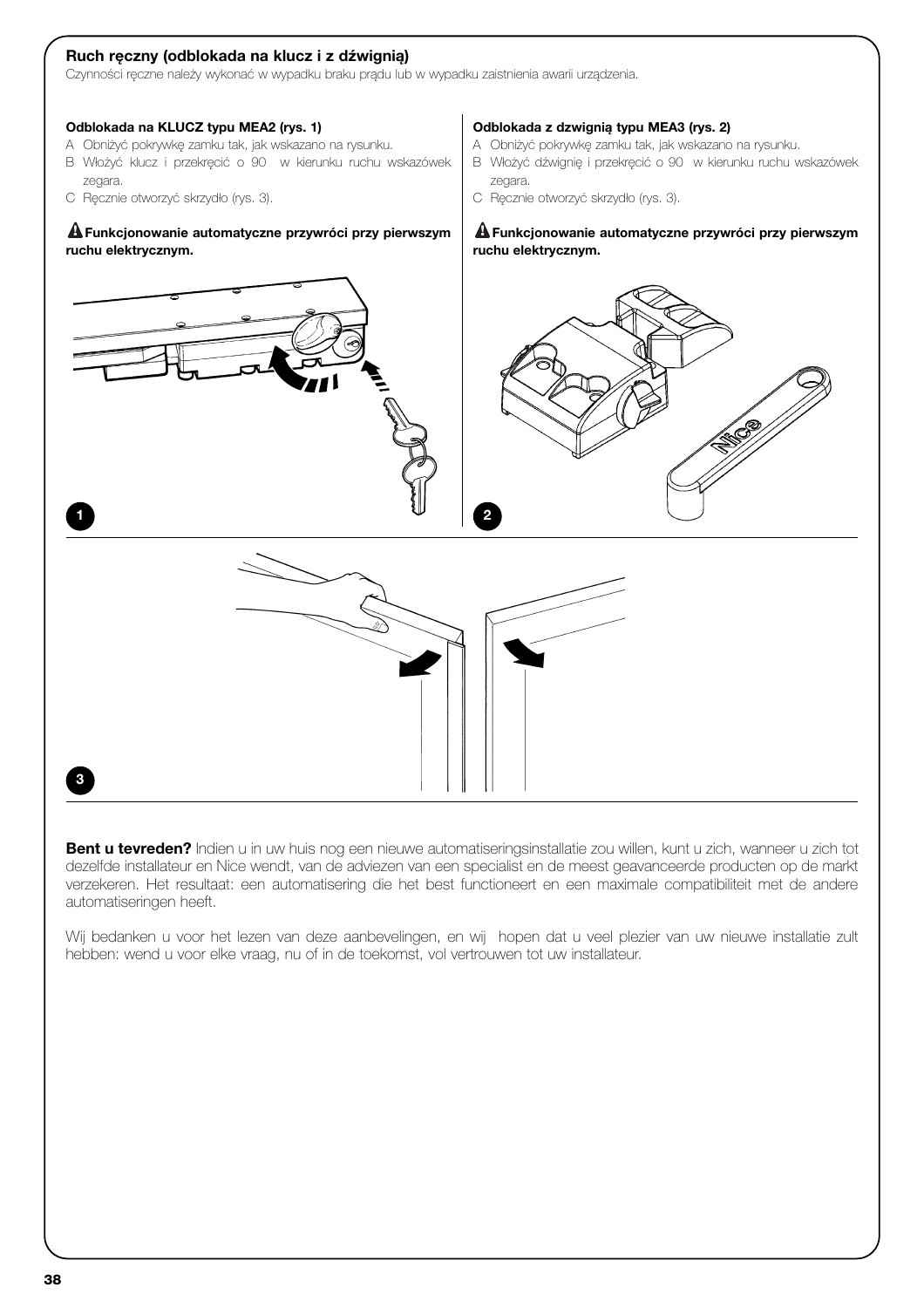## **Aanbevelingen**

Deze handleiding bevat belangrijke informatie voor de veiligheid van mensen. Alvorens u met de installatie gaat beginnen, dient u alle in deze handleiding vervatte informatie te lezen. Bewaar deze handleiding ook voor later gebruik. Met het oog op gevaarlijke situaties die zich tijdens de installatie en het gebruik van METRO kunnen voordoen, moeten ook tijdens de installatie de wetten, voorschriften en regels volledig in acht genomen worden. In dit hoofdstuk zullen algemene aanbevelingen gegeven worden; andere belangrijke aanbevelingen vindt u in de hoofdstukken "2.1 Controles vooraf"; "5 Opleveringstest en inbedrijfstelling".

**Volgens de meest recente Europese wetgeving valt het aanleggen van een automatische deur of poort onder wat voorzien is in de Europese Richtlijn 98/37/EG (Richtlijn Machines) en met name onder de voorschriften: EN 12445; EN 12453 en EN 12635, waardoor het mogelijk is de vermoedelijke conformiteit te verklaren.** Verdere inlichtingen, richtlijnen ten aanzien van risico's en het samenstellen van het technisch dossier zijn beschikbaar op: "www.niceforyou.com".

- Deze handleiding is uitsluitend bestemd voor technisch personeel dat voor de installatie gekwalificeerd is. Behalve de specifieke los te halen bijlage welke de installateur dient te verzorgen, namelijk "Aanwijzingen en aanbevelingen bestemd voor de gebruiker van de reductiemotor METRO" kan andere informatie die in dit dossier is vervat, niet als interessant voor de eindgebruiker worden beschouwd!
- Ieder ander gebruik van METRO dat niet in deze aanwijzingen voorzien is, is verboden; oneigenlijk gebruik kan gevaar opleveren of letsel en schade aan mensen en zaken veroorzaken.
- Voordat u met de installatie begint dient u een analyse van de risico's te maken waarvan de lijst van essentiële veiligheidseisen zoals die in Bijlage I van de Richtlijn Machines zijn voorzien, deel uitmaakt; hierin geeft u de toegepaste oplossingen aan.

## **1) Beschrijving van het product**

METRO is een reductiemotor bestemd voor het automatiseren van een draaipoort met één of twee vleugels.

**Elke toepassing die afwijkt van wat hierboven beschreven ! is of plaatsvindt onder andere omstandigheden dan in deze handleiding voorzien is, is verboden.**

Wij maken u erop attent dat de risicoanalyse één van de documenten is die deel uit maken van het "technisch dossier" van de automatisering.

- Controleer of er verdere inrichtingen nodig zijn om de automatisering met METRO op basis van de specifieke toepassingssituatie en aanwezige gevaren te completeren; u dient daarbij bijvoorbeeld risico's op het gebied van botsen, beknelling, scharen, etc. en andere algemene gevaren in acht te nemen.
- Breng geen wijzigingen aan onderdelen aan, indien dit niet in deze handleiding is voorzien. Dergelijke handelingen kunnen alleen maar storingen veroorzaken. NICE wijst elke aansprakelijkheid voor schade tengevolge van gewijzigde artikelen van de hand.
- Zorg ervoor dat er tijdens het installeren niets, ook geen vloeistof, in de besturings-eenheid of andere open inrichting kan komen; neem eventueel contact op het het technisch servicecentrum van NICE; het gebruik van METRO in deze situaties kan een gevaarlijke situatie doen ontstaan.
- Het automatisme mag niet gebruikt worden voordat de inbedrijfstelling heeft plaats gevonden zoals dat in hoofdstuk: "5 Opleveringstest en inbedrijfstelling" is aangegeven.
- De afvalverwerking van het verpakkingsmateriaal van METRO moet geheel en al volgens de plaatselijk geldende regels plaats vinden.
- Indien er zich een storing voordoet die u niet kunt oplossen onder gebruikmaking van de in deze handleiding vervatte informatie gelieve u contact op te nemen met de technische servicedienst van NICE.
- Wanneer er een automatische schakelaar of zekering in werking is getreden, dient u alvorens die terug te stellen, de storing op te zoeken en die te verhelpen.
- **Voordat u de aansluitklemmetjes van METRO aanraakt, dient u alle circuits van stroomtoevoer los te koppelen;** indien dit niet te zien is, dient u een bord aan te brengen met de tekst: "LET OP ONDERHOUDSWERKZAAMHEDEN IN UITVOERING".

METRO werkt op elektrische energie; in geval van stroomuitval kan de reductiemotor met speciale sleutels ontgrendeld worden en kunnen de vleugels handmatig verplaatst worden.



## **2) Installatie**

#### **2.1) Controles vooraf**

Alvorens met de installatie te beginnen dient u te verifiëren of de structuur daarvoor geschikt is, met andere woorden conform de geldende voorschriften.

Verifieer met name de volgende zaken:

- de poort vertoont geen punten waar wrijving bestaat, noch bij sluiting noch bij opening;
- de poort is goed uitgebalanceerd is, d.w.z. de poort komt niet in beweging wanneer die op een willekeurige plaats tot stilstand is gebracht;
- de poort loopt soepel en regelmatig;

#### **2.2) Toepassingslimieten**

Als gevolg van de vorm en de hoogte van de poort (b.v. een dichte poort) of bepaalde weersomstandigheden (bijvoorbeeld de aanwezigheid van sterke wind), kunnen de waarden in de grafiek hiernaast aanzienlijk lager komen te liggen.

\* Indien elke afzonderlijke vleugel van de poort langer dan 2,5 m is, verdient het aanbeveling een elektrische slot (PLA10 of PLA11) te monteren.

- de plaats van bevestiging voor de reductiemotor is gemakkelijk en veilig toegankelijk om de motor met de hand te bedienen;
- de verpakking is intact;
- controleer of de plaats van bevestiging met de buitenafmetingen van de kist (**afb. 1**) overeen komt
- zorg voor een stop bij sluiting en zo mogelijk ook bij opening.

**Denk eraan dat METRO een poort (met één of twee vleu-! gels) automatiseert die zelf goed moet werken en veilig is, maar dat METRO geen defecten opheft, die het gevolg zijn van een verkeerd uitgevoerde installatie of van slecht onderhoud.**

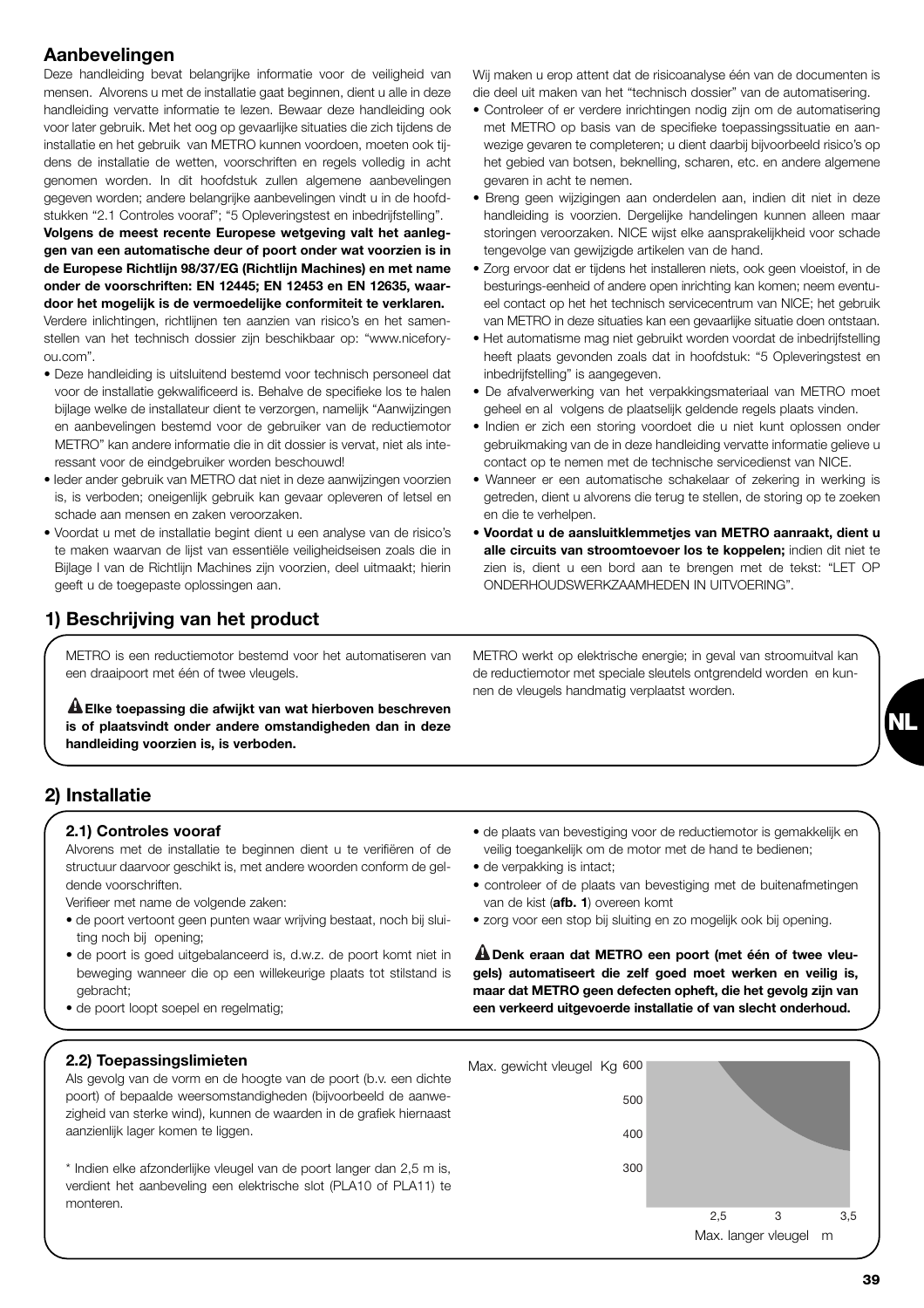## **3) Bevestiging**

#### **3.1) Afmetingen in beslag genomen ruimte en positionering van de funderingskist**



- 1. Maak op grond van de benodigde ruimte een funderingsput, waarbij u voor een goede drainage dient te zorgen, zodat het water niet kan blijven staan.
- 2. Bevestig het accessoire voor de eindschakelaar bij opening aan de kist (zie paragraaf 4) waarbij u de aanwijzingen zoals op de afbeelding te zien is nauwkeurig opvolgt teneinde een verkeerde montage te voorkomen.
- 3. Plaats de kist in de gegraven kuil waarbij de pin op één lijn staat met de as van het scharnier (**afb. 2**)
- 4. Breng een leiding voor de elektriciteitskabels aan en één voor drainage.
- 5. Stort het cement over de funderingskist waarbij u ervoor dient te zorgen dat deze waterpas en op de goede hoogte staat.
- 6. Plaats de o Aansturingsbeugel op de pin van de kist en zorg ervoor de meegeleverde kogel ertussen aan te brengen.
- 7. Laat de vleugel van het hek op de ontgrendelingshendel rusten en soldeer die goed vast.
- 8. Smeer via de daartoe bestemde smeeropening.



#### **3.2) Installatie van de reductiemotor METRO**

- 1. Verwijder de moeren en borgringen, welke op de afbeelding rechts aangegeven zijn (**afb 4**).
- 2. Plaats de reductiemotor in de funderingskist en zorg ervoor dat die in de goede richting aangebracht is.
- 3. Bevestig de beugel voor de eindaanslag bij sluiting in de daarvoor bestemde opening (**paragraaf 4)**
- 4. Zet de reductiemotor vast met de borgringen grower en de 4 zelfblokkerende moeren die u in de doos met accessoires vindt.
- 5. Bevestig de reductiemotor met de bevestigingshendel (2) aan de poort (**afb. 3**).





- 1 Ontgrendelingshendel
- 2 Bevestigingshendel
- 3 Kogel
- 4 Aansturingsbeugel
- 5 Pin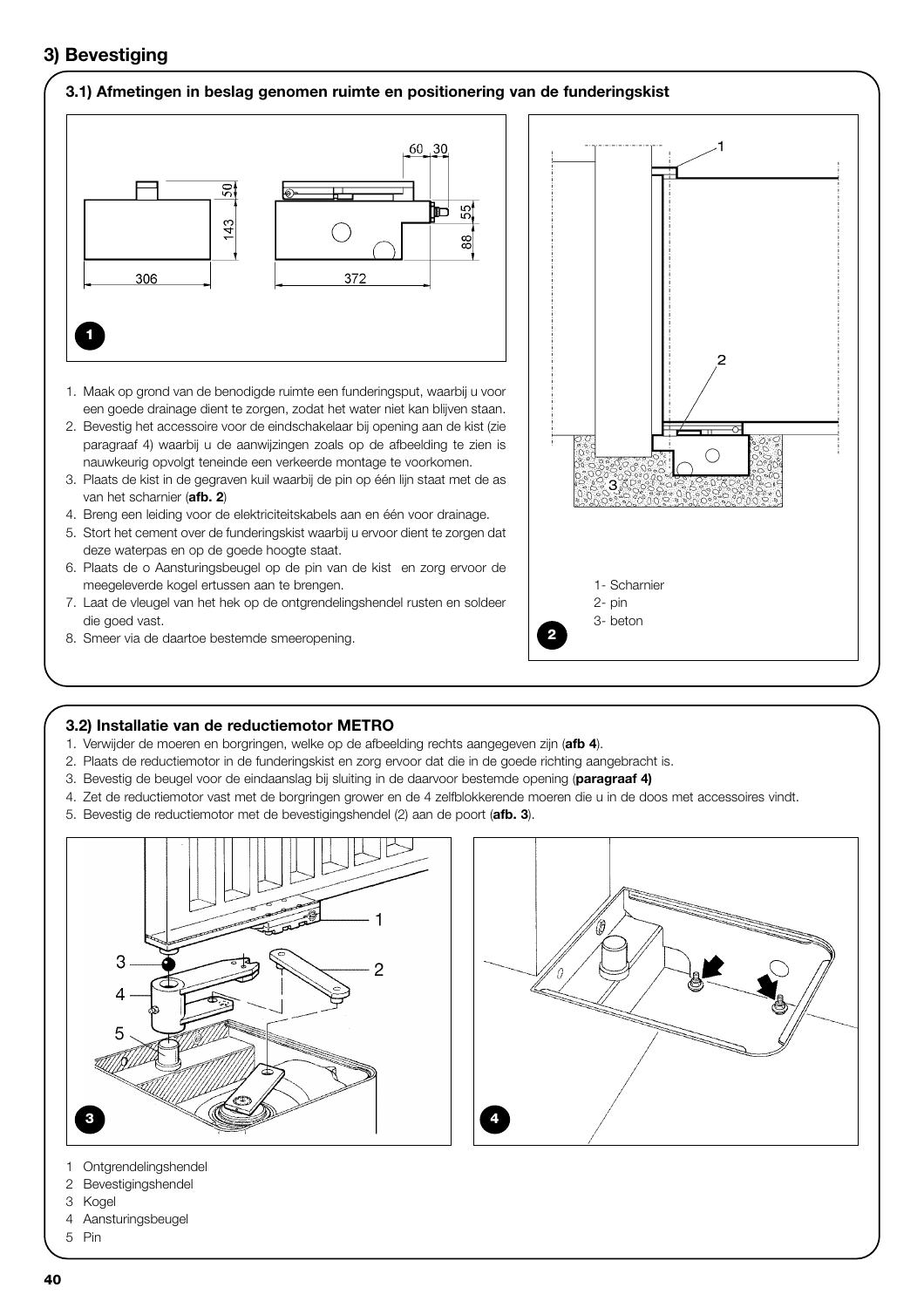

**De motoren beschikken over een kabel met een lengte van 2 meter. ! HET IS VERBODEN verbindingen binnen in de kist uit te voeren; gebruik voor eventuele verbindingen uitsluitend de speciale aftakdoos (niet meegeleverd), teneinde de veiligheid van de installatie te bewaren.**

## **4) Bevestig de eindaanslag**



**NL**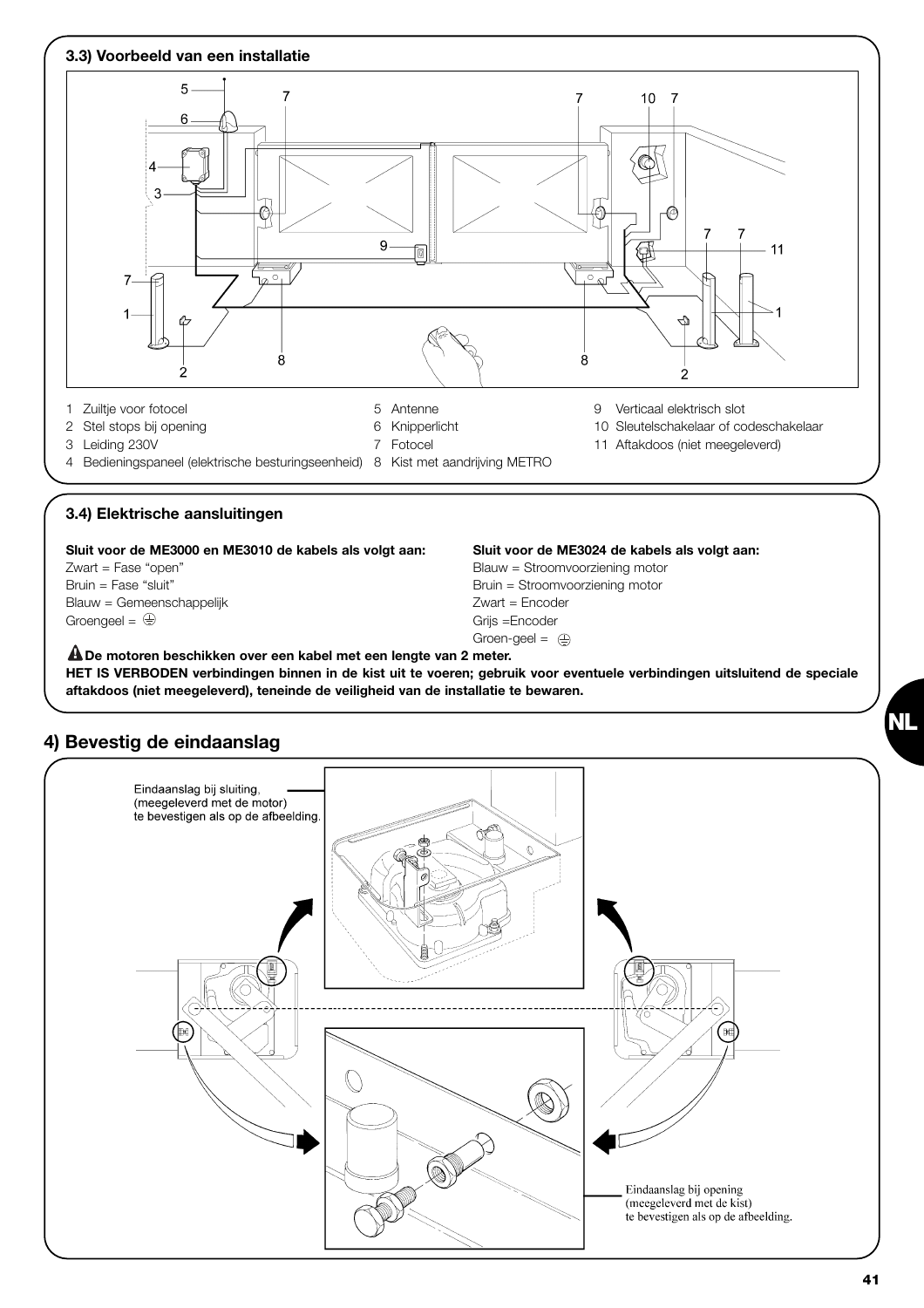# **5) Opleveringstest en inbedrijfstelling**

De opleveringstest van de gehele installatie dient door vakbekwaam en deskundig personeel uitgevoerd te worden dat ook moet bepalen welke tests er op basis van de aanwezige risico´s nodig zijn.

Voor de opleveringstest van METRO dient u als volgt te werk te gaan: • sluit de poort;

- onderbreek de stroomtoevoer naar de besturingseenheid;
- ontgrendel de reductiemotor van de vleugel zoals dat is aangegeven in de paragraaf "Ontgrendeling met de hand (ontgrendeling met een sleutel en met een hendel)" in het hoofdstuk "Aanwijzingen en aanbevelingen bestemd voor de gebruiker van de reductiemotor METRO".
- zet de poort handmatig helemaal open;
- controleer dat de poort tijdens de manoeuvre nergens wrijving ondergaat;
- controleer dat de poort niet in beweging komt wanneer deze op een

## **6) Onderhoud**

METRO vereist geen bijzonder onderhoud, maar een geprogrammeerde controle tenminste eens in het half jaar verzekert u ervan dat de reductiemotor langer mee zal gaan en dat het systeem correct en veilig zal werken. op een willekeurige plaats tot stilstand is gebracht en ontgrendeld is;

- controleer of de veiligheidssystemen en de mechanische stops in goede staat verkeren;
- controleer of de met schroeven tot stand gekomen bevestigingen goed zijn aangedraaid;
- •maak de binnenkant van de kist goed schoon en controleer of de waterafvoer correct werkt;
- vergrendel na afloop van deze controles weer de reductiemotor en zet de besturingseenheid weer onder spanning;
- METRO heeft geen inrichtingen om het koppel af te stellen, daarom is deze afstelling de taak van de besturingseenheid;
- meet de stootkracht, zoals dat voorzien is in de normen EN12453 en EN12445.

# **6.1) Afvalverwerking**

METRO bestaat uit verschillende soorten materiaal en wanneer u zich hiervan wilt ontdoen dient u de in uw land van kracht zijnde voorschriften te volgen.

In geval van sloop van de automatisering bestaan er geen bijzondere

## **7) Op bestelling leverbare accessoires**

**procedure met betrekking tot de opleveringstest.**

**Het onderhoud bestaat simpelweg uit het uitvoeren van de**

gevaren of risico´s die van de automatisering zelf afkomstig zijn. Het is raadzaam indien u tot gescheiden afvalinzameling dient over te gaan, dat de materialen per soort gescheiden worden (elektrische onderdelen, aluminium, kunststof, etc.).



## **8) Technische gegevens**

Teneinde haar producten steeds meer te perfectioneren behoudt NICE S.p.a. zich het recht voor op elk gewenst moment en zonder voorbericht wijzigingen in haar producten aan te brengen, waarbij functionaliteit en gebruiksbestemming echter gehandhaafd blijven. N.B.: alle technische gegevens hebben betrekking op een omgevingstemperatuur van 20°C (±5%)

| Modellen en gegevens |
|----------------------|
|----------------------|

| <b>MOUUMON ON SUSPEND</b>  |                 |                                |                                |                                |                                |                                |
|----------------------------|-----------------|--------------------------------|--------------------------------|--------------------------------|--------------------------------|--------------------------------|
|                            | Meeteenheid     | ME3000                         | ME3010                         | <b>ME3000L</b>                 | ME3000/110                     | ME3024                         |
| Stroomvoorziening          | (Vac-Hz)        | 230V-50Hz                      | 230V-50Hz                      | 230V-50Hz                      | 110V-60Hz                      |                                |
|                            | (Vdc)           |                                |                                |                                |                                | 24                             |
| Opgenomen stroom           | (A)             | 1,2                            | 1,2                            | 1.3                            | 2,4                            |                                |
| Opgenomen vermogen         | (W)             | 250                            | 250                            | 300                            | 250                            | 120                            |
| Ingebouwde condensator     | (uF)            | 10                             | 10                             | 10                             | 30                             |                                |
| Beschermingsklasse         | $(\mathsf{IP})$ | 67                             | 67                             | 67                             | 67                             | 67                             |
| Snelheid                   | (tpm)           | 1.14                           | .14                            | 0,8                            | 1.4                            | 4.١                            |
| Koppel                     | (Nm)            | 300                            | 300                            | 250                            | 300                            | 250                            |
| Bedrijfstemperatuur        | (°C min/max)    | $-20^{\circ} \div 150^{\circ}$ | $-20^{\circ} \div +50^{\circ}$ | $-20^{\circ} \div +50^{\circ}$ | $-20^{\circ} \div +50^{\circ}$ | $-20^{\circ} \div 150^{\circ}$ |
| Oververhittingsbeveiliging | $(^{\circ}C)$   | $140^\circ$                    | $140^\circ$                    | $140^\circ$                    | $140^\circ$                    |                                |
| Werkingscyclus             | $(\%)$          | 30                             | 40                             | 30                             | 30                             | 80                             |
| Gewicht                    | (kq)            | 11                             | 11.5                           | 11                             |                                | 11                             |
|                            |                 |                                |                                |                                |                                |                                |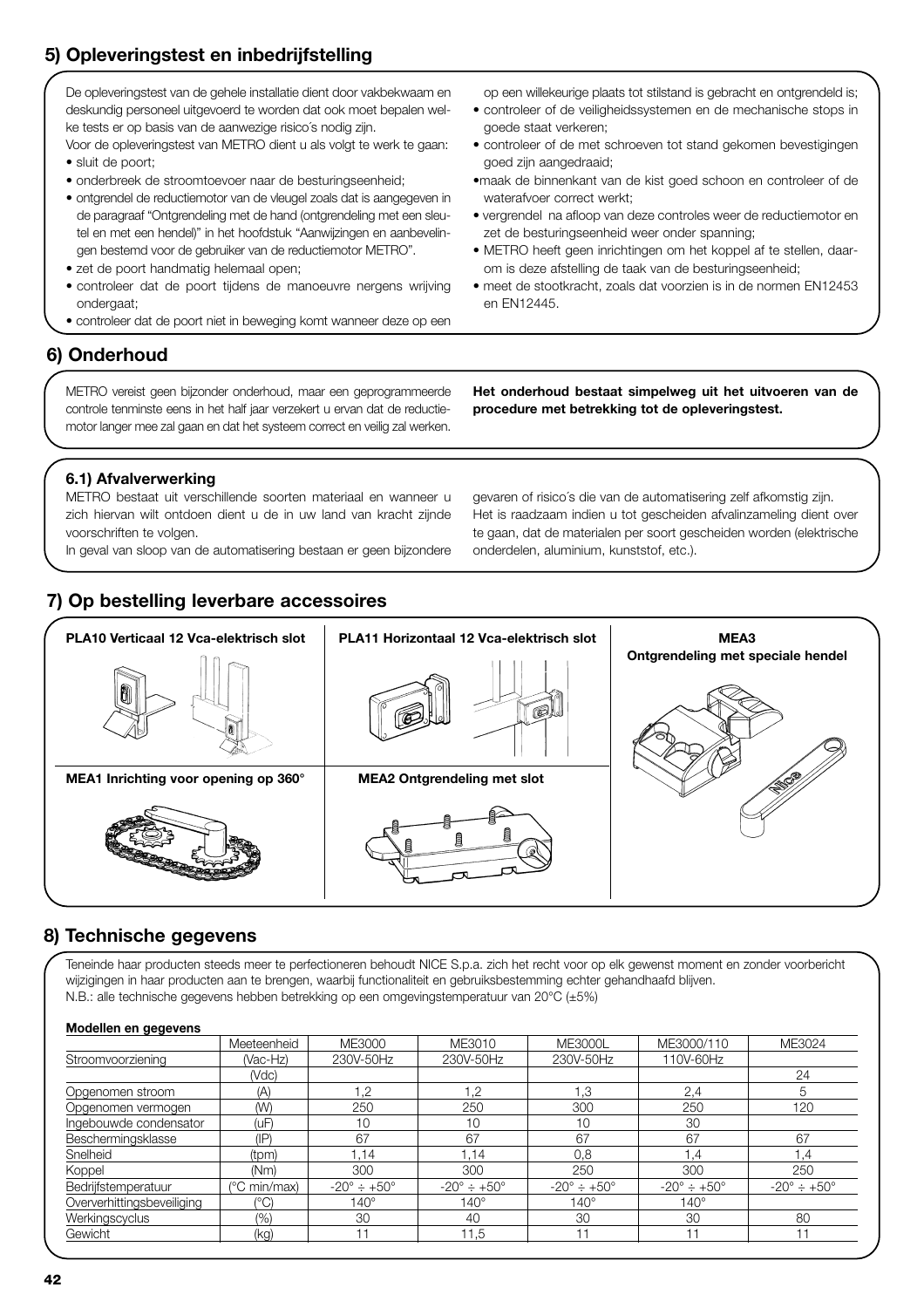## **Aanwijzingen en aanbevelingen bestemd voor de gebruiker van de reductiemotor METRO**

**Proficiat** met de keuze van een product Nice voor uw automatisering!

Nice S.p.a. produceert componenten voor het automatiseren van poorten, deuren, rolpoorten, rolluiken en zonwering: reductiemotors, besturingseenheden, afstandsbedieningen, waarschuwingslichten, fotocellen en accessoires.

Nice gebruikt uitsluitend kwaliteitsmateriaal en -bewerkingen, en geroepen als zij zich voelt, zoekt ze naar vernieuwende oplossingen die haar apparaten - verzorgd in de technische esthetische en ergonomische aspecten - zo gebruiksvriendelijk mogelijk maakt: in het uitgebreide programma van Nice zal uw installateur ongetwijfeld dat product uitgekozen hebben dat het meest aan uw eisen beantwoordt.

Nice is echter niet de fabrikant van uw automatiseringsinstallatie, die daarentegen het resultaat is van analyse, evaluatie, keuze van materialen, en het aanleggen daarvan door uw vertrouwensinstallateur.

Elke automatisering is uniek en alleen uw installateur bezit de ervaring en het vakmanschap dat nodig is om een installatie volgens uw verlangens uit te voeren, veilig en betrouwbaar in de tijd, en vooral volgens de regelen der kunst, dat wil zeggen conform de geldende voorschriften. Een automatiseringsinstallatie is een groot gemak, een waardevol veiligheidssysteem en kan met een beetje aandacht tot in lengte van dagen duren.

Ook al beantwoordt de automatisering in uw bezit aan het in normen en wetten voorgeschreven veiligheidsniveau, dit sluit niet uit dat er een "restrisico" bestaat, dat wil zeggen de mogelijkheid dat er gevaarlijke situaties kunnen ontstaan, die gewoonlijk te wijten zijn aan onverantwoordelijk of zelfs verkeerd gebruik; hierom willen wij u enige adviezen geven hoe u met de automatisering dient om te gaan teneinde elk eventueel probleem te voorkomen:

- •**Voordat u de automatisering voor de eerste maal gaat gebruiken**, is het raadzaam u door de installateur te laten uitleggen waar de restrisico's ontstaan, en enkele minuten van uw tijd te besteden aan het lezen van deze handleiding met aanwijzingen en **aanbevelingen voor de gebruiker** die de installateur u overhandigd heeft. Bewaar deze handleiding voor eventuele toekomstige twijfels en geef haar aan een eventuele nieuwe eigenaar van de automatisering.
- •**Uw automatisering is een machine die getrouwelijk uw instructies opvolgt;** onverantwoordelijk en oneigenlijk gebruik kan maken dat het een gevaarlijke machine wordt: laat de automatisering niet werken als er zich mensen, dieren of zaken binnen haar bereik bevinden.
- •**Kinderen:** een automatiseringsinstallatie biedt een hoge graad van veiligheid, doordat ze met haar beveiligingssystemen de manoeuvre bij aanwezigheid van mensen of zaken onderbreekt en altijd een voorspelbare en veilige activering garandeert. Het is in ieder geval verstandig kinderen te verbieden in de buurt van de installatie te spelen en de afstandsbedieningen buiten hun bereik te houden om te voorkomen dat de installatie per ongeluk in werking komt: **het is geen speelgoed!**
- •**Storingen:** Zodra u constateert dat de automatiseringsinstallatie niet werkt zoals ze dat zou moeten doen, dient u de stroomtoevoer naar de installatie te onderbreken en haar handmatig te ontgrendelen. Probeer niet zelf te repareren, maar roep de hulp van uw vertrouwensinstallateur in: intussen kan de installatie werken als een niet geautomatiseerde toegang, wanneer u de reductiemotor op de hieronder beschreven manier ontgrendeld hebt.
- •**Onderhoud:** Zoals elke machine heeft uw installatie periodiek onderhoud nodig om haar zo lang mogelijk en geheel veilig te laten werken. Stel met uw installateur een onderhoudsplan met periodieke frequentie op; Nice raadt bij normaal gebruik bij een woning een onderhoudsbezoek om het half jaar aan, maar dit tijdsbestek kan variëren in functie van een meer of minder intensief gebruik. Alle controle-, onderhouds- of reparatiewerkzaamheden mogen uitsluitend door gekwalificeerd personeel worden uitgevoerd.
- •Ook al bent u van mening dit te kunnen doen, breng geen wijzigingen aan de installatie en de programmerings- en afstellingsparameters van uw automatiseringsinstallatie aan: uw installateur is aansprakelijk.
- •De opleveringstest, de periodieke onderhoudswerkzaamheden en de eventuele reparatiewerkzaamheden dienen gedocumenteerd te worden door wie die uitvoert en de documenten dienen door de eigenaar van de installatie bewaard te worden.
- **Afvalverwerking:** Als de automatisering niet meer gebruikt kan worden, dient u zich ervan te vergewissen dat de sloop daarvan door gekwalificeerd personeel wordt uitgevoerd en dat het materiaal volgens de plaatselijk geldende voorschriften wordt hergebruikt of naar de afvalverwerking wordt gezonden.
- •**In geval van defecten of stroomuitval:** in afwachting van het bezoek van uw installateur, (of het terugkeren van de elektrische stroom als de installatie niet van bufferbatterijen voorzien is), mag de installatie gebruikt worden als elke andere niet-geautomatiseerde toegang. Hiertoe dient u de automatisering handmatig te ontgrendelen: aan deze handeling, die de enige is die de gebruiker van de automatisering mag uitvoeren, heeft Nice bijzonder veel aandacht besteed om u altijd een maximum aan gebruiksvriendelijkheid te garanderen, zonder dat u gereedschap moet gebruiken of fysieke kracht moet aanwenden.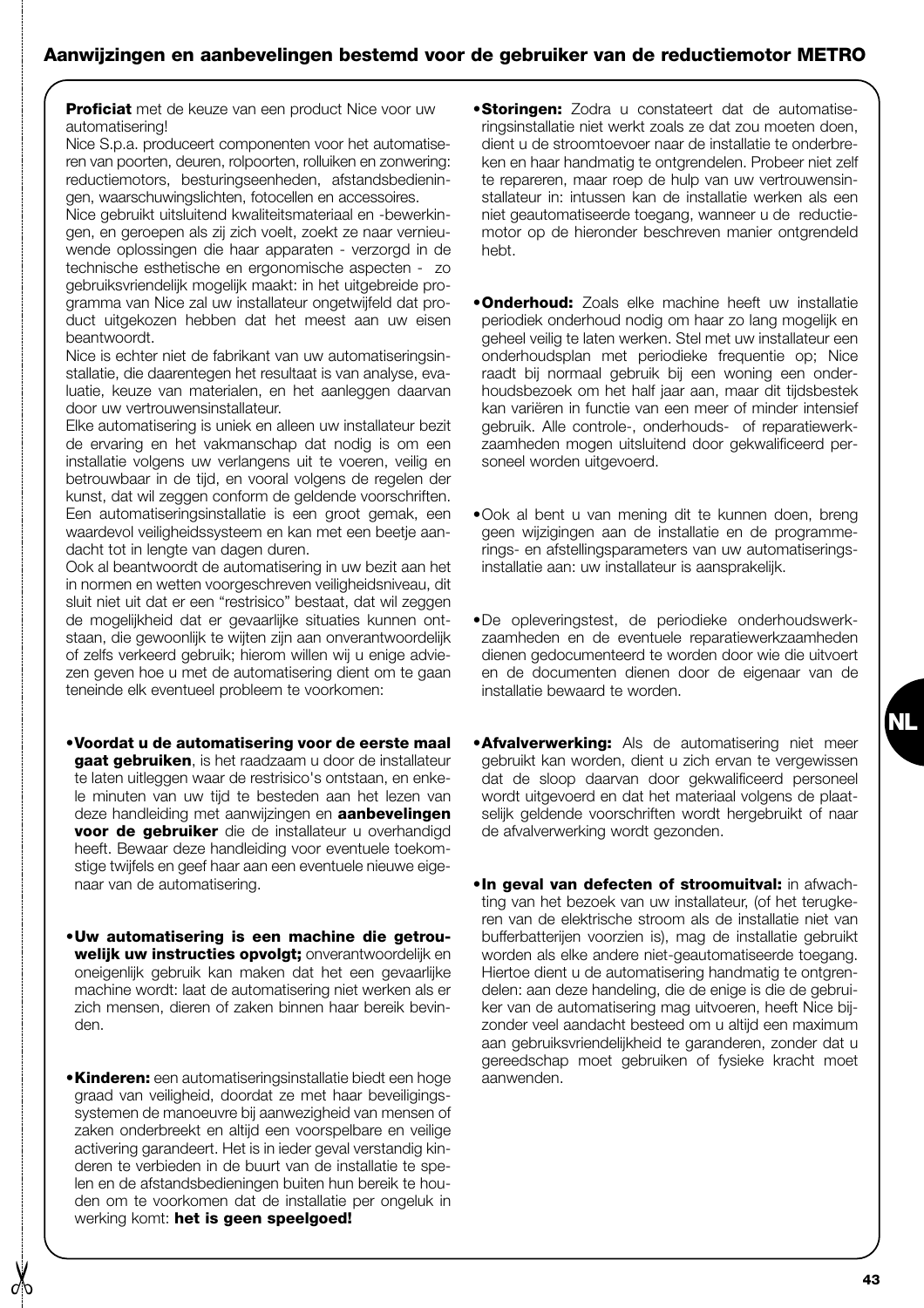#### **Handbediende manoeuvre (ontgrendeling met sleutel en met hendel)**

Er moet een handmatige manoeuvre uitgevoerd worden in geval van stroomuitval of in geval van storingen in de installatie.

#### **Ontgrendeling met SLEUTEL type MEA2 (afb. 1)**

- A Haal het afdekplaatje van het slot naar beneden zoals dat op de afbeelding te zien is.
- B Steek de sleutel erin en draai deze met de wijzers van de klok 90° om.
- C Beweeg de vleugel handmatig (afb.3 ).

#### **Automatische werking zal bij de eerste elektrische ! manoeuvre plaats vinden.**

#### **Ontgrendeling met hendel type MEA3 (afb. 2)**

- A Haal het afdekplaatje van het slot naar beneden zoals dat op de afbeelding te zien is.
- B Steek de hendel erin en draai deze met de wijzers van de klok 90° om.
- C Beweeg de vleugel handmatig (afb.3 ).

#### **Automatische werking zal bij de eerste elektrische ! manoeuvre plaats vinden.**



**Bent u tevreden?** Indien u in uw huis nog een nieuwe automatiseringsinstallatie zou willen, kunt u zich, wanneer u zich tot dezelfde installateur en Nice wendt, van de adviezen van een specialist en de meest geavanceerde producten op de markt verzekeren. Het resultaat: een automatisering die het best functioneert en een maximale compatibiliteit met de andere automatiseringen heeft.

Wij bedanken u voor het lezen van deze aanbevelingen, en wij hopen dat u veel plezier van uw nieuwe installatie zult hebben: wend u voor elke vraag, nu of in de toekomst, vol vertrouwen tot uw installateur.